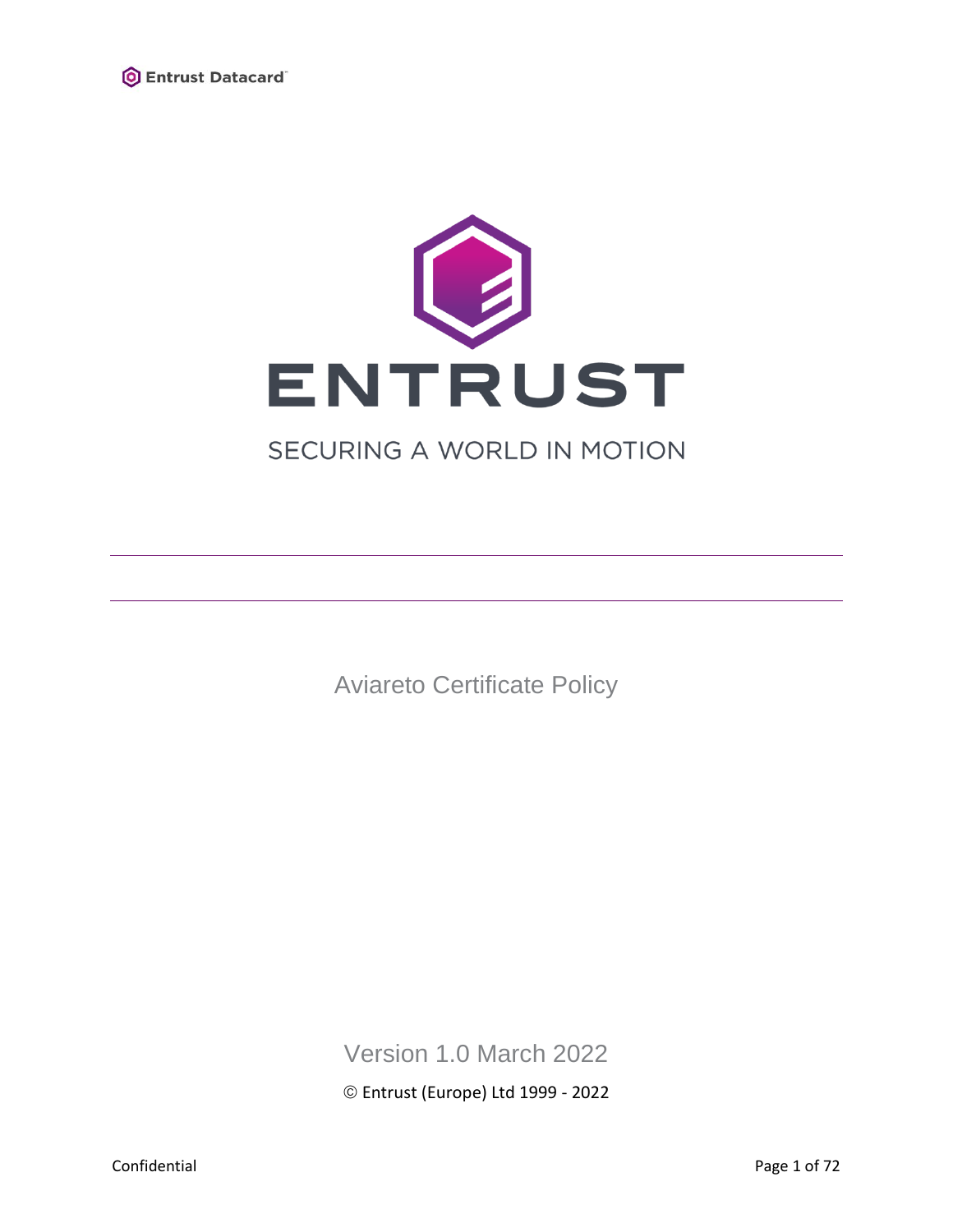

# **CONTENTS**

| $\mathbf{1}$            |       |  |  |
|-------------------------|-------|--|--|
|                         | 1.1   |  |  |
|                         | 1.2   |  |  |
|                         | 1.3   |  |  |
|                         | 1.3.1 |  |  |
|                         | 1.3.2 |  |  |
|                         | 1.3.3 |  |  |
|                         | 1.3.4 |  |  |
|                         | 1.3.5 |  |  |
|                         | 1.3.6 |  |  |
|                         | 1.4   |  |  |
|                         | 1.5   |  |  |
|                         | 1.5.1 |  |  |
|                         | 1.5.2 |  |  |
|                         | 1.5.3 |  |  |
|                         | 1.5.4 |  |  |
|                         | 1.6   |  |  |
| $\mathbf{2}$            |       |  |  |
|                         | 2.1   |  |  |
|                         | 2.2   |  |  |
|                         | 2.3   |  |  |
|                         | 2.4   |  |  |
|                         |       |  |  |
| $\overline{\mathbf{3}}$ |       |  |  |
|                         | 3.1   |  |  |
|                         | 3.1.1 |  |  |
|                         | 3.1.2 |  |  |
|                         | 3.1.3 |  |  |
|                         | 3.1.4 |  |  |
|                         | 3.1.5 |  |  |
|                         | 3.1.6 |  |  |
|                         | 3.2   |  |  |
|                         | 3.2.1 |  |  |
|                         | 3.2.2 |  |  |
|                         | 3.2.3 |  |  |
|                         | 3.2.4 |  |  |
|                         | 3.2.5 |  |  |
|                         | 3.2.6 |  |  |
|                         | 3.3   |  |  |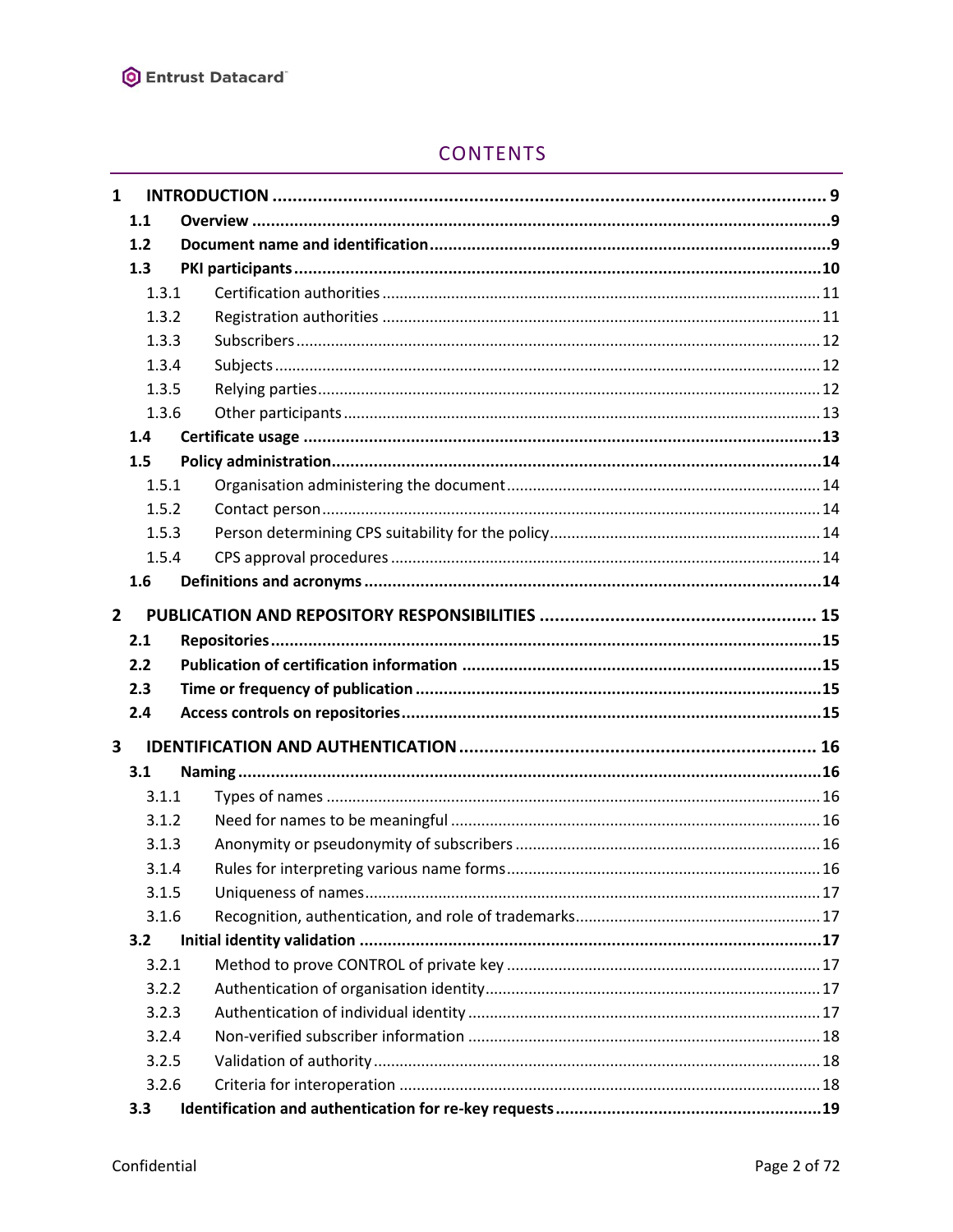| 3.3.1 |  |
|-------|--|
| 3.3.2 |  |
| 3.4   |  |
| 4     |  |
| 4.1   |  |
| 4.1.1 |  |
| 4.1.2 |  |
| 4.2   |  |
| 4.2.1 |  |
| 4.2.2 |  |
| 4.2.3 |  |
| 4.3   |  |
| 4.3.1 |  |
| 4.3.2 |  |
| 4.4   |  |
| 4.4.1 |  |
| 4.4.2 |  |
| 4.4.3 |  |
| 4.5   |  |
| 4.5.1 |  |
| 4.5.2 |  |
| 4.6   |  |
| 4.6.1 |  |
| 4.6.2 |  |
| 4.6.3 |  |
| 4.6.4 |  |
| 4.6.5 |  |
| 4.6.6 |  |
| 4.6.7 |  |
| 4.7   |  |
| 4.7.1 |  |
| 4.7.2 |  |
| 4.7.3 |  |
| 4.7.4 |  |
| 4.7.5 |  |
| 4.7.6 |  |
| 4.7.7 |  |
| 4.8   |  |
| 4.8.1 |  |
| 4.8.2 |  |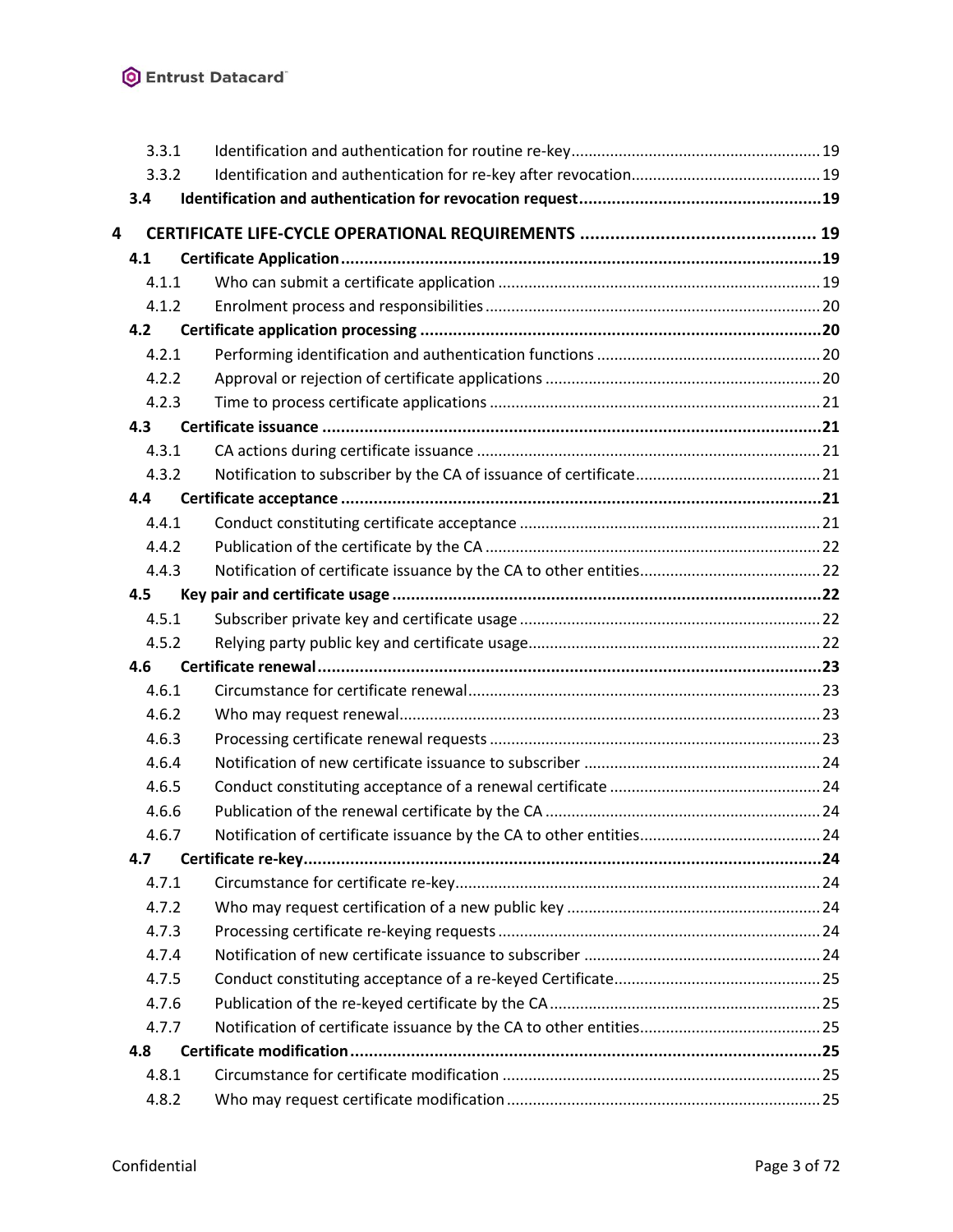|   | 4.8.3  |  |
|---|--------|--|
|   | 4.8.4  |  |
|   | 4.8.5  |  |
|   | 4.8.6  |  |
|   | 4.8.7  |  |
|   | 4.9    |  |
|   | 4.9.1  |  |
|   | 4.9.2  |  |
|   | 4.9.3  |  |
|   | 4.9.4  |  |
|   | 4.9.5  |  |
|   | 4.9.6  |  |
|   | 4.9.7  |  |
|   | 4.9.8  |  |
|   | 4.9.9  |  |
|   | 4.9.10 |  |
|   | 4.9.11 |  |
|   | 4.9.12 |  |
|   | 4.9.13 |  |
|   | 4.9.14 |  |
|   | 4.9.15 |  |
|   | 4.9.16 |  |
|   | 4.10   |  |
|   | 4.10.1 |  |
|   | 4.10.2 |  |
|   | 4.10.3 |  |
|   | 4.11   |  |
|   | 4.12   |  |
|   | 4.12.1 |  |
|   | 4.12.2 |  |
| 5 |        |  |
|   | 5.1    |  |
|   | 5.1.1  |  |
|   | 5.1.2  |  |
|   | 5.1.3  |  |
|   | 5.1.4  |  |
|   | 5.1.5  |  |
|   | 5.1.6  |  |
|   | 5.1.7  |  |
|   | 5.1.8  |  |
|   |        |  |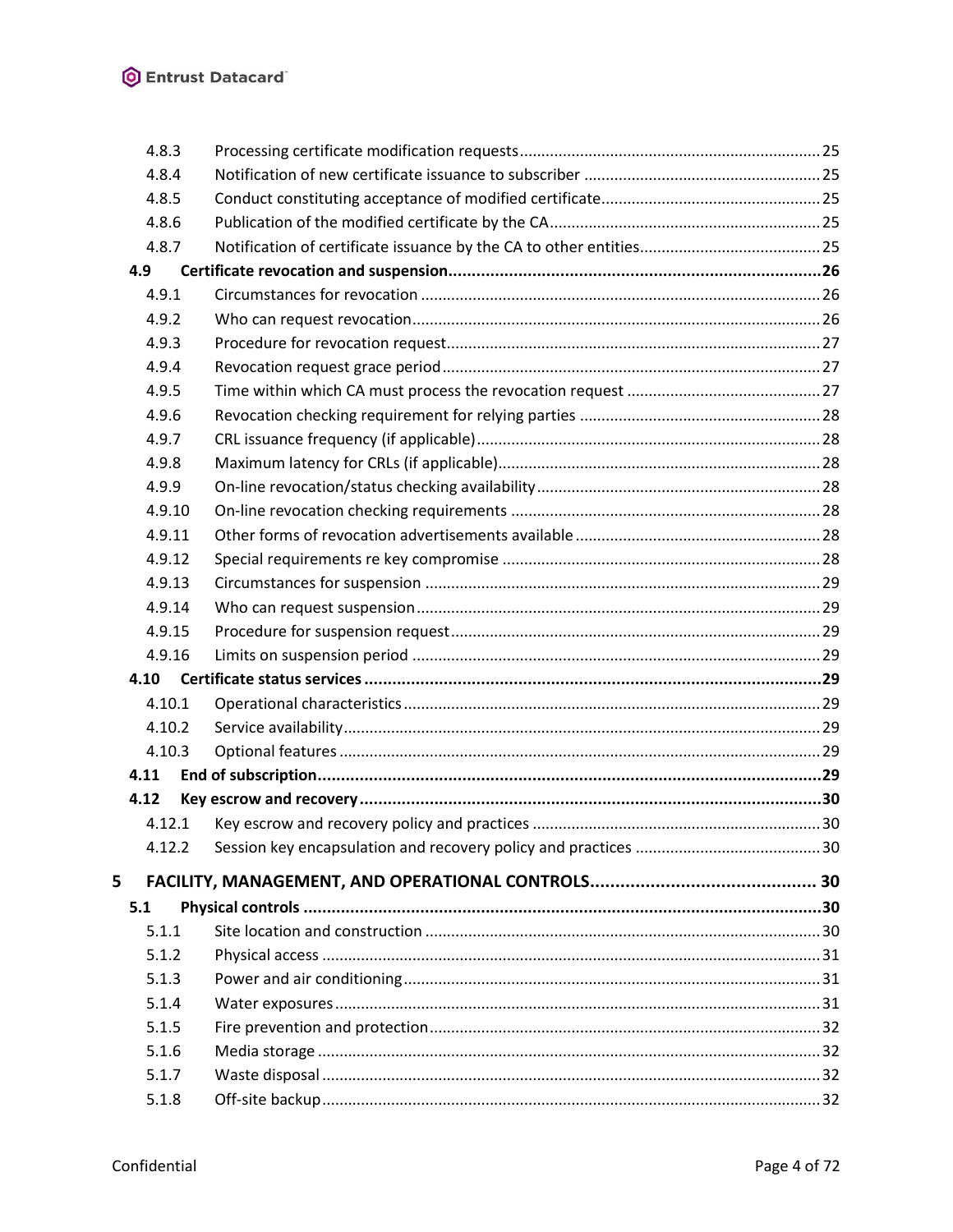|   | 5.2   |  |
|---|-------|--|
|   | 5.2.1 |  |
|   | 5.2.2 |  |
|   | 5.2.3 |  |
|   | 5.2.4 |  |
|   | 5.3   |  |
|   | 5.3.1 |  |
|   | 5.3.2 |  |
|   | 5.3.3 |  |
|   | 5.3.4 |  |
|   | 5.3.5 |  |
|   | 5.3.6 |  |
|   | 5.3.7 |  |
|   | 5.3.8 |  |
|   | 5.4   |  |
|   | 5.4.1 |  |
|   | 5.4.2 |  |
|   | 5.4.3 |  |
|   | 5.4.4 |  |
|   | 5.4.5 |  |
|   | 5.4.6 |  |
|   | 5.4.7 |  |
|   | 5.4.8 |  |
|   | 5.5   |  |
|   | 5.5.1 |  |
|   | 5.5.2 |  |
|   | 5.5.3 |  |
|   | 5.5.4 |  |
|   | 5.5.5 |  |
|   | 5.5.6 |  |
|   | 5.5.7 |  |
|   | 5.6   |  |
|   | 5.7   |  |
|   | 5.7.1 |  |
|   | 5.7.2 |  |
|   | 5.7.3 |  |
|   | 5.7.4 |  |
|   | 5.8   |  |
| 6 |       |  |
|   | 6.1   |  |
|   |       |  |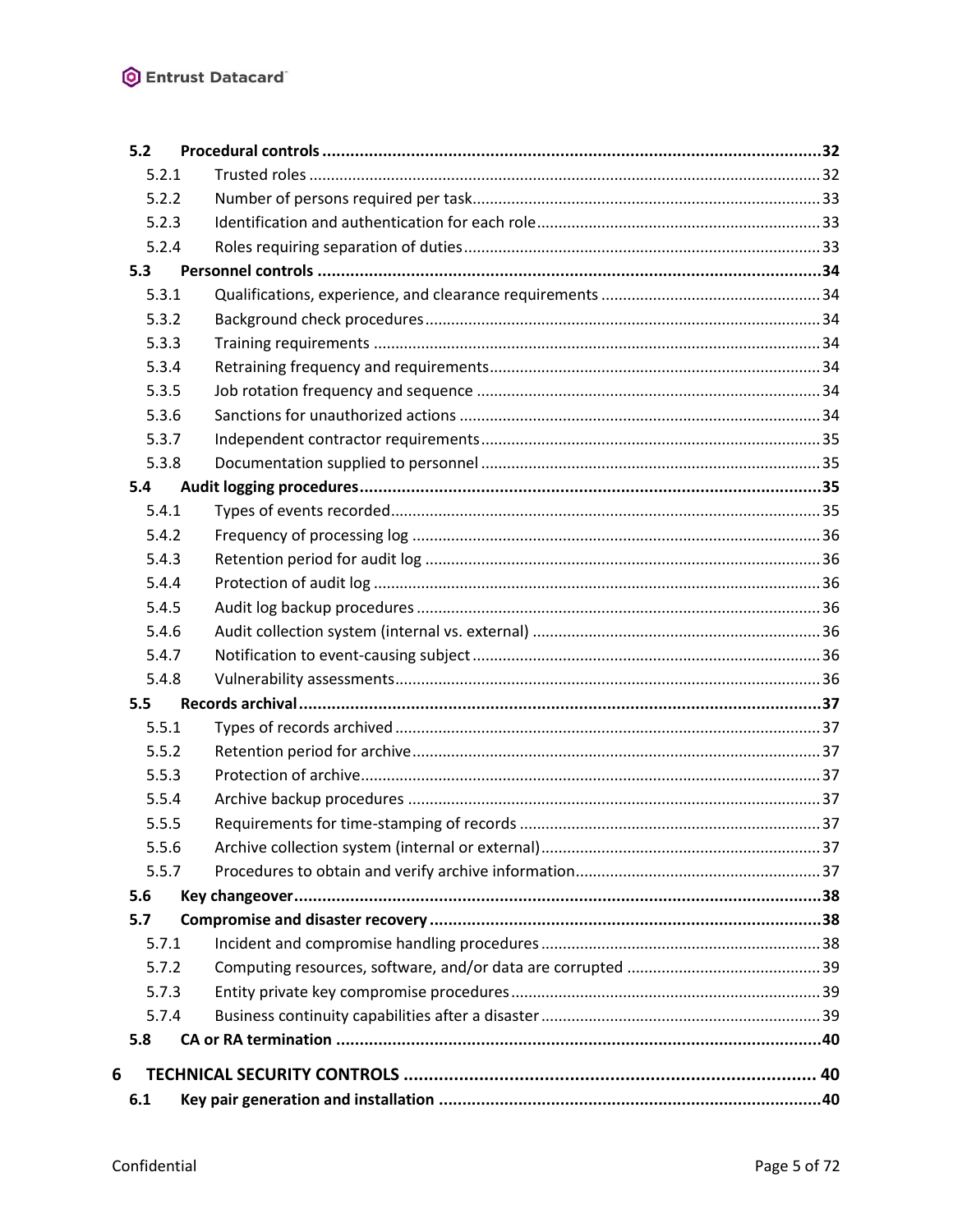|                | 6.1.1  |                                                                        |  |
|----------------|--------|------------------------------------------------------------------------|--|
|                | 6.1.2  |                                                                        |  |
|                | 6.1.3  |                                                                        |  |
|                | 6.1.4  |                                                                        |  |
|                | 6.1.5  |                                                                        |  |
|                | 6.1.6  |                                                                        |  |
|                | 6.1.7  |                                                                        |  |
|                | 6.2    | Private Key Protection and Cryptographic Module Engineering Controls43 |  |
|                | 6.2.1  |                                                                        |  |
|                | 6.2.2  |                                                                        |  |
|                | 6.2.3  |                                                                        |  |
|                | 6.2.4  |                                                                        |  |
|                | 6.2.5  |                                                                        |  |
|                | 6.2.6  |                                                                        |  |
|                | 6.2.7  |                                                                        |  |
|                | 6.2.8  |                                                                        |  |
|                | 6.2.9  |                                                                        |  |
|                | 6.2.10 |                                                                        |  |
|                | 6.2.11 |                                                                        |  |
|                | 6.3    |                                                                        |  |
|                | 6.3.1  |                                                                        |  |
|                | 6.3.2  |                                                                        |  |
|                | 6.4    |                                                                        |  |
|                | 6.4.1  |                                                                        |  |
|                | 6.4.2  |                                                                        |  |
|                | 6.4.3  |                                                                        |  |
|                | 6.5    |                                                                        |  |
|                | 6.5.1  |                                                                        |  |
|                | 6.5.2  |                                                                        |  |
|                | 6.6    |                                                                        |  |
|                | 6.6.1  |                                                                        |  |
|                | 6.6.2  |                                                                        |  |
|                | 6.6.3  |                                                                        |  |
|                | 6.7    |                                                                        |  |
|                | 6.8    |                                                                        |  |
| $\overline{ }$ |        |                                                                        |  |
|                | 7.1    |                                                                        |  |
|                | 7.1.1  |                                                                        |  |
|                | 7.1.2  |                                                                        |  |
|                | 7.1.3  |                                                                        |  |
|                |        |                                                                        |  |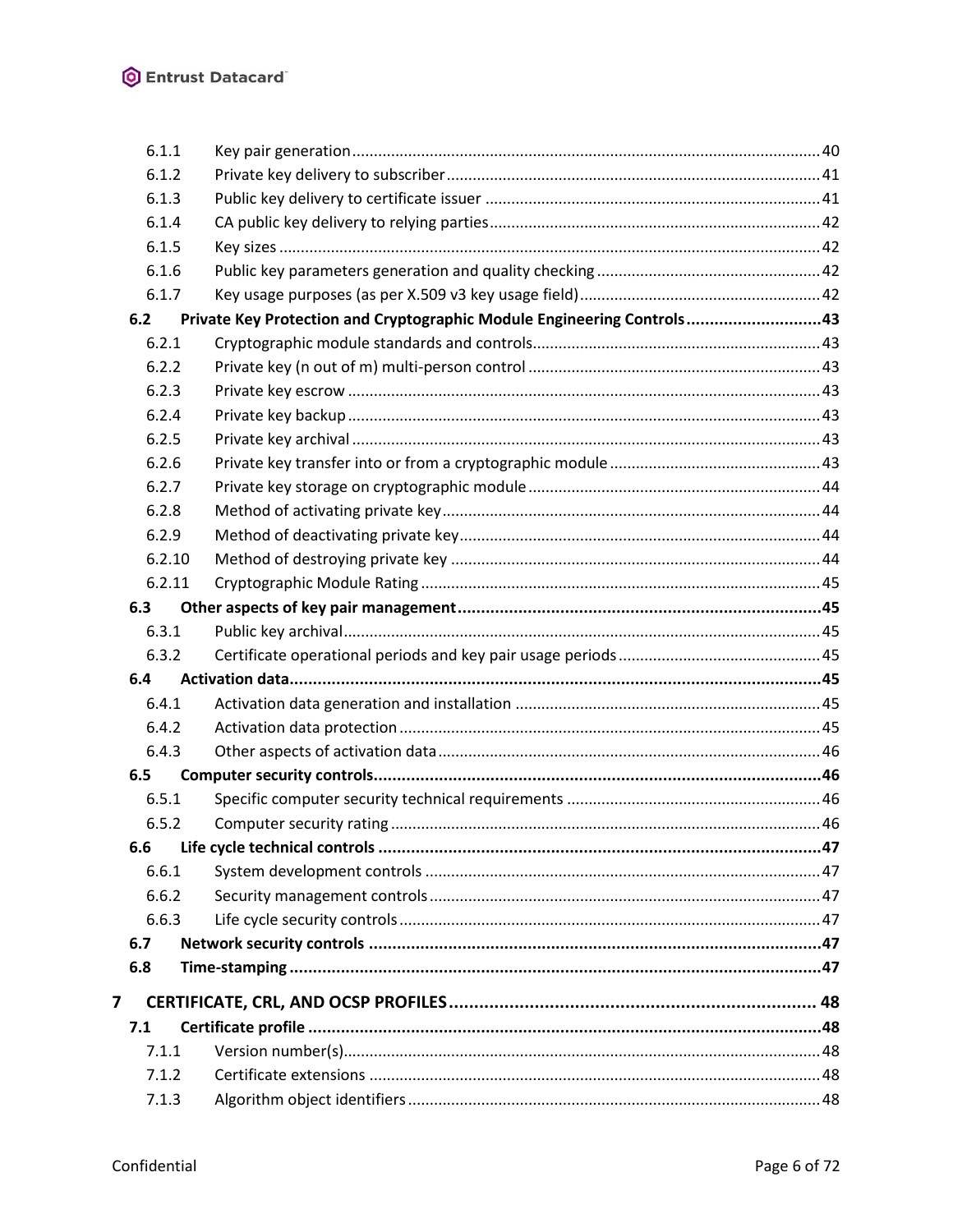| 7.1.4 |                                                                          |  |
|-------|--------------------------------------------------------------------------|--|
| 7.1.5 |                                                                          |  |
| 7.1.6 |                                                                          |  |
| 7.1.7 |                                                                          |  |
| 7.1.8 |                                                                          |  |
| 7.1.9 | Processing semantics for the critical Certificate Policies extension  49 |  |
| 7.2   |                                                                          |  |
| 7.2.1 |                                                                          |  |
| 7.2.2 |                                                                          |  |
| 7.3   |                                                                          |  |
| 7.3.1 |                                                                          |  |
| 7.3.2 |                                                                          |  |
| 8     |                                                                          |  |
| 8.1   |                                                                          |  |
| 8.2   |                                                                          |  |
| 8.3   |                                                                          |  |
| 8.4   |                                                                          |  |
| 8.5   |                                                                          |  |
| 8.6   |                                                                          |  |
| 9     |                                                                          |  |
| 9.1   |                                                                          |  |
| 9.1.1 |                                                                          |  |
| 9.1.2 |                                                                          |  |
| 9.1.3 |                                                                          |  |
| 9.1.4 |                                                                          |  |
| 9.1.5 |                                                                          |  |
| 9.2   |                                                                          |  |
| 9.2.1 |                                                                          |  |
| 9.2.2 |                                                                          |  |
| 9.2.3 |                                                                          |  |
| 9.3   |                                                                          |  |
| 9.3.1 |                                                                          |  |
| 9.3.2 |                                                                          |  |
| 9.3.3 |                                                                          |  |
| 9.4   |                                                                          |  |
|       |                                                                          |  |
| 9.4.1 |                                                                          |  |
| 9.4.2 |                                                                          |  |
| 9.4.3 |                                                                          |  |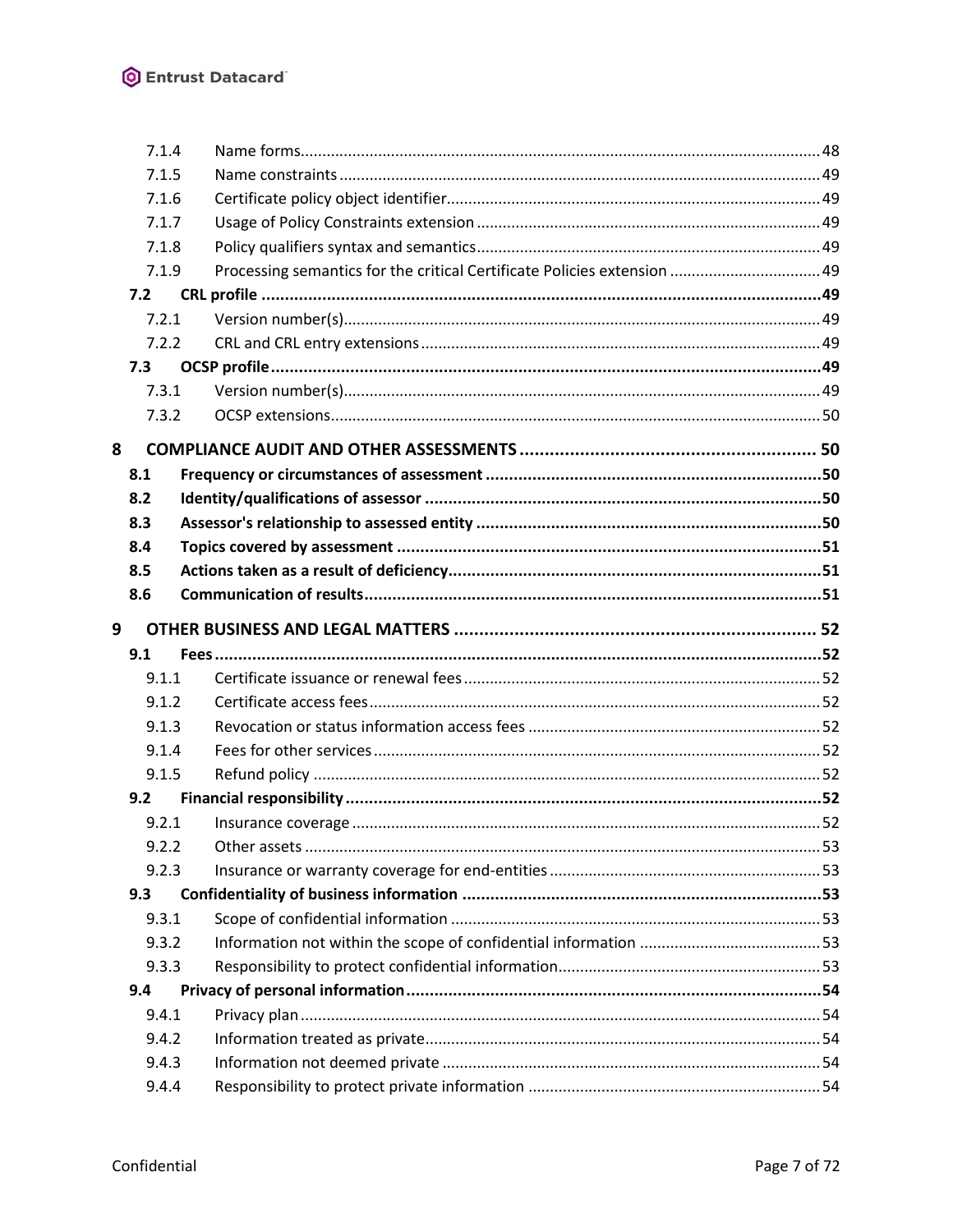| 9.4.5  |  |  |
|--------|--|--|
| 9.4.6  |  |  |
| 9.4.7  |  |  |
| 9.5    |  |  |
| 9.6    |  |  |
| 9.7    |  |  |
| 9.8    |  |  |
| 9.9    |  |  |
| 9.10   |  |  |
| 9.10.1 |  |  |
| 9.10.2 |  |  |
| 9.10.3 |  |  |
| 9.11   |  |  |
| 9.11.1 |  |  |
| 9.11.2 |  |  |
| 9.11.3 |  |  |
| 9.12   |  |  |
| 9.12.1 |  |  |
| 9.12.2 |  |  |
| 9.12.3 |  |  |
| 9.13   |  |  |
| 9.14   |  |  |
| 9.15   |  |  |
| 9.16   |  |  |
| 9.16.1 |  |  |
| 9.16.2 |  |  |
| 9.16.3 |  |  |
| 9.16.4 |  |  |
| 9.16.5 |  |  |
| 9.17   |  |  |
| 9.17.1 |  |  |
| 9.17.2 |  |  |
|        |  |  |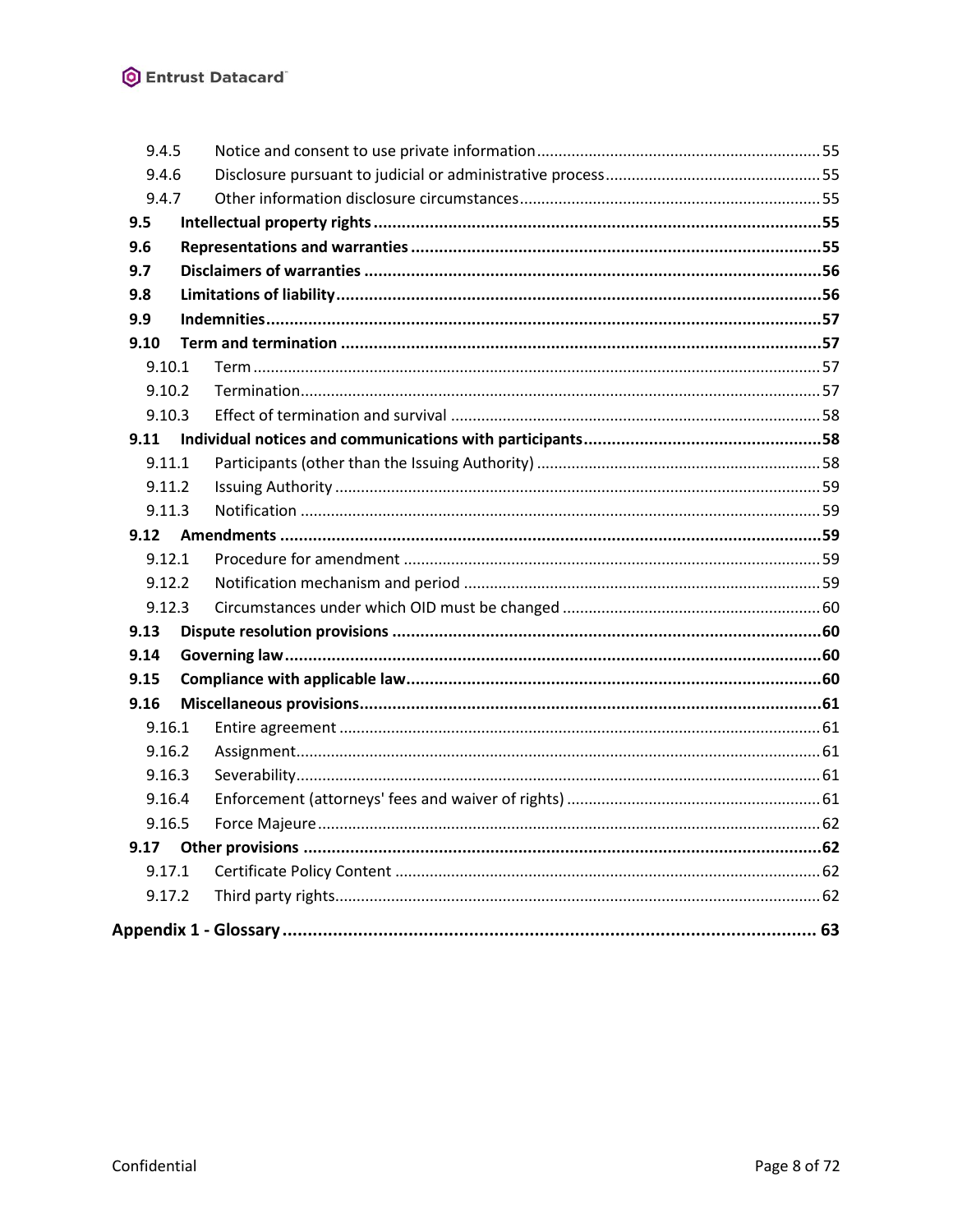# 1 INTRODUCTION

# 1.1 OVERVIEW

<span id="page-8-1"></span><span id="page-8-0"></span>A Certificate Policy (CP) is a named set of rules that indicates the applicability of a Certificate to a particular community and/or class of application with common security requirements. A Certificate Policy is supported by a Certification Practice Statement ("CPS"). The responsibility for this Certificate Policy lies with a body known as the Policy Authority and any queries regarding the content of this Certificate Policy should be directed to the Policy Authority.

The capitalised and abbreviated terms used throughout this document are explained in the Glossary of Terms a[t http://certpolicy.aviareto.aero/policy](http://certpolicy.aviareto.aero/policy) and in Appendix 1 to this Certificate Policy.

This Certificate Policy is structured according to the guidelines provided by IETF RFC 3647 with extensions and modifications defined where appropriate.

The Issuing Authority that Issues Certificates in accordance with this Certificate Policy has made its own stipulations regarding Participants, further restrictions on usage of Certificates, additional liability provisions, etc. These stipulations are published by the Issuing Authority in this Certificate Policy and in a document termed a PKI Disclosure Statement (PDS), which serves as the highest-level vehicle by which provisions affecting Subscribers and Relying Parties are defined. Any PKI Disclosure Statement supporting this Certificate Policy incorporates this Certificate Policy by reference. All Certificates Issued under this Certificate Policy shall contain a reference to where the relevant PKI Disclosure Statement published by the Issuing Authority and associated with this Certificate Policy may be found.

This Certificate Policy defines a Public Key Infrastructure and in conjunction with the relevant PKI Disclosure Statement, specifies:

- Who can participate in the Public Key Infrastructure defined by this Certificate Policy
- The primary rights, obligations and liabilities of the parties governed by this Certificate Policy
- The purposes for which Certificates Issued under this Certificate Policy may be used
- <span id="page-8-2"></span>• Minimum requirements to be observed in the issuance, management, usage and reliance upon Certificates

# 1.2 DOCUMENT NAME AND IDENTIFICATION

The certificate policy document on which this Certificate Policy is based is and remains the property of Aviareto Limited at all times and made available through Entrust (Europe) Limited. Entrust (Europe) Limited is registered with the Internet Address Naming Authority (IANA) and has been assigned an Object Identifier ("OID") of 1.3.6.1.4.1.5237. Aviareto's OID is 1.2.826.0.1.3403634.106.1.1

This Certificate Policy has also been assigned an OID as identified in Section 12 of the PKI Disclosure Statements under this Certificate Policy.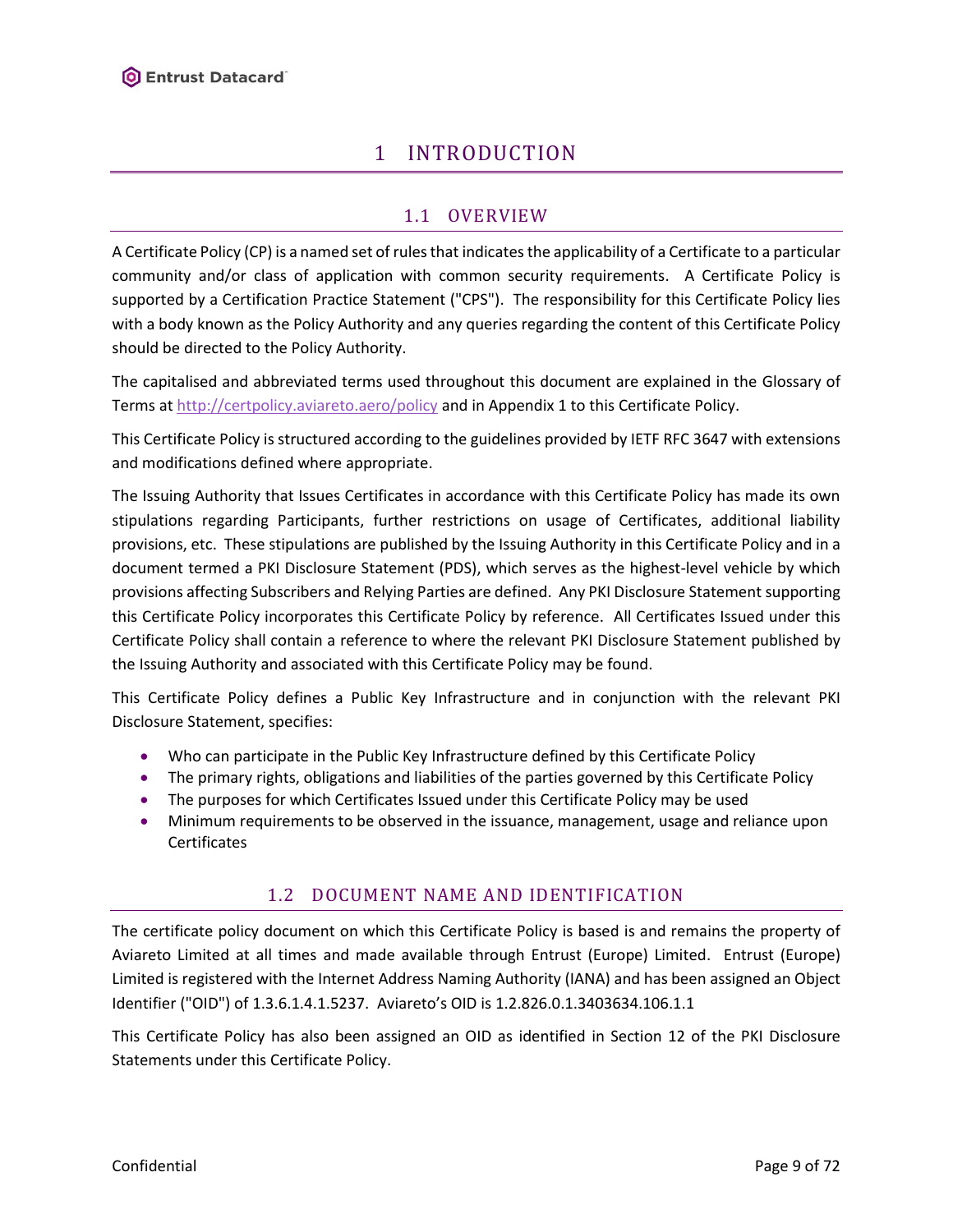# 1.3 PKI PARTICIPANTS

<span id="page-9-0"></span>An Issuing Authority has an obligation to operate a PKI in accordance with the Certificate Policy it defines and publishes. The Issuing Authority does not, however, have to conduct all aspects of PKI operations itself. There are sets of functions that can be logically and conveniently grouped and delegated. This allows PKI services to align with business models, including the outsourcing of some or all of the PKI services to Participants.

There is not necessarily a one-to-one correlation between roles and Participants. Any Participant may perform one or more roles in any particular PKI. Each Participant operates to fulfil clearly defined roles. Typically, these roles are:

- Policy Authority
- Trust Service Providers
	- o Issuing Authority
	- o Certificate Manufacturer
	- o Registration Authority (or Registrar)
	- o Repository
- End-Entities
	- o Subscriber
	- o Subject
	- o Relying Party

Under this scheme, End-Entities only have a business relationship with the Issuing Authority. These relationships are defined by the Subscriber Agreements and Relying Party Agreements between the End-Entities and the Issuing Authority. In all matters, under this PKI, the End-Entity relationship is with the Issuing Authority.

Subjects may hold Certificates on behalf of Subscribers. In all cases however, the business relationship with the Issuing Authority is held by the Subscriber.

The requirements placed upon Participants providing Trust Services which support the Issuing Authority are controlled by the provisions of this Certificate Policy and any contractual arrangements between them and the Issuing Authority.

In any case of non-compliance with this Certificate Policy, the Issuing Authority will determine the steps to be taken. It may refer matters to the Policy Authority which has overall and final control over the content of the Certificate Policy and related documentation.

These roles, that collectively comprise the PKI community governed by this Certificate Policy, are described in the remainder of this Section. The descriptions in this Section are illustrative. The specific roles and obligations for Participants are defined elsewhere in this Certificate Policy.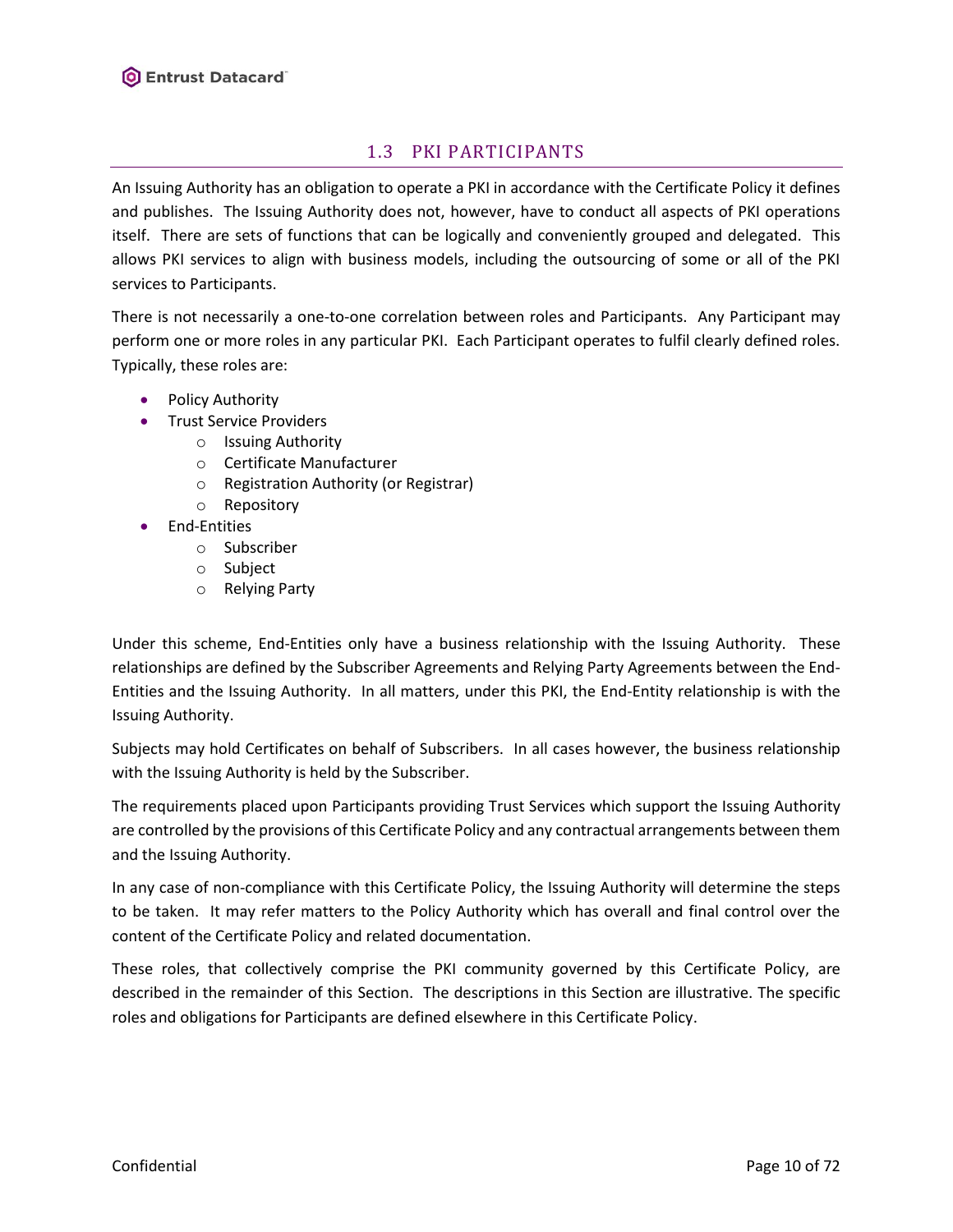### 1.3.1 CERTIFICATION AUTHORITIES

<span id="page-10-0"></span>Certification Authorities are the entities that Issue Certificatesi.e. trust service providers. Within the scope of the model outlined, Certification Authority is the same entity as the Issuing Authority described in Sectio[n 1.3.1.1.](#page-10-2)

### 1.3.1.1 ISSUING AUTHORITY

<span id="page-10-2"></span>By definition, an Issuing Authority is the entity listed in the Issuer field of a Certificate.

The Issuing Authority has the ultimate responsibility for deciding who may be issued with a Certificate carrying its name as the issuer and is the only entity with which End-Entities have any form of direct or indirect contractual relationship. Whether PKI services are provided by internal resources or are contracted out to external Participants, the provisions of this Certificate Policy apply. The Certificate Policy may be complemented by a contract between the Issuing Authority and Participants providing services.

For the benefit of Subscribers and Relying Parties, the Issuing Authority publishes a summary of important provisions that form a part of this Certificate Policy, together with any further provisions affecting Subscribers and Relying Parties, in documents known as PKI Disclosure Statements.

Issuing Authorities ensure that all Certificates Issued by it under this Certificate Policy shall contain a reference to where the relevant PKI Disclosure Statement and this Certificate Policy are published.

### 1.3.1.2 CERTIFICATE MANUFACTURER

The Certificate Manufacturer provides operational Certificate management services for the Issuing Authority.

The Certificate Manufacturer is approved by the Issuing Authority to manage Certificates on behalf of the Issuing Authority or other Participants in the PKI governed by this Certificate Policy. It has no authority to make decisions on the Issuance of Certificates, or other aspects of certificate management; it operates under the direct control of the Issuing Authority.

The Certificate Manufacturer must demonstrate compliance with this Certificate Policy. Compliance is documented and controlled via a Certification Practice Statement. Where this is complemented by additional supporting documentation it is referred to generically in the Certificate Policy with the term Certificate Manufacturer Procedures.

# 1.3.2 REGISTRATION AUTHORITIES

<span id="page-10-1"></span>The Registration Authority is responsible for ensuring the eligibility of applicants to be Issued with Certificates together with the accuracy and integrity of required information presented by applicants. The Registration Authority is a delegated function of the Issuing Authority, whose role is to process and approve requests from applicants for the Issue of Certificates or for their Revocation, Suspension, Renewal or Re-Key as detailed elsewhere in this Certificate Policy.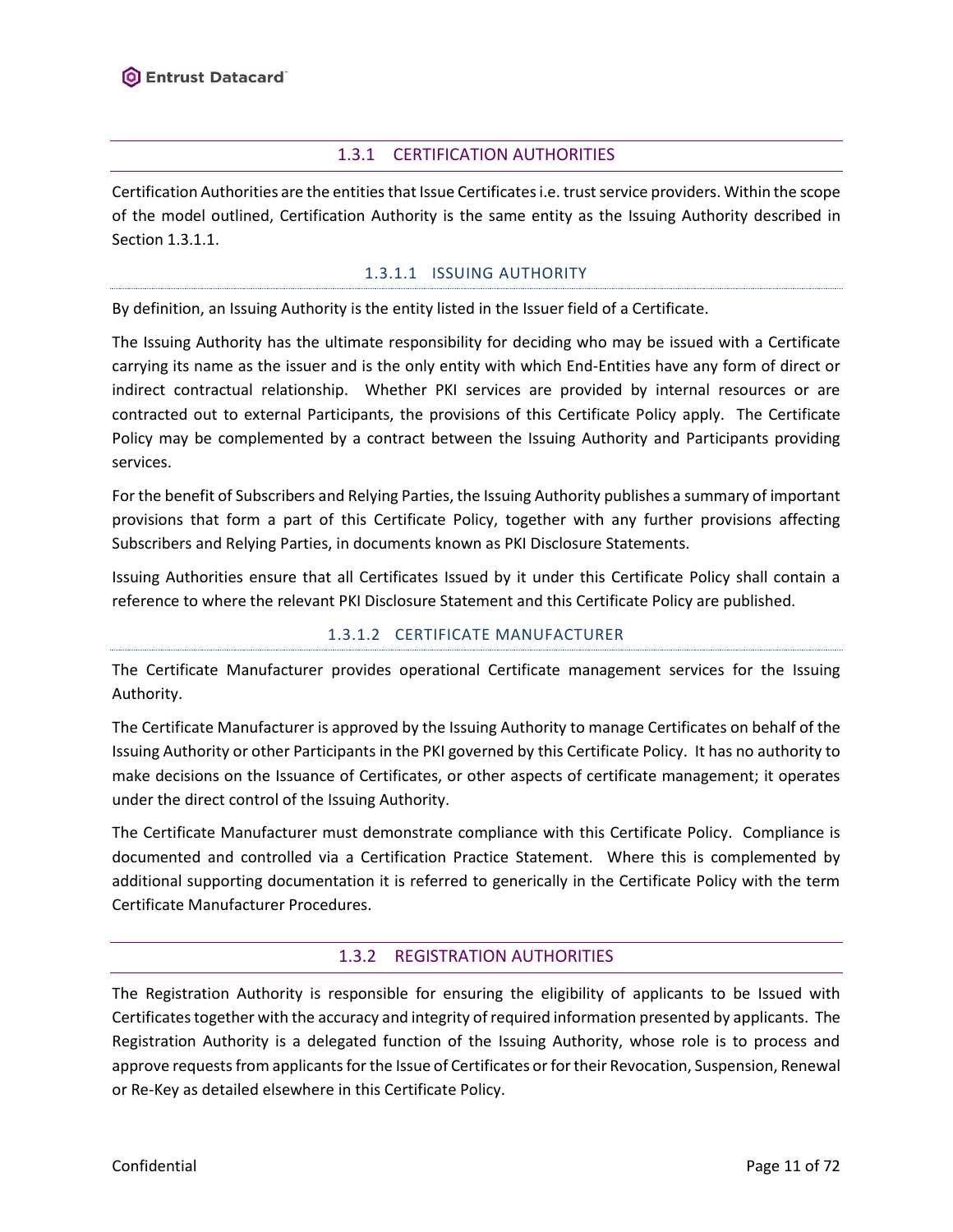A PKI may operate with a single or multiple Registration Authorities. Each must demonstrate compliance with this Certificate Policy. Compliance is documented and controlled via a Certification Practice Statement. Where this is complemented by additional supporting documentation it is referred to generically in the Certificate Policy with the term "Registration Authority Procedures". Such procedures may vary between Registration Authorities. However, in each case they must support the Certification Practice Statement and fully comply with this Certificate Policy.

<span id="page-11-0"></span>The Issuing Authority has approved the Registration Authorities listed in Section 13 of the relevant PKI Disclosure Statement with respect to Certificates governed by this Certificate Policy.

# 1.3.3 SUBSCRIBERS

A Subscriber is an End-Entity (such as a person or organisation) that has applied for and received a Certificate. It is the Subscriber that contracts with an Issuing Authority for the Issuance of Certificates. The Subscriber bears responsibility for the use of the Private Key associated with the Certificate. The Subscriber may be a Subject acting on its own behalf.

<span id="page-11-1"></span>Certificate applicants eligible to be authorised by the approved Registration Authorities as Subscribers for the purposes of this Certificate Policy are identified in Section 15 of the relevant PKI Disclosure Statement.

### 1.3.4 SUBJECTS

Where a Certificate is Issued for a device or Certificate holder that does not directly contract with the Issuing Authority, the Subscriber or an authorised representative acting on behalf of the Subscriber will accept the terms and conditions , as noted in the relevant PKI Disclosure Statement, on behalf of the Subject that is identified in the Certificate. The Subject must be under the jurisdiction and control of the Subscriber and comply with all relevant aspects of this Certificate Policy and other agreements and obligations undertaken by the Subscriber. In all cases the Subscriber is responsible for compliance with the Certificate Policy and all other obligations applicable to it and the Subject (including without limitation under the Subscriber Agreement).

### 1.3.5 RELYING PARTIES

<span id="page-11-2"></span>A Relying Party is an End-Entity that does not necessarily hold a Certificate but even so, may rely on a Certificate and/or Digital Signatures created using that Certificate.

Eligible RelyingParties for Certificates Issued under this Certificate Policy are specified in Section 16 of the relevant PKI Disclosure Statement.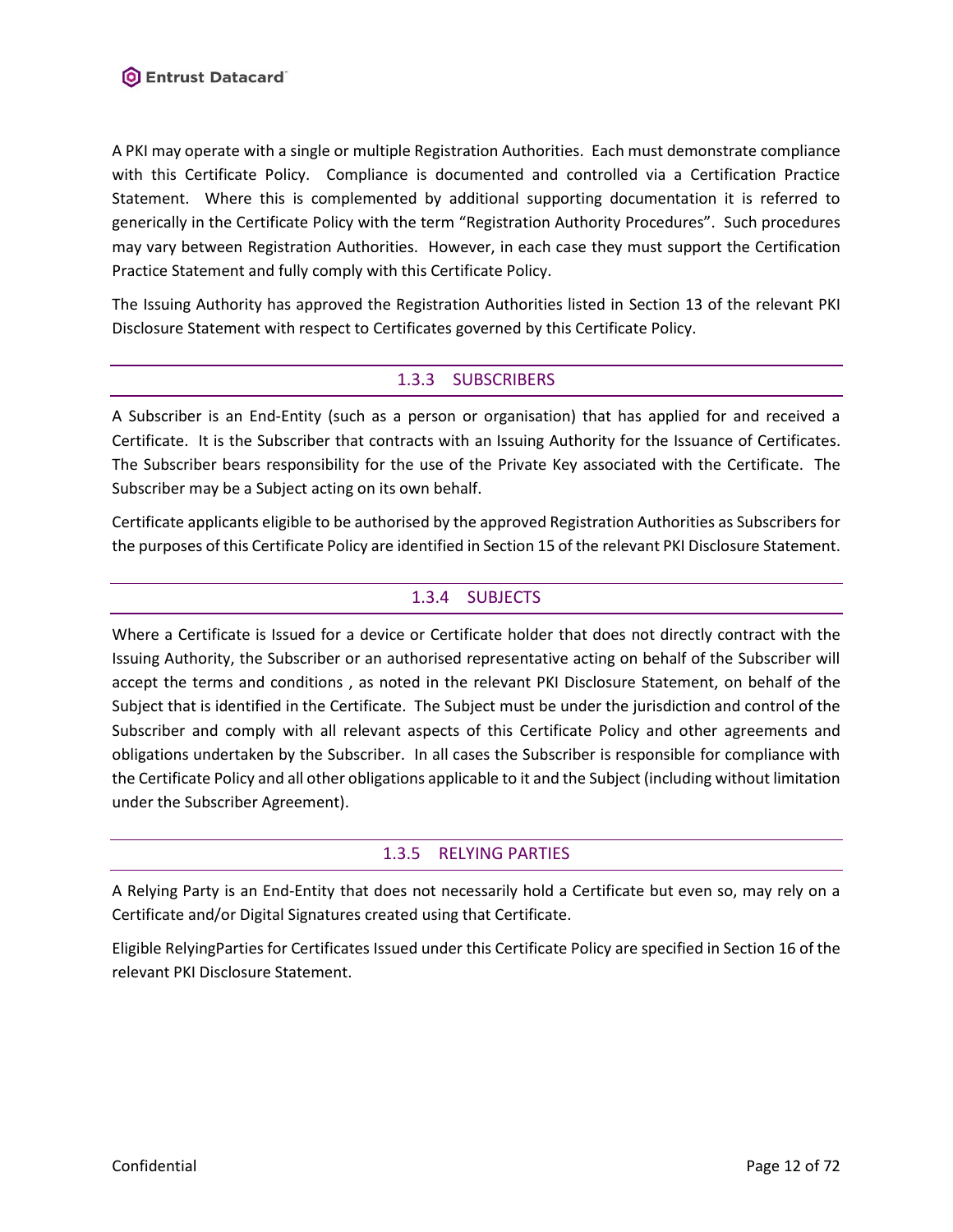# 1.3.6 OTHER PARTICIPANTS

# 1.3.6.1 POLICY AUTHORITY

<span id="page-12-0"></span>The Policy Authority has ultimate responsibility for governance and control over the Issuance, management and usage of Certificates Issued under this Certificate Policy. The Policy Authority is the entity that sets the rules under which the PKI is to be operated.

The Policy Authority can be either a governing body or a designee thereof that is tasked with defining the Certificate Policy in a manner that supports and reflects the needs of the underlying relationships and transactions to be supported by a PKI.

The Policy Authority for the purposes of this Certificate Policy is Aviareto Limited through the Aviareto PKI Policy Authority (APPA) as identified in Section 1 of the PKI Disclosure Statements under this Certificate Policy.

# 1.3.6.2 REPOSITORY

A Repository is a Participant organisation that holds data in support of PKI operations. This includes policy and related documentation, Certificates and Certificate Status Information.

The Repository provides a community wide accessible mechanism where all Participants can access policy and related documentation.

The Repository provides a mechanism by which some Participants can obtain and validate information on Certificates Issued under this Certificate Policy.

<span id="page-12-1"></span>The Issuing Authority has approved the Repository identified in Section 14 of the PKI Disclosure Statements under this Certificate Policy, to provide these services.

# 1.4 CERTIFICATE USAGE

Certificate usage is defined by the Certificate Profile. Certificate Profiles must be approved by the Issuing Authority. Different PKI Disclosure Statements may be issued for different Certificate Profiles as determined by the Issuing Authority.

### 1.4.1.1 APPROPRIATE CERTIFICATE USES

The categories of transactions, applications, or purposes for which Certificates Issued under this Certificate Policy may be used are defined in Section 2 of the relevant PKI Disclosure Statement.

### 1.4.1.2 PROHIBITED CERTIFICATE USES

All certificate uses, other than those as set out in 1.4.1.1 above, are expressly prohibited.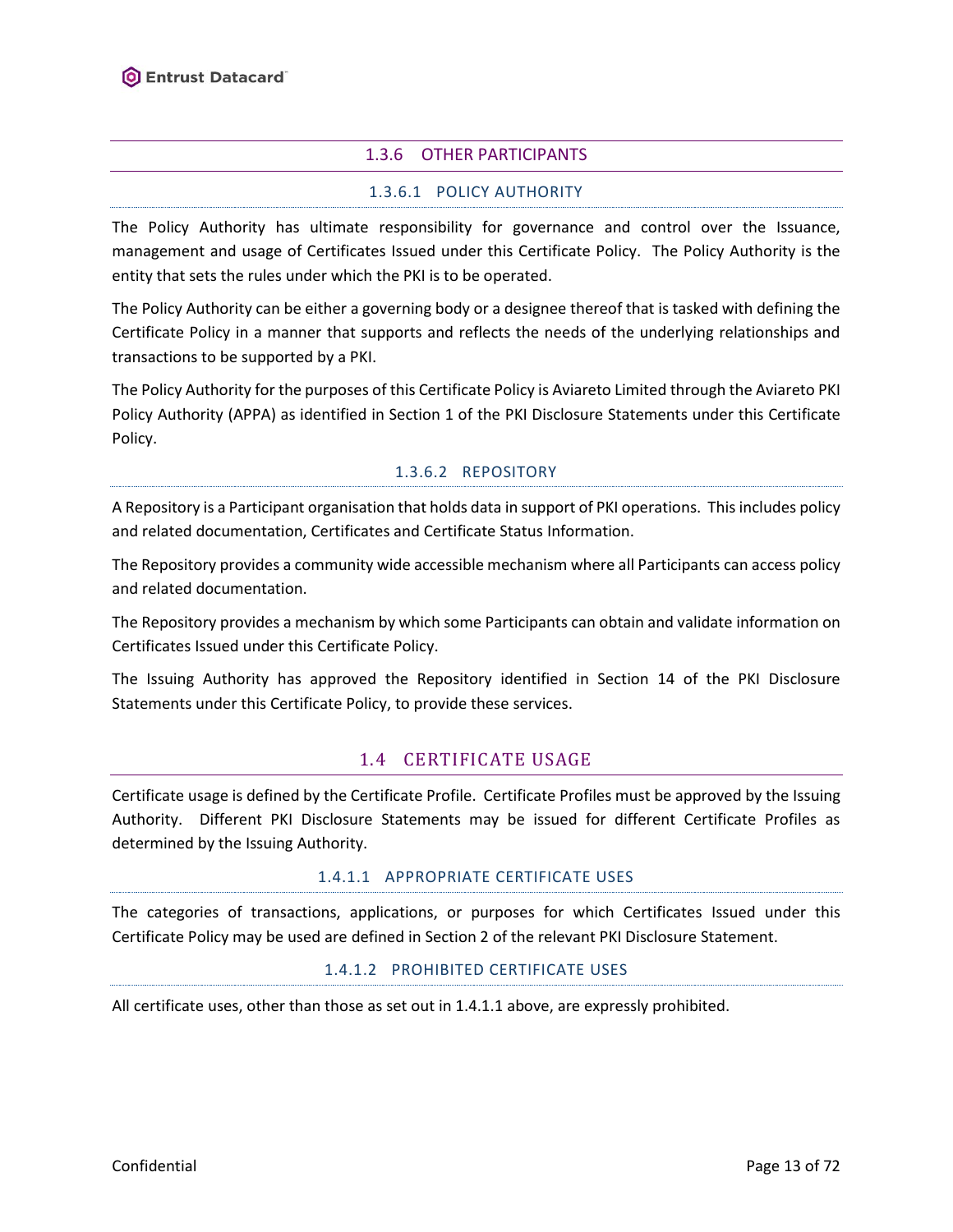# 1.5 POLICY ADMINISTRATION

# 1.5.1 ORGANISATION ADMINISTERING THE DOCUMENT

<span id="page-13-1"></span><span id="page-13-0"></span>The Policy Authority is responsible for the content of this Certificate Policy and any changes made to it. Aviareto Limited, as Issuing Authority, shall administer this Certificate Policy. Aviareto Limited may be contacted as follows:

| Aviareto Limited   |      | Email: issuingauthority@aviareto.aero |
|--------------------|------|---------------------------------------|
| Suite 5, Plaza 255 |      | Web: www.aviareto.aero                |
| Corporate Park 2   |      |                                       |
| Blanchardstown     | Tel: | +35318091470                          |
| Dublin 15          |      |                                       |

### 1.5.2 CONTACT PERSON

<span id="page-13-2"></span>The Issuing Authority should be contacted regarding the contents of this Certificate Policy.

<span id="page-13-3"></span>Contact details are provided in Section [1.5.1](#page-13-1) above.

### 1.5.3 PERSON DETERMINING CPS SUITABILITY FOR THE POLICY

The Policy Authority determines the suitability of any Certification Practice Statement operating under this Certificate Policy.

In the first instance the Issuing Authority should be contacted regarding the inclusion of additional Certification Authorities to operate within this PKI or interoperation with other PKIs.

<span id="page-13-4"></span>Contact details are provided in Section [1.5.1](#page-13-1) above.

### 1.5.4 CPS APPROVAL PROCEDURES

<span id="page-13-5"></span>The Policy Authority determines the suitability and approves the use of any Certification Practice Statement which is used to support this Certificate Policy.

# 1.6 DEFINITIONS AND ACRONYMS

Definitions of the terms used in this Certificate Policy are detailed in the Glossary of Terms contained in Appendix 1.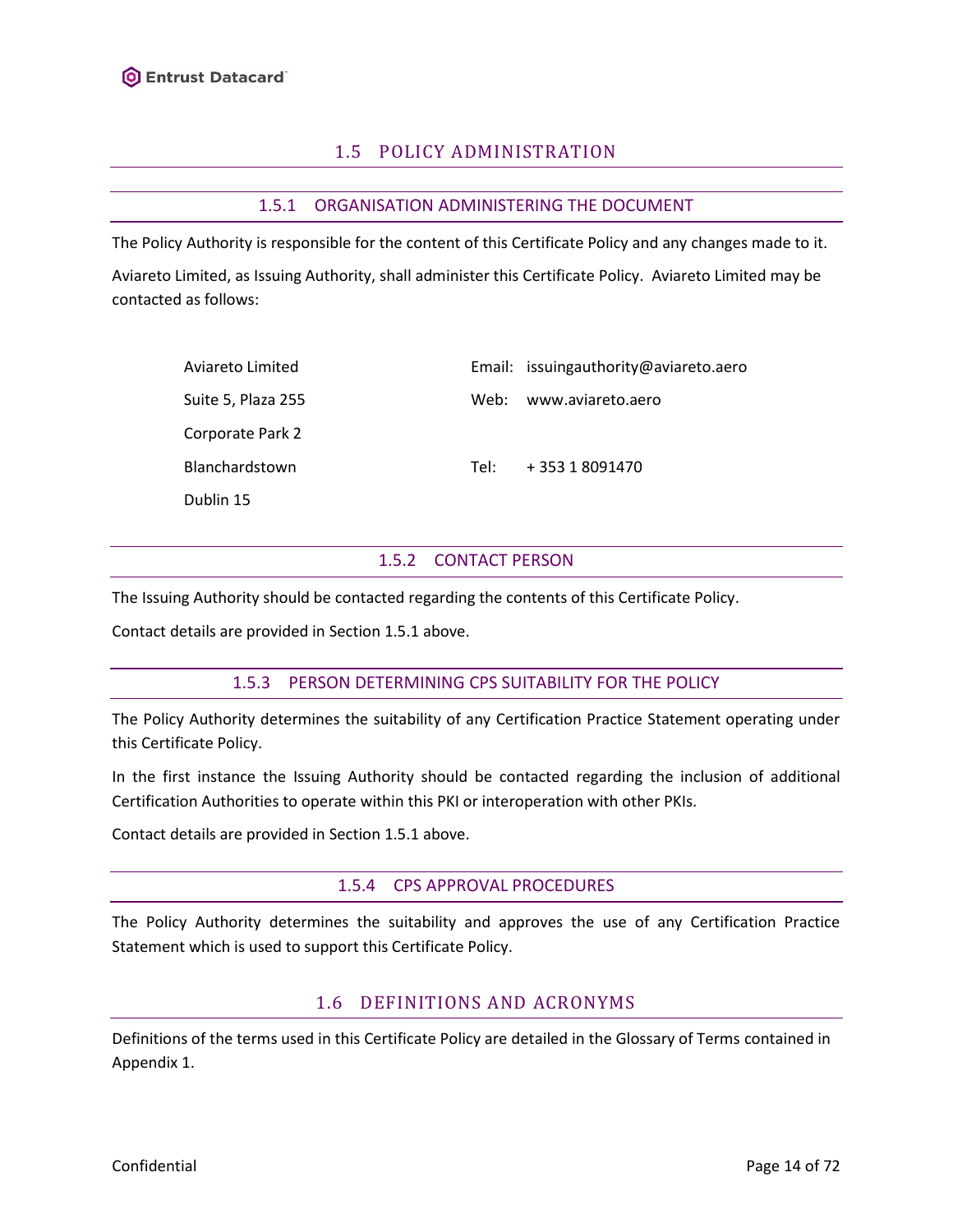# <span id="page-14-0"></span>2 PUBLICATION AND REPOSITORY RESPONSIBILITIES

# 2.1 REPOSITORIES

<span id="page-14-1"></span>An information Repository shall be made available under the terms of this Certificate Policy. The Issuing Authority is the entity with overall responsibility for the operation of a Repository which the Issuing Authority may delegate to Participants providing Trust Services.

# 2.2 PUBLICATION OF CERTIFICATION INFORMATION

<span id="page-14-2"></span>The Issuing Authority shall ensure the following items are published for all Participants via the Repository:

- This Certificate Policy with its associated PKI Disclosure Statements.
- Any relevant supporting policy documents and agreements.
- The information that will allow the Authenticity of the Certificate of the Issuing Authority to be verified.
- All CA Certificates issued by the Issuing Authority (including those for sub-ordinate and superior Certificate Authorities, and Cross-certificates for cross-certified PKIs).

The Issuing Authority may make the following available upon request, at its discretion:

• Certificate Status Information for Certificates Issued under this Certificate Policy.

<span id="page-14-3"></span>The location of, (or mechanism to obtain access to) this Certificate Policy must be provided in Certificates Issued under this Certificate Policy.

# 2.3 TIME OR FREQUENCY OF PUBLICATION

Information as listed for publication in Section 2.2 shall be published promptly upon its creation, with the exception that where Certificate Revocation Lists are used to provide Revocation information, they shall be published according to Sections [4.9.7](#page-27-1) an[d 4.9.8](#page-27-2) of this Certificate Policy.

# 2.4 ACCESS CONTROLS ON REPOSITORIES

<span id="page-14-4"></span>The Repository must make available the information specified above. However, the Repository may control access to information and grant access only to those Participants with a specific need for the information.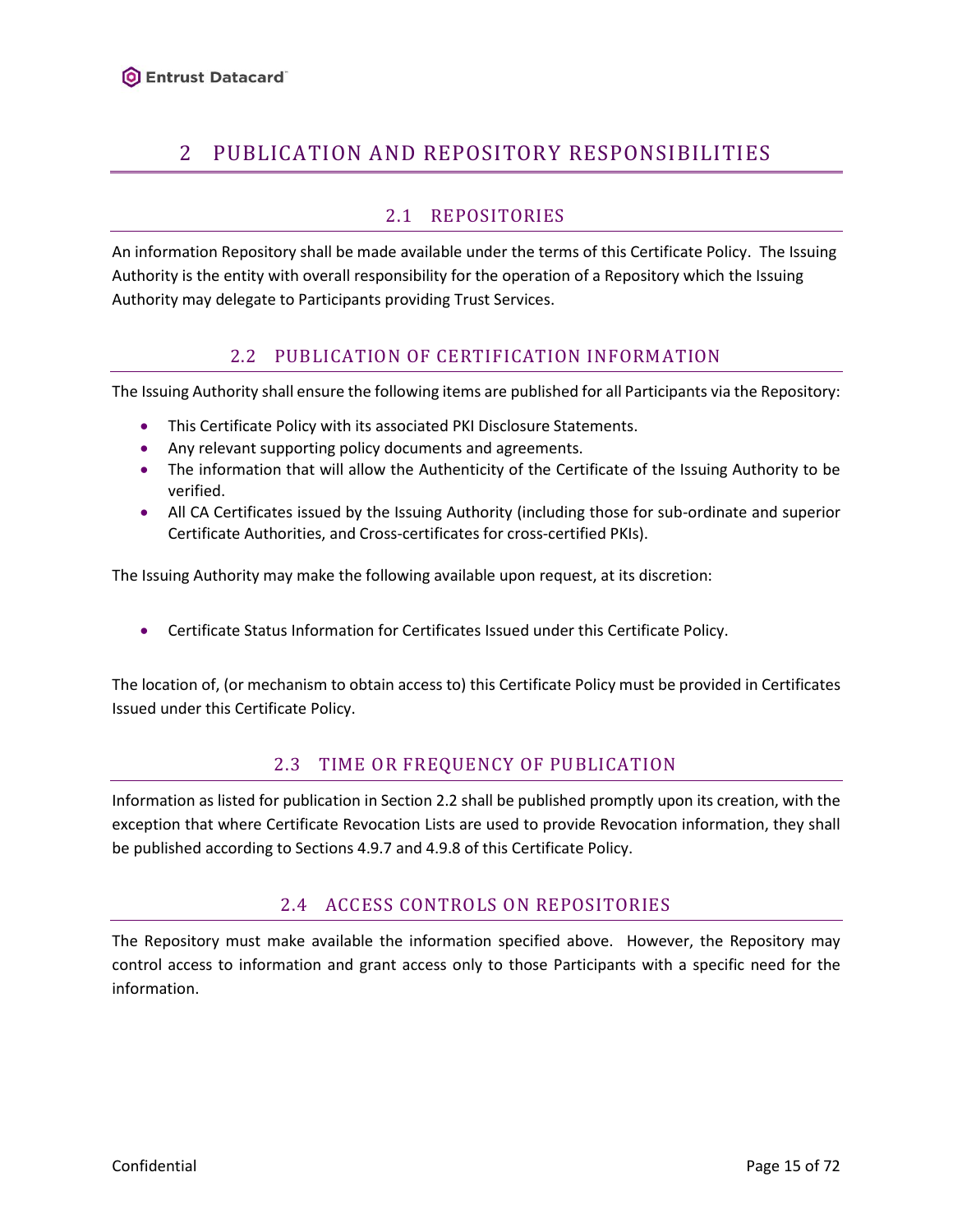# <span id="page-15-0"></span>3 IDENTIFICATION AND AUTHENTICATION

# 3.1 NAMING

# 3.1.1 TYPES OF NAMES

<span id="page-15-2"></span><span id="page-15-1"></span>For Certificates issued to (i) natural persons or (ii) issued to natural persons associated with a legal person, the Issuing Authority X.501 Distinguished Name (DN) in the Issuer field, and the Subject X.501 DN in the Subject field shall comply with IETF PKIX RFC 5280 and ETSI EN 319 412-2, with one exception. The organisational identifier used in the Subject DN, in some instances, contains a unique entity identifier assigned by the Issuing Authority and not in compliance with ETSI EN 319 412-1 clause 5.

# 3.1.2 NEED FOR NAMES TO BE MEANINGFUL

<span id="page-15-3"></span>The contents of each Certificate Subject name field must have an association with the authenticated name of the Subject. This association may be direct, or where the natural identity of a Subject is required to be hidden, may be recorded elsewhere by the Registration Authority.

# 3.1.3 ANONYMITY OR PSEUDONYMITY OF SUBSCRIBERS

<span id="page-15-4"></span>The anonymity or pseudonymity of Subscribers is not permitted under this Certificate Policy unless this is explicitly requested by the Issuing Authority responsible for this Certificate Policy. Where permitted, the Registration Authorities operating under this Certificate Policy must record the authenticated real identity of the Subscriber with the anonymised or pseudonymised Subject name.

# 3.1.4 RULES FOR INTERPRETING VARIOUS NAME FORMS

<span id="page-15-5"></span>For Certificates issued by the Issuing Authority, the following table may be used to interpret the various name forms:

| Name of field          | [End entity]<br><b>Signing Identity (Aircraft Protocol)</b>           | [End entity]<br><b>Signing Identity (Trusted Communications Facility)</b> |  |
|------------------------|-----------------------------------------------------------------------|---------------------------------------------------------------------------|--|
| <b>SubiectName</b>     |                                                                       |                                                                           |  |
| CommonName             | <supplied by="" ir=""></supplied>                                     | <supplied by="" ir=""></supplied>                                         |  |
|                        | <format: airu-[intregid]-aire-[intregentref]=""></format:>            | <format: tcfu-[intregid]-tcfe-[intregentref]=""></format:>                |  |
|                        | example: AIRU-30-AIRE-86                                              | example: TCFU-30-TCFE-86                                                  |  |
| Given name (G)         | <supplied by="" ir=""></supplied>                                     | <supplied by="" ir=""></supplied>                                         |  |
|                        | example: Joe                                                          | example: Joe                                                              |  |
| Family name (SN)       | <supplied by="" ir=""></supplied>                                     | <supplied by="" ir=""></supplied>                                         |  |
|                        | example: Bloggs                                                       | example: Bloggs                                                           |  |
| OrganizationIdentifier | <supplied by="" ir=""></supplied>                                     | <supplied by="" ir=""></supplied>                                         |  |
| (2.5.4.97)             | example: VAT-IE6403536Q                                               | example: VAT-IE6403536Q                                                   |  |
|                        | example: AIRE-nnnnnnnn                                                | example: TCFE-nnnnnnnn                                                    |  |
| <b>SERIALNUMBER</b>    | <b>N/A</b>                                                            | <b>N/A</b>                                                                |  |
|                        | <omitted 05="" 07="" 21="" agreement="" customer="" per=""></omitted> | <omitted 05="" 07="" 21="" agreement="" customer="" per=""></omitted>     |  |
|                        | <cn per-user="" provides="" uniqueness=""></cn>                       | <cn per-user="" provides="" uniqueness=""></cn>                           |  |
| OraUnit                | AIR                                                                   | <b>TCF</b>                                                                |  |
| OrgUnit                | <b>Signing Identities</b>                                             | <b>Signing Identities</b>                                                 |  |
| Ora                    | $\le$ Supplied by $IR$                                                | $\le$ Supplied by $IR$                                                    |  |
|                        | example: Joe Bloggs Corp.                                             | example: Joe Bloggs Corp.                                                 |  |
| Country                | <supplied by="" ir=""></supplied>                                     | <supplied by="" ir=""></supplied>                                         |  |
|                        | example: C=GB                                                         | example: C=GB                                                             |  |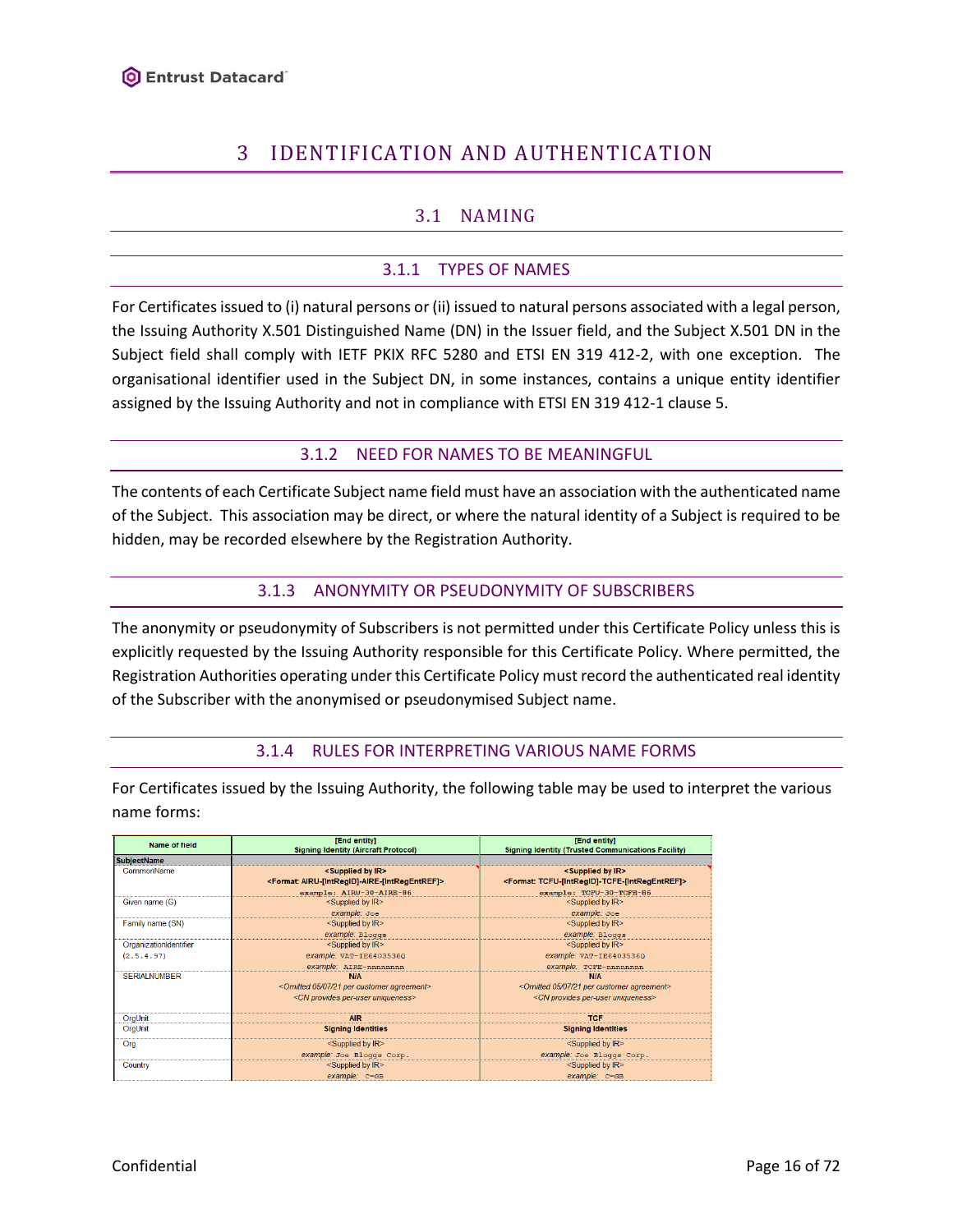# 3.1.5 UNIQUENESS OF NAMES

<span id="page-16-0"></span>Distinguished names must be unique for Certificate Authorities and all Subjects under the jurisdiction of an Issuing Authority. For each Subject any other optional information may be appended to the distinguished name as required for identification or to ensure its uniqueness.

### 3.1.6 RECOGNITION, AUTHENTICATION, AND ROLE OF TRADEMARKS

<span id="page-16-2"></span><span id="page-16-1"></span>Neither the Policy Authority nor the Issuing Authority is liable for the inclusion of trademarks, trade names or other information under restricted use. Subscriber Agreements shall require Subscribers to warrant legitimacy of their registration details provided to the Issuing Authority as part of the registration process.

# 3.2 INITIAL IDENTITY VALIDATION

# 3.2.1 METHOD TO PROVE CONTROL OF PRIVATE KEY

<span id="page-16-3"></span>The registration and/or issuance process shall involve a stage in which the natural person applying for the Certificate on behalf of the Subscriber demonstrates sole control of the Private Key. The technical means employed to ensure control of Private Keys will be PKCS#10, other equivalent cryptographic mechanisms, or another process specifically approved by the Policy Authority as specified in the Certification Practice Statement.

# 3.2.2 AUTHENTICATION OF ORGANISATION IDENTITY

<span id="page-16-4"></span>Where an organisation is acting as a Subscriber, or where the organisation is a component of the distinguished name of the Certificate Subject, the identity of the organisation must be established.

Authentication processes must be carried out in accordance with the Certification Practice Statement, including any policies, rules or regulations (or similar) listed in Section 2 of the relevant PKI Disclosure Statement.

Specific requirements for Authentication of organisation identity may be provided in Section 2 of the relevant PKI Disclosure Statement or other community-wide accessible document. The Registration Authority shall define and document the mechanisms used to support the level of Authentication assurance.

<span id="page-16-5"></span>The Registration Authority shall verify that each Certificate applicant has a right to obtain that Certificate and, if the Certificate identifies that the Subscriber (or Subject) has particular attributes or privileges, that they are valid.

### 3.2.3 AUTHENTICATION OF INDIVIDUAL IDENTITY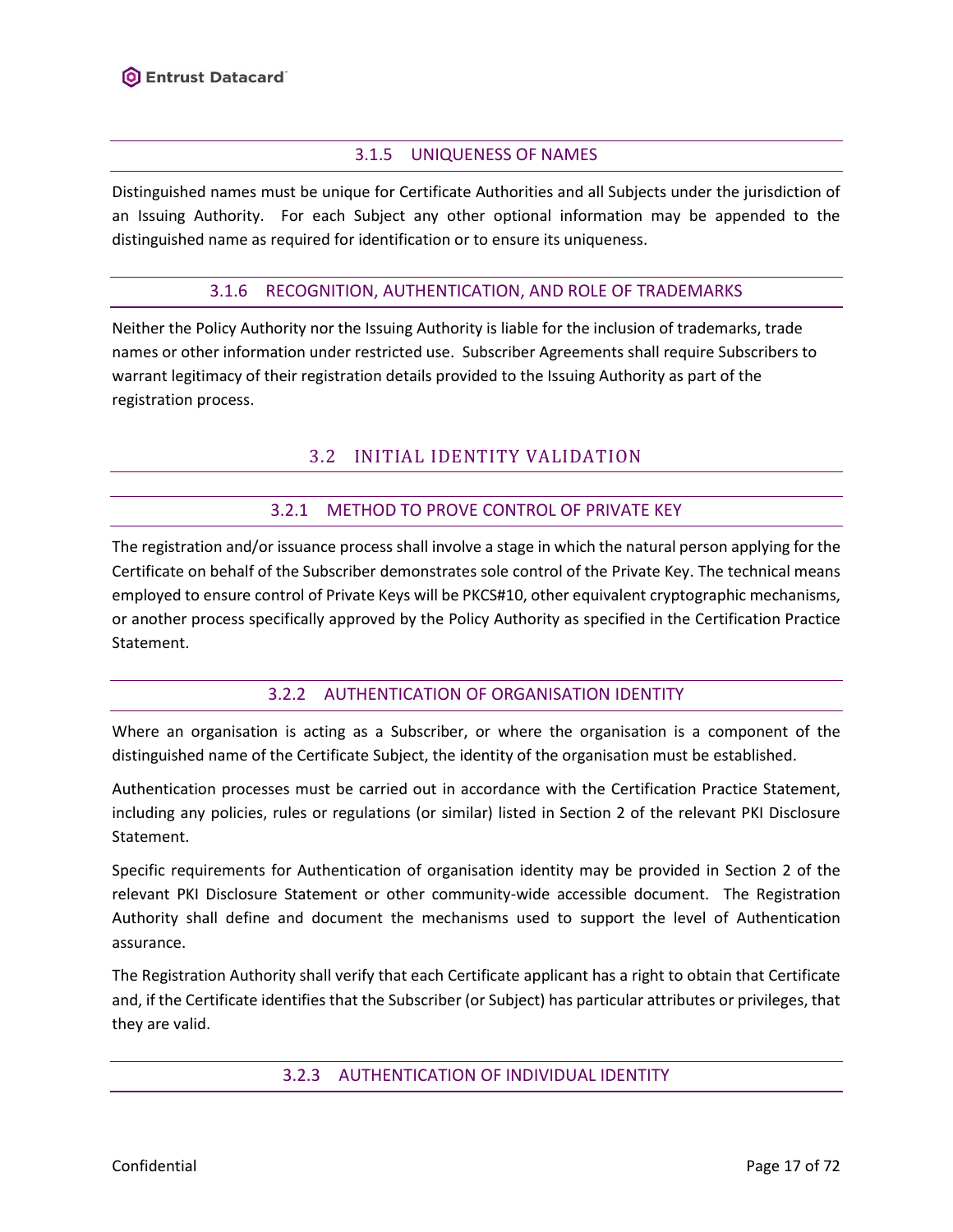The Authentication of Registration Authority Operators must at a minimum satisfy the specific criteria for Authentication specified in the relevant PKI Disclosure Statement. Additionally, the Issuing Authority shall undertake face-to-face Authentication of one or more initial Registration Authority Administrators. An Authenticated and nominated Registration Authority Administrator may undertake face-to-face Authentication of subsequent Registration Authority Administrators.

Authentication processes for the natural person applying for the Certificate on behalf of the Subscriber shall be carried out in accordance with the Certification Practice Statement, including any policies, rules or regulations (or similar) listed in Section 2 of the relevant PKI Disclosure Statement.

The Registration Authority shall verify that each Certificate applicant has a right to obtain that Certificate and, if the Certificate identifies that the Subscriber (or Subject) has particular attributes or privileges, that they are valid.

# 3.2.4 NON-VERIFIED SUBSCRIBER INFORMATION

<span id="page-17-0"></span>Use of non-verified information may be included in Certificates governed by this Certificate Policy.

<span id="page-17-1"></span>Where non-verified information is incorporated in a Certificate these sources of information must be detailed in the Registration Authority Procedures and approved by the Issuing Authority.

# 3.2.5 VALIDATION OF AUTHORITY

Validation of authority (i.e. the determination of whether an individual has specific rights, entitlements, or permissions, including the permission to act on behalf of an organisation to obtain a Certificate) must ensure the identity of the individual is Authenticated in accordance with Section [3.2.3](#page-16-5) and the authority of the individual is verified in accordance with any policies, rules or regulations (or similar) listed in Section 2 of the relevant PKI Disclosure Statement. Where that authority includes acting on behalf of an organisation, the identity of the organisation must be Authenticated in accordance with Section [3.2.2.](#page-16-4)

Validation of authority is the responsibility of the Registration Authorities. Validation procedures shall be conducted as described in the Registration Authority Procedures. Details of validation procedures may be published to Participants.

# 3.2.6 CRITERIA FOR INTEROPERATION

<span id="page-17-2"></span>The criteria by which another Certification Authority wishing to operate within, or interoperate with the PKI governed by this Certificate Policy, will be defined by the Policy Authority. The Policy Authority will also determine whether any specific Certification Authority is approved for interoperation.

Requests for interoperation must be directed in the first instance to the Issuing Authority, whose contact details are given in Section 1.5.1 above.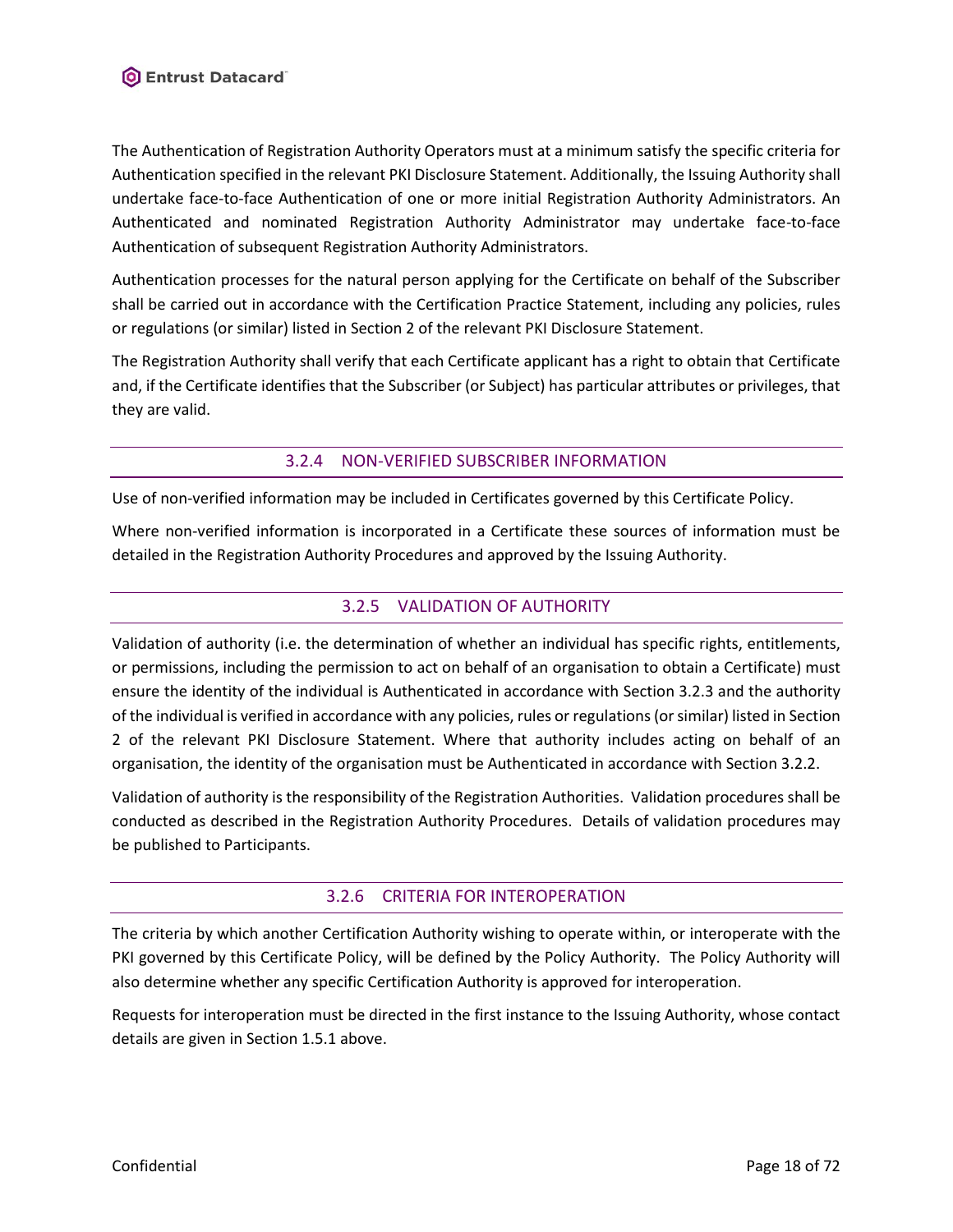# <span id="page-18-0"></span>3.3 IDENTIFICATION AND AUTHENTICATION FOR RE-KEY REQUESTS

# 3.3.1 IDENTIFICATION AND AUTHENTICATION FOR ROUTINE RE-KEY

<span id="page-18-1"></span>Re-Key of Certificates governed by this Certificate Policy is permitted.

Re-Key requests from Subscribers and any Participant shall at minimum, incorporate mechanisms for Authentication that fulfil initial Authentication requirements under this Certificate Policy. Proof of control of a valid Certificate as Authentication is permitted. Section 2 of the relevant PKI Disclosure Statement may introduce other permitted approaches to Authentication.

#### 3.3.2 IDENTIFICATION AND AUTHENTICATION FOR RE-KEY AFTER REVOCATION

<span id="page-18-2"></span>Re-Key, after Revocation requests to the Registration Authorities, must at a minimum include the identification and Authentication of the requester to at least the initial Authentication standards required under this Certificate Policy. This by definition is an issuance of a new Certificate.

# <span id="page-18-3"></span>3.4 IDENTIFICATION AND AUTHENTICATION FOR REVOCATION REQUEST

Revocation requests must at a minimum include the identification and Authentication of the requester and sufficient information to uniquely identify the Certificate to be Revoked. Valid proof of control of the Certificate to be Revoked is permitted as Authentication.

The risk of fraudulent misuse of the Private Key associated with the Certificate to be Revoked must be recognised. Where reliable Authentication of the Revocation request is not possible or is omitted, either the Issuing Authority, or Registration Authority acting on its behalf, is authorised to conduct Revocation. In such cases, the Issuing Authority or Registration Authority shall seek confirmation of the request to the greatest extent possible by practical means, prior to Revocation.

# <span id="page-18-5"></span><span id="page-18-4"></span>4 CERTIFICATE LIFE-CYCLE OPERATIONAL REQUIREMENTS

# 4.1 CERTIFICATE APPLICATION

# 4.1.1 WHO CAN SUBMIT A CERTIFICATE APPLICATION

<span id="page-18-6"></span>Certificate applications may be made by:

- A Subscriber
- A Subject acting on behalf of a Subscriber
- A Registration Authority
- A Subject acting on behalf of a Registration Authority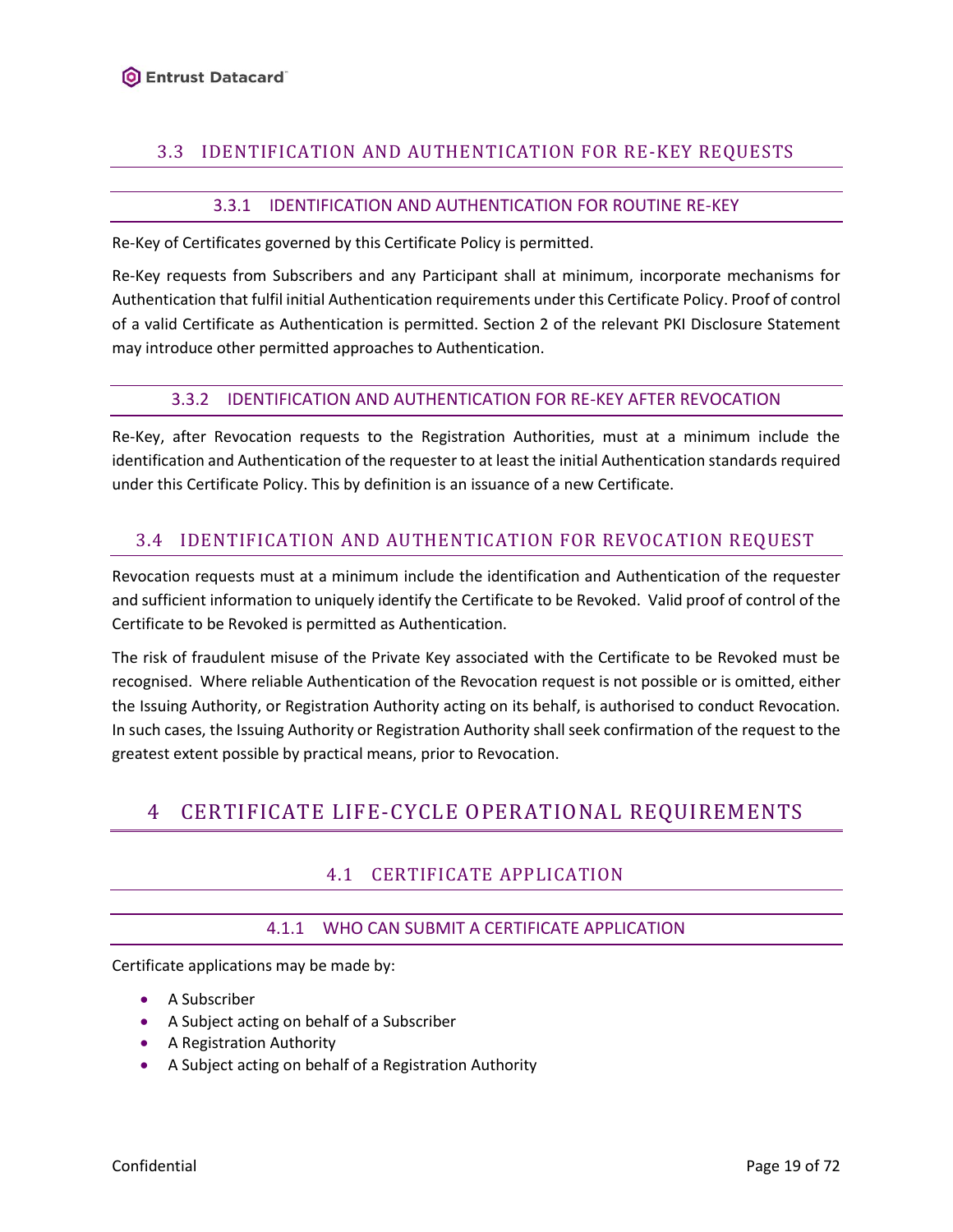Certificate applicants must comply with the procedures described in this Certificate Policy. Eligible Subscribers are specified in Section 15 of the relevant PKI Disclosure Statement.

<span id="page-19-0"></span>An application for a Certificate does not oblige an Issuing Authority to Issue a Certificate.

### 4.1.2 ENROLMENT PROCESS AND RESPONSIBILITIES

A range of enrolment processes are permitted.

The Issuing Authority or Registration Authority in the Registration Authority Procedures defines the specific processes associated with a particular enrolment mechanism.

In all cases enrolment processes shall include:

- Provision of accurate information in support of Authentication (and validation of a Subject if applicable).
- Proof of control of the Private Key Pair by the Subject
- Acceptance of the Subscriber Agreement by the Subscriber.
- Agreement to comply with this Certificate Policy and obligations of Subscribers as defined in Section 4 of the relevant PKI Disclosure Statement and in the Subscriber Agreement.

### 4.1.2.1 REGISTRATION AUTHORITIES AND THEIR REPRESENTATIVES

Enrolment of Registration Authorities and their representatives is undertaken once the Registration Authority organisation has been approved by the Issuing Authority and contracted as an authorised Registration Authority.

<span id="page-19-1"></span>Issuance of Certificates to Aviareto Registration Authority personnel shall be approved by the Issuing Authority. The relevant PKI Disclosure Agreement may provide for other Authorized Registration Authorities.

# 4.2 CERTIFICATE APPLICATION PROCESSING

# 4.2.1 PERFORMING IDENTIFICATION AND AUTHENTICATION FUNCTIONS

<span id="page-19-3"></span><span id="page-19-2"></span>The Issuing Authority or an approved Registration Authority acting on its behalf is permitted to conduct Authentication of Subscribers and Subjects.

### 4.2.2 APPROVAL OR REJECTION OF CERTIFICATE APPLICATIONS

The Issuing Authority or Registration Authority acting on its behalf will either approve or reject a Certificate application.

Where an application fails to achieve the specified Authentication requirements or the level of assurance of Authentication cannot be met, a Certificate application will be rejected.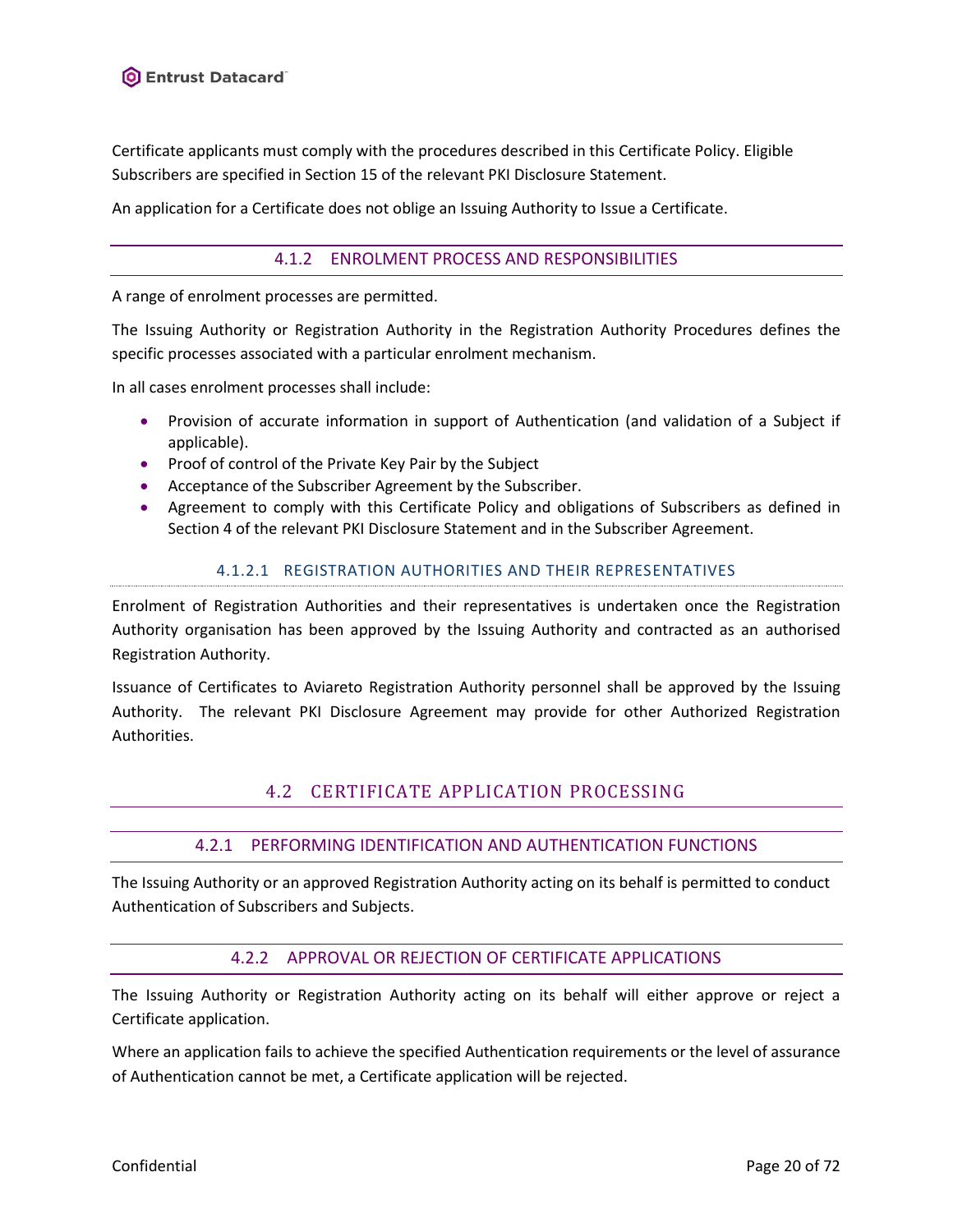<span id="page-20-0"></span>Where a Certificate application is rejected, the reasons for rejection may be given to the applicant in accordance with the Registration Authority Procedures.

### 4.2.3 TIME TO PROCESS CERTIFICATE APPLICATIONS

<span id="page-20-1"></span>No stipulation.

# 4.3 CERTIFICATE ISSUANCE

### 4.3.1 CA ACTIONS DURING CERTIFICATE ISSUANCE

<span id="page-20-2"></span>Certificates shall be Issued automatically by the Certificate Authority only in response to a properly constructed, signed and validated Certificate request from the relevant Registration Authority. Only an approved Registration Authority can communicate with the associated Certificate Authority to submit a Certificate request.

### 4.3.2 NOTIFICATION TO SUBSCRIBER BY THE CA OF ISSUANCE OF CERTIFICATE

<span id="page-20-4"></span><span id="page-20-3"></span>The Certificate Manufacturer does not communicate with the Subscriber or Subject regarding Certificate Issuance. The Registration Authority is responsible for such notification where applicable.

# 4.4 CERTIFICATE ACCEPTANCE

# 4.4.1 CONDUCT CONSTITUTING CERTIFICATE ACCEPTANCE

<span id="page-20-5"></span>A Subscriber shall explicitly indicate acceptance of a Certificate to the Issuing Authority, or Registration Authority acting on its behalf. This may be via technical or procedural processes.

Collection of a Certificate via on line Authentication by the Subscriber or Subject constitutes acceptance of the Certificate.

Acceptance of tokens, smart cards or similar devices which Hold Private Keys constitutes acceptance of the associated Certificate.

Use of a Private Key for an activity or transaction approved under this Certificate Policy, or relevant PKI Disclosure Statement, constitutes acceptance of the associated Certificate.

The Issuing Authority shall ensure that the Subscriber (or its authorised representative), during application for or delivery of a Certificate, is provided with the details of terms and conditions stipulated in this Certificate Policy, the relevant PKI Disclosure Statement, the associated Subscriber Agreement and any other applicable contractual commitments.

The Subscriber (or its authorised representative) must acknowledge that it agrees to the terms and conditions stipulated in the Certificate Policy, the relevant PKI Disclosure Statement, the associated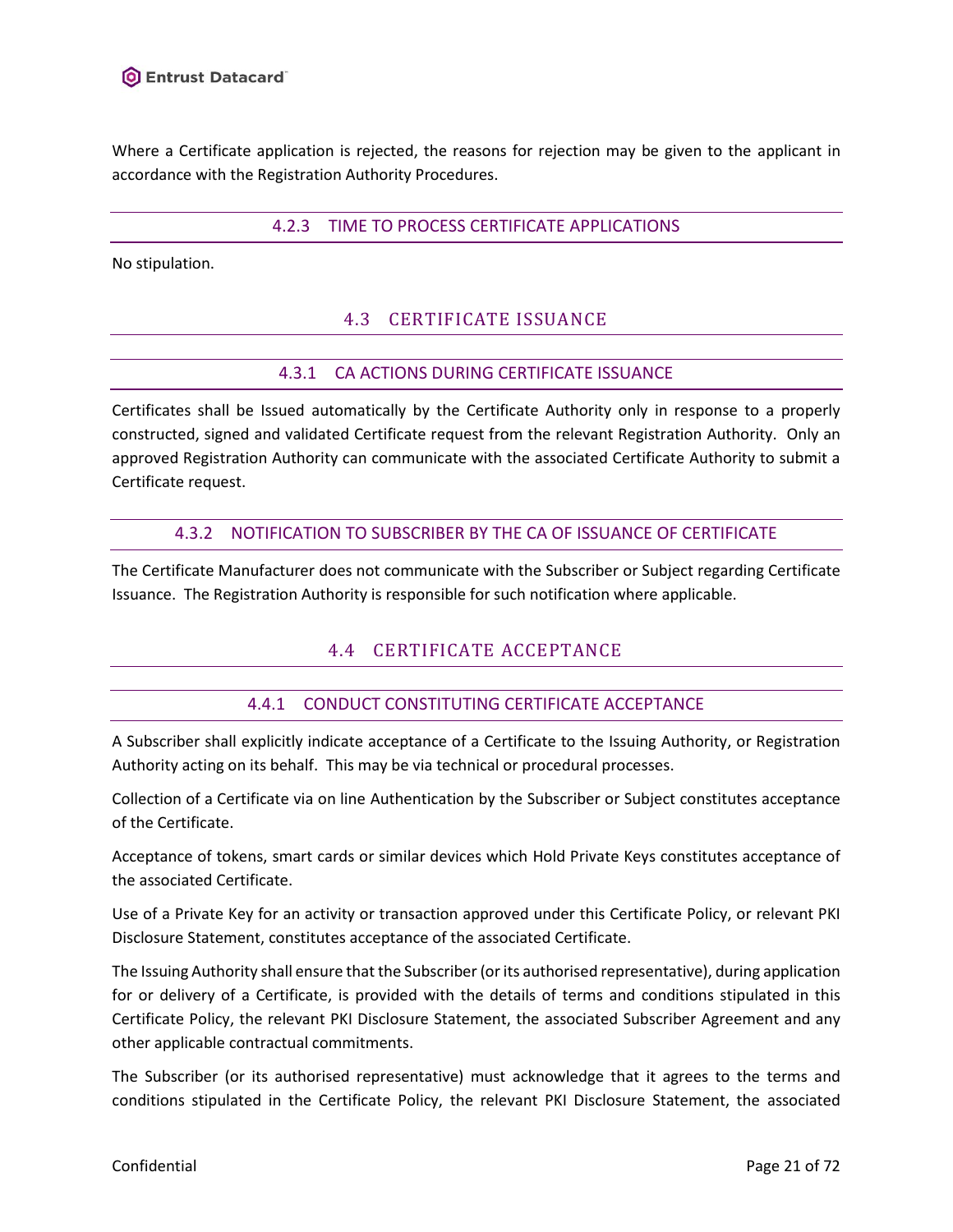Subscriber Agreement and any other applicable contractual commitments prior to first use of the Certificate.

For a Subject or device requesting and collecting a Certificate, the authorised representative of the Subscriber (which may be the Subject) may give this acknowledgement.

The Issuing Authority shall undertake to clearly inform the Subscriber that by accepting a Certificate Issued under this Certificate Policy, a Subscriber agrees to, and certifies, that at the time of Certificate acceptance and throughout the operational period of the Certificate, until notified otherwise by the Subscriber:

- No unauthorised person has ever had access to the Subscriber's Private Key or any related Activation Data.
- All information given by the Subscriber to the Issuing Authority or Registration Authority is true and accurate.

<span id="page-21-0"></span>The above stipulations may be integrated with the Certificate application process as appropriate.

### 4.4.2 PUBLICATION OF THE CERTIFICATE BY THE CA

The Certificate Manufacturer (or Certificate Authority) places the Issued Certificate in a Repository at the location specified by the Issuing Authority. The Repository may be subject to access restrictions.

<span id="page-21-1"></span>Further "publication" of the Certificate is permitted. Details of approved Repositories are provided in Section 14 of the relevant PKI Disclosure Statement.

### 4.4.3 NOTIFICATION OF CERTIFICATE ISSUANCE BY THE CA TO OTHER ENTITIES

The Certificate Manufacturer (or Certificate Authority) does not directly inform any other Participants of the Issuance of a Certificate.

<span id="page-21-2"></span>Notification of Certificate Issuance by inclusion into a directory or other mechanism for Certificate Discovery is permitted.

# 4.5 KEY PAIR AND CERTIFICATE USAGE

### 4.5.1 SUBSCRIBER PRIVATE KEY AND CERTIFICATE USAGE

<span id="page-21-4"></span><span id="page-21-3"></span>Subscribers must ensure that use of the Private Key associated with the Certificate is consistent with the usage restrictions in the Certificate as stipulated and published by the Issuing Authority in the relevant PKI Disclosure Agreement.

### 4.5.2 RELYING PARTY PUBLIC KEY AND CERTIFICATE USAGE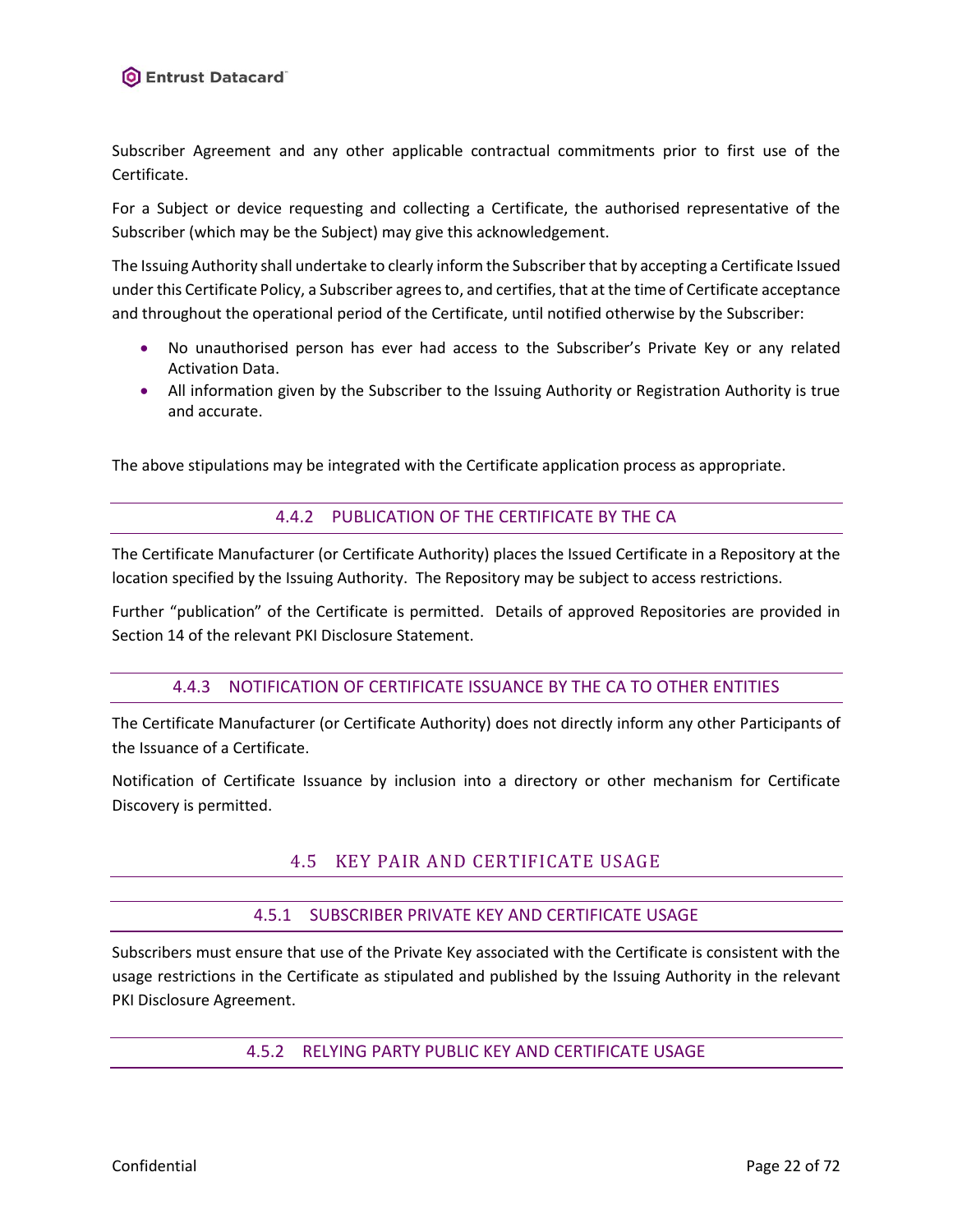A Relying Party may only rely on a Subscriber's Public Key and Certificate for the specific functions stipulated and published by the Issuing Authority, or where PKIs interoperate, through the terms and conditions as stipulated and published in an interoperability agreement, or similarly named document.

<span id="page-22-0"></span>Relying Parties must satisfy the requirements for reliance on a Certificate defined in Section 5 of the relevant PKI Disclosure Statement.

# 4.6 CERTIFICATE RENEWAL

# 4.6.1 CIRCUMSTANCE FOR CERTIFICATE RENEWAL

<span id="page-22-1"></span>Certificates may be Renewed at any time during their Operational Period. Renewal of Revoked or Suspended Certificates is not permitted. Renewal of Expired Certificates may be permitted as set out in the relevant PKI Disclosure Statement, but shall not be permitted in any case beyond 3 months from expiration.

Renewal requests from Subscribers and any other Participant shall at minimum, incorporate mechanisms for Authentication that fulfil initial Authentication requirements. Proof of control of a valid Certificate as Authentication is permitted.

<span id="page-22-2"></span>Unless specifically and expressly approved by the Issuing Authority, Renewal shall incorporate Re-Key of the Certificate.

### 4.6.2 WHO MAY REQUEST RENEWAL

Renewal applications may be made by:

- A Subscriber holding the Certificate.
- A Subject acting on behalf of a Subscriber holding the Certificate.
- <span id="page-22-3"></span>• A representative of a Subscriber acting on behalf of the Subscriber holding the Certificate.

### 4.6.3 PROCESSING CERTIFICATE RENEWAL REQUESTS

The Issuing Authority or Registration Authority acting on its behalf will either approve or reject an application for Certificate Renewal.

Certificate Renewals are automatically processed by the Certificate Manufacturer (or Certificate Authority) in response to a properly constructed and signed Certificate request from the relevant Registration Authority.

Extension of validity of a Key Pair beyond the initial validity period of the Key Pair, as defined by the Operational Period of Certificate, is not permitted.

The relevant PKI Disclosure Statement may contain further terminology explanations.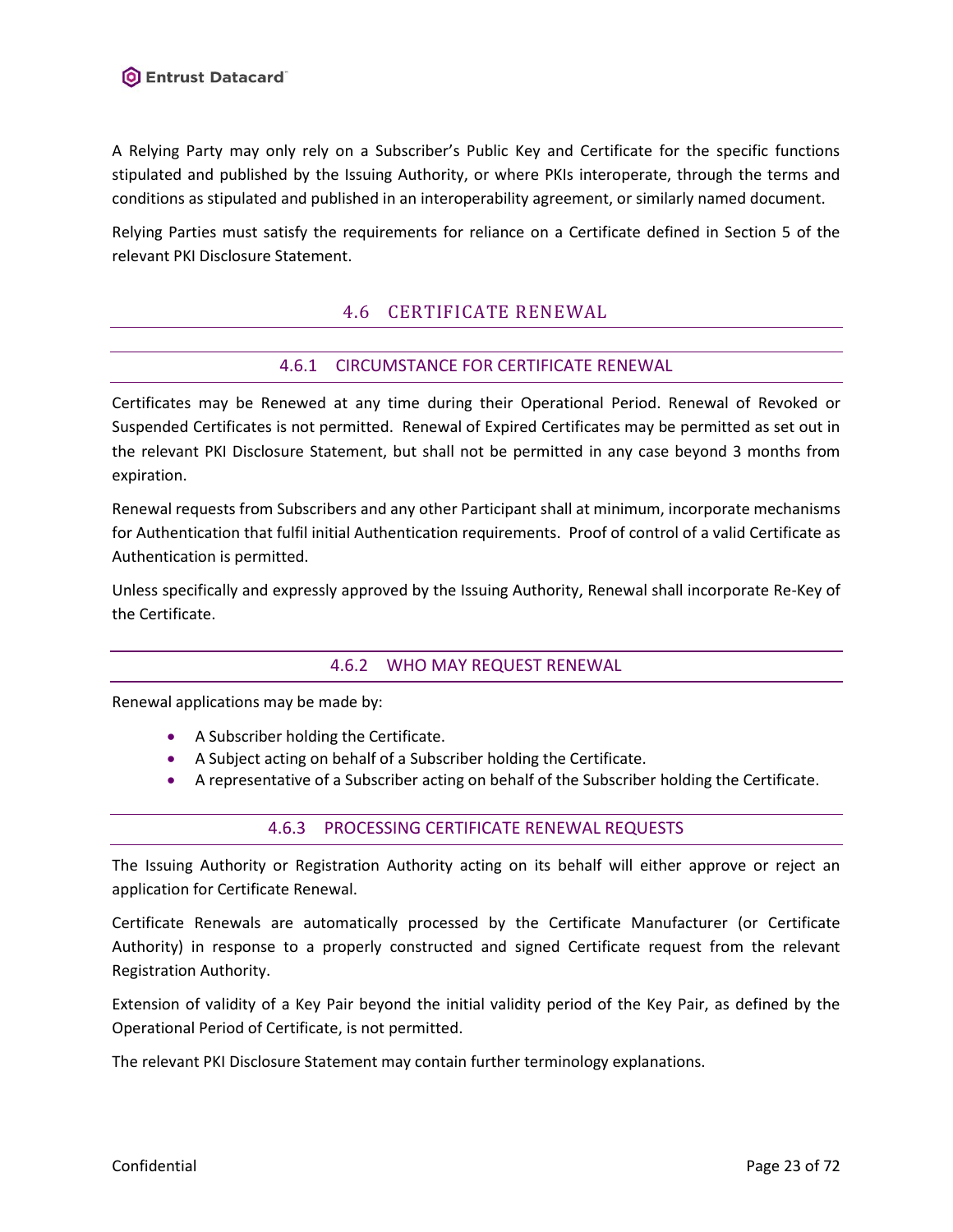### 4.6.4 NOTIFICATION OF NEW CERTIFICATE ISSUANCE TO SUBSCRIBER

<span id="page-23-1"></span><span id="page-23-0"></span>As specified in Section [4.3.2.](#page-20-3)

### 4.6.5 CONDUCT CONSTITUTING ACCEPTANCE OF A RENEWAL CERTIFICATE

<span id="page-23-2"></span>As specified in Section [4.4.1.](#page-20-5)

### 4.6.6 PUBLICATION OF THE RENEWAL CERTIFICATE BY THE CA

<span id="page-23-3"></span>As specified in Section [4.4.2.](#page-21-0)

#### 4.6.7 NOTIFICATION OF CERTIFICATE ISSUANCE BY THE CA TO OTHER ENTITIES

<span id="page-23-4"></span>As specified in Section [4.4.3.](#page-21-1)

# 4.7 CERTIFICATE RE-KEY

#### 4.7.1 CIRCUMSTANCE FOR CERTIFICATE RE-KEY

<span id="page-23-6"></span><span id="page-23-5"></span>Re-Key of Certificates is permitted as specified in the relevant PKI Disclosure Statement. Re-Key of Revoked or Suspended Certificates is not permitted.

### 4.7.2 WHO MAY REQUEST CERTIFICATION OF A NEW PUBLIC KEY

Re-Key requests may be made by:

- A Subscriber holding the Certificate.
- A Subject acting on behalf of a Subscriber holding the Certificate.
- <span id="page-23-7"></span>• A representative of a Subscriber acting on behalf of the Subscriber holding the Certificate.

### 4.7.3 PROCESSING CERTIFICATE RE-KEYING REQUESTS

The Issuing Authority or Registration Authority acting on its behalf will either approve or reject a request for Re-Key of a Certificate.

Certificate Re-Key requests are automatically processed by the Certificate Manufacturer (or Certificate Authority) in response to a properly constructed and signed Certificate request from the Issuing Authority or the relevant Registration Authority.

### 4.7.4 NOTIFICATION OF NEW CERTIFICATE ISSUANCE TO SUBSCRIBER

<span id="page-23-8"></span>As specified in Section [4.3.2.](#page-20-3)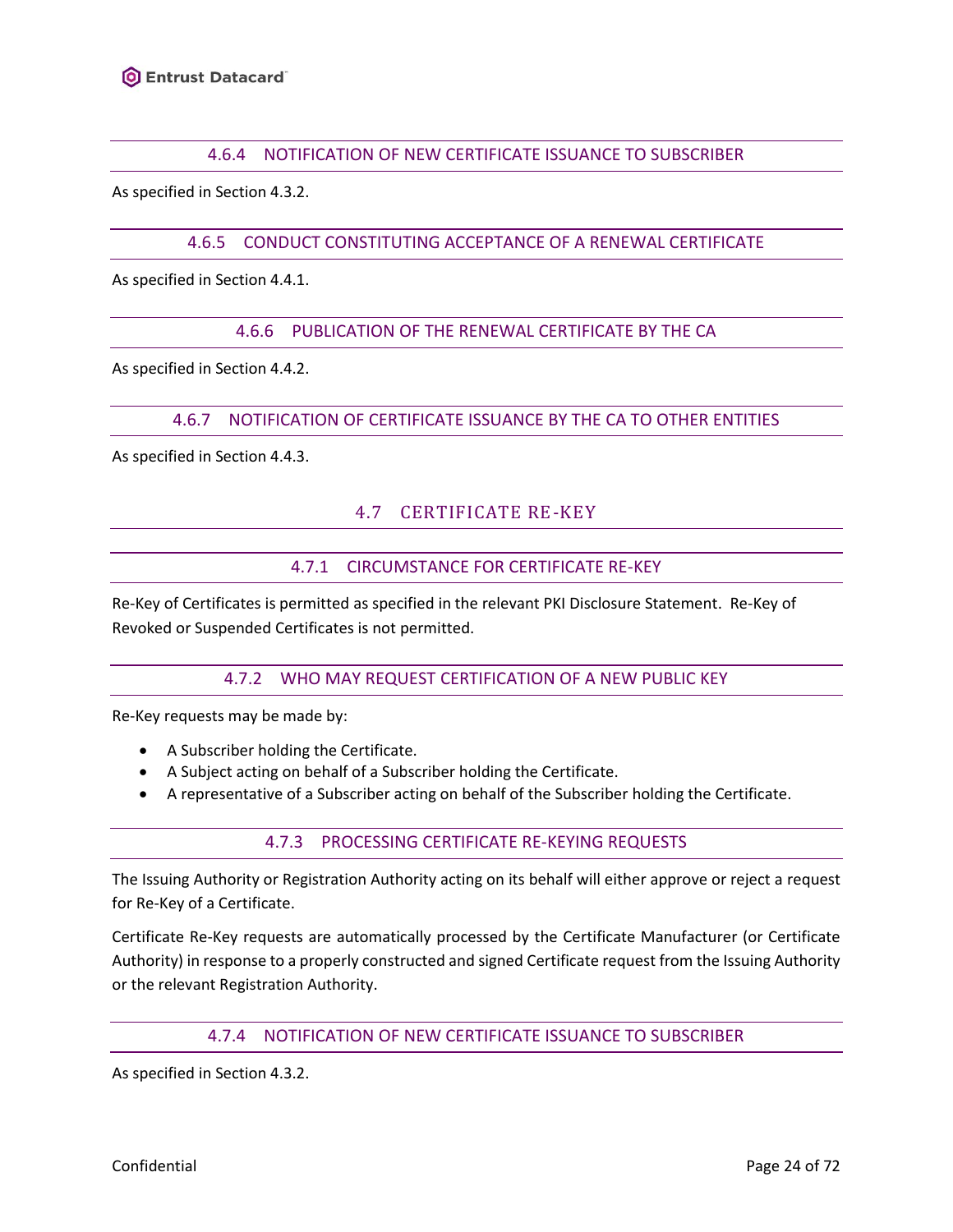### 4.7.5 CONDUCT CONSTITUTING ACCEPTANCE OF A RE-KEYED CERTIFICATE

<span id="page-24-1"></span><span id="page-24-0"></span>Acceptance of a Re-Keyed Certificate is the same as that for Issued Certificates. See Sectio[n 4.4.1.](#page-20-5)

### 4.7.6 PUBLICATION OF THE RE-KEYED CERTIFICATE BY THE CA

<span id="page-24-2"></span>As specified in Section [4.4.2.](#page-21-0)

### 4.7.7 NOTIFICATION OF CERTIFICATE ISSUANCE BY THE CA TO OTHER ENTITIES

<span id="page-24-3"></span>As specified in Section [4.4.3.](#page-21-1)

# 4.8 CERTIFICATE MODIFICATION

### 4.8.1 CIRCUMSTANCE FOR CERTIFICATE MODIFICATION

<span id="page-24-5"></span><span id="page-24-4"></span>Certificate modification is not permitted. Changes to Certificates must be enacted via issuance of a new Certificate or one of the approved processes specified in this Certificate Policy.

4.8.2 WHO MAY REQUEST CERTIFICATE MODIFICATION

<span id="page-24-6"></span>See Section [4.8.1.](#page-24-4)

# 4.8.3 PROCESSING CERTIFICATE MODIFICATION REQUESTS

<span id="page-24-7"></span>See Section [4.8.1.](#page-24-4)

4.8.4 NOTIFICATION OF NEW CERTIFICATE ISSUANCE TO SUBSCRIBER

<span id="page-24-8"></span>See Section [4.8.1.](#page-24-4)

# 4.8.5 CONDUCT CONSTITUTING ACCEPTANCE OF MODIFIED CERTIFICATE

<span id="page-24-9"></span>See Section [4.8.1.](#page-24-4)

4.8.6 PUBLICATION OF THE MODIFIED CERTIFICATE BY THE CA

<span id="page-24-10"></span>See Section [4.8.1.](#page-24-4)

# 4.8.7 NOTIFICATION OF CERTIFICATE ISSUANCE BY THE CA TO OTHER ENTITIES

See Section [4.8.1.](#page-24-4)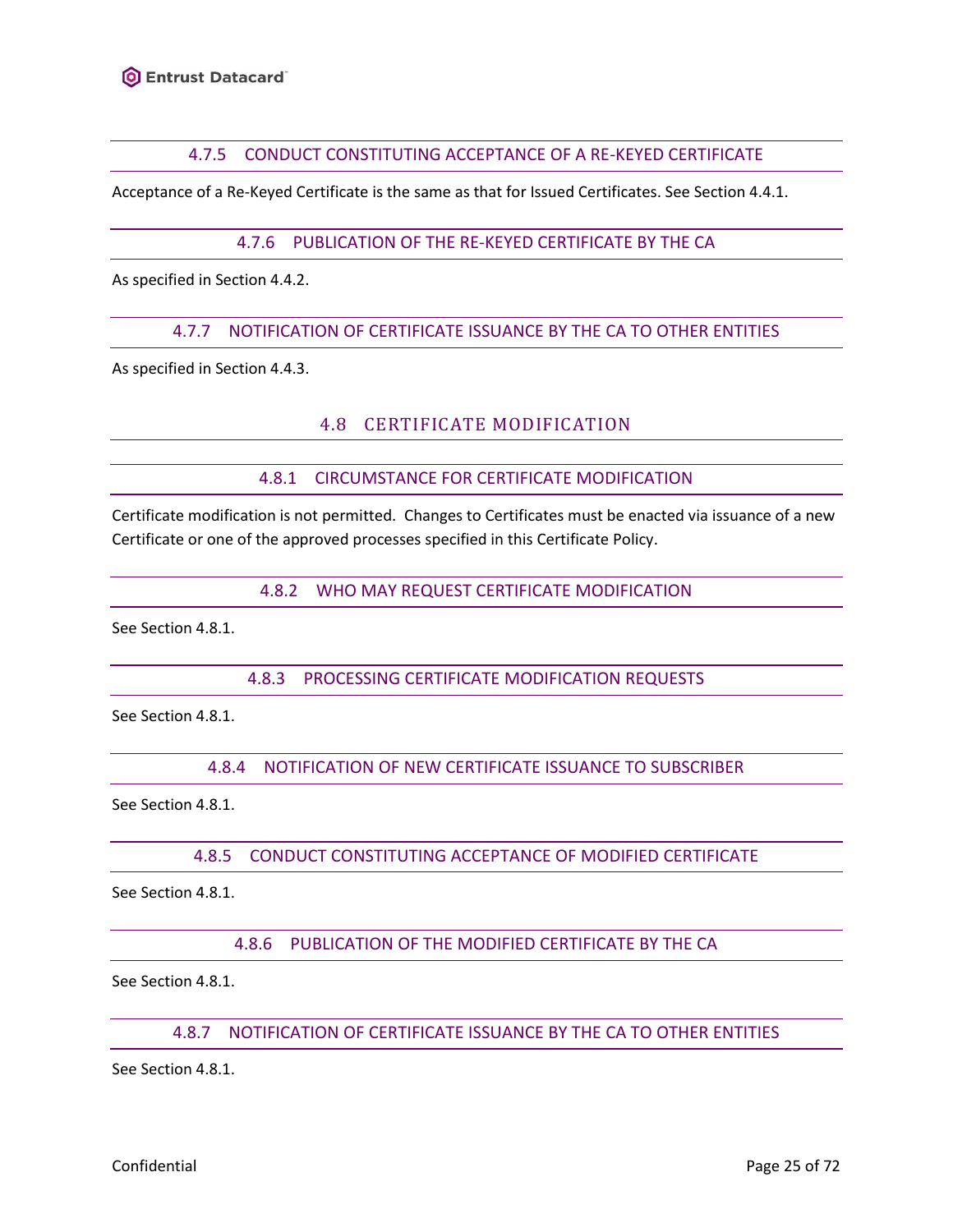# 4.9 CERTIFICATE REVOCATION AND SUSPENSION

<span id="page-25-0"></span>Certificate Status Information shall identify all Revoked and/or Suspended Certificates; at least during the relevant Operational Period of a Certificate.

<span id="page-25-1"></span>Upon Revocation or Suspension of a Subscriber's Certificate, the Issuing Authority shall undertake to inform the Subscriber.

# 4.9.1 CIRCUMSTANCES FOR REVOCATION

The circumstances under which Certificate Revocation may be requested (and carried out) are defined by the Issuing Authority and published as appropriate. The Registration Authority is responsible for the implementation of the decision of the Issuing Authority.

Registration Authorities must conduct verification of Revocation and Suspension Requests in accordance with this Certificate Policy. See Sectio[n 3.4.](#page-18-3)

A Certificate must be Revoked:

- When any of the information in the Certificate is known or suspected to be inaccurate.
- Upon suspected or known compromise of the Private Key associated with the Certificate.
- Upon suspected or known compromise of the media holding the Private Key associated with the Certificate.
- Upon suspected or known compromise of Activation Data.
- When the Subscriber (Subject) withdraws from or is no longer eligible to participate in the PKI governed by this Certificate Policy.

The Issuing Authority or Registration Authority acting on its behalf may Revoke a Certificate when a Subscriber or Subject fails to comply with obligations set out in this Certificate Policy, the relevant PKI Disclosure Statement, any additional published documents defining practices to be followed by the End-Entity, any other relevant agreement, or any applicable law or where revocation is required by relevant sanction and/or export control regulations.

# 4.9.2 WHO CAN REQUEST REVOCATION

<span id="page-25-2"></span>The Revocation of a Certificate may be requested by any entity, provided they are Authenticated according to Section [3.4](#page-18-3) of this Certificate Policy.

Revocation requests must present a valid circumstance for Revocation according to Section [4.9.1.](#page-25-1)

Approval of a Revocation request may only be granted by one of the following:

- The Policy Authority.
- The Issuing Authority.
- An approved Registration Authority.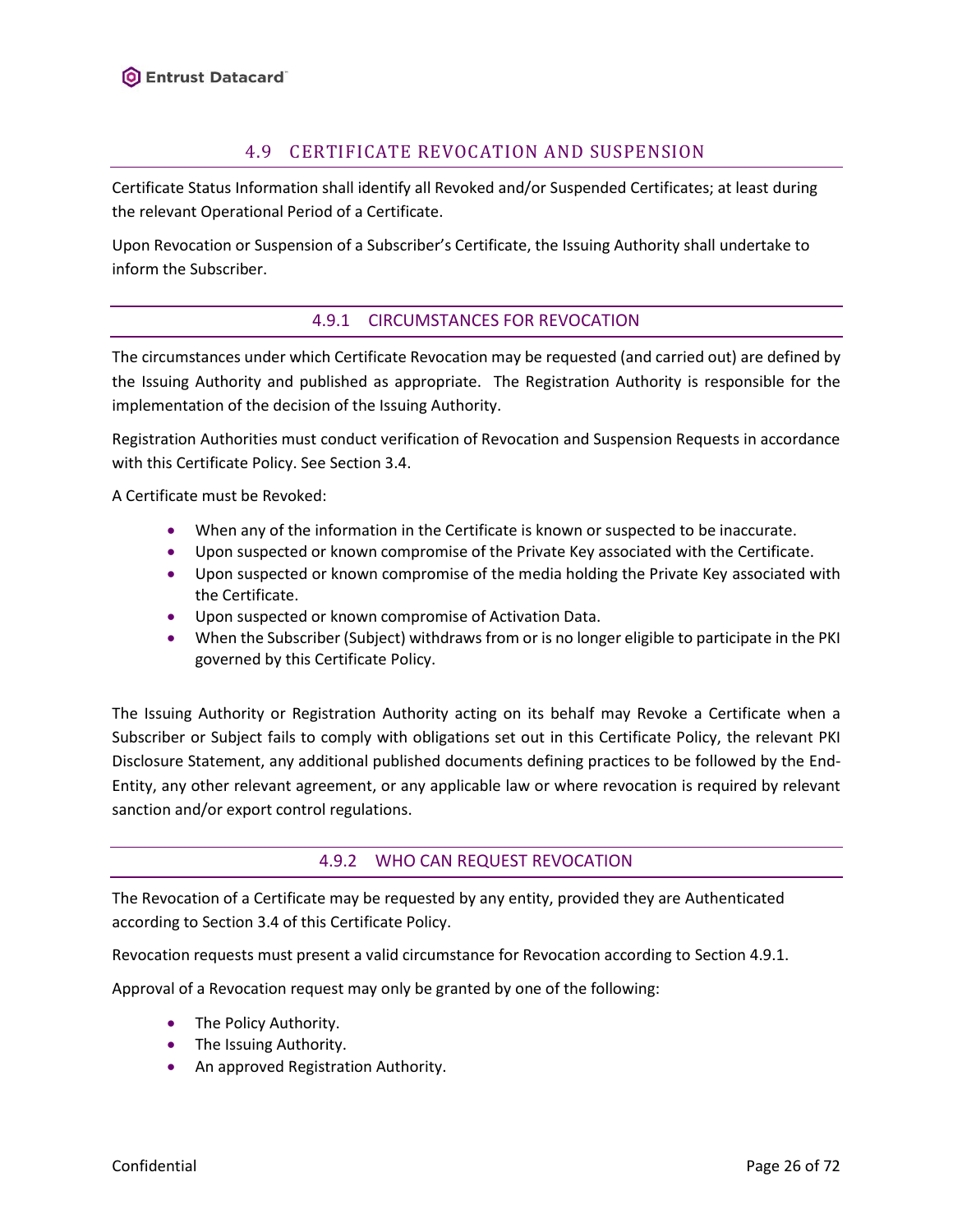# 4.9.3 PROCEDURE FOR REVOCATION REQUEST

<span id="page-26-0"></span>Revocation must be requested promptly after detection of a compromise or any other event giving cause for Revocation as specified in Sectio[n 4.9.1.](#page-25-1)

A Revocation request may be initiated in the following ways, in order of preference:

- Electronically by a digitally signed message, where available.
- By personal representation to the Issuing Authority or a Registration Authority.
- Electronically by a non-signed message.
- By telephone call to the Issuing Authority or a Registration Authority.

Certificate Revocation requests will be received by the Registration Authority which must:

- Conduct Authentication of the requestor.
- Validate the reason for the request.
- Ensure sufficient information to uniquely identify the Certificate which is the subject of the request.

The risk of fraudulent misuse of the Private Key associated with the Certificate to be Revoked must be recognised. Where reliable Authentication of the Revocation request is not possible or even omitted, either the Issuing Authority or Registration Authority acting on its behalf, is authorised to conduct Revocation. In such cases the Issuing Authority or Registration Authority shall seek confirmation of the request to the greatest extent possible by practical means, prior to Revocation. Processes may involve additional checking and information gathering to allow the Issuing Authority or its representative to achieve a satisfactory level of assurance of the validity of the request.

Certificate Revocations are automatically processed by the Certificate Manufacturer (or Certificate Authority) in response to a properly constructed and signed Revocation instruction from the relevant Registration Authority.

### 4.9.4 REVOCATION REQUEST GRACE PERIOD

<span id="page-26-2"></span><span id="page-26-1"></span>None. If the Revocation request is approved, it must be reflected in the next scheduled publication of Certificate Status Information.

### 4.9.5 TIME WITHIN WHICH CA MUST PROCESS THE REVOCATION REQUEST

The time to process a Certificate Revocation request is made up of two elements:

• The time for the Certificate Revocation request to be validated, approved and action taken by the Registration Authority. This time is not constrained but the Registration Authority must take all reasonable steps to conduct the Revocation procedure expeditiously.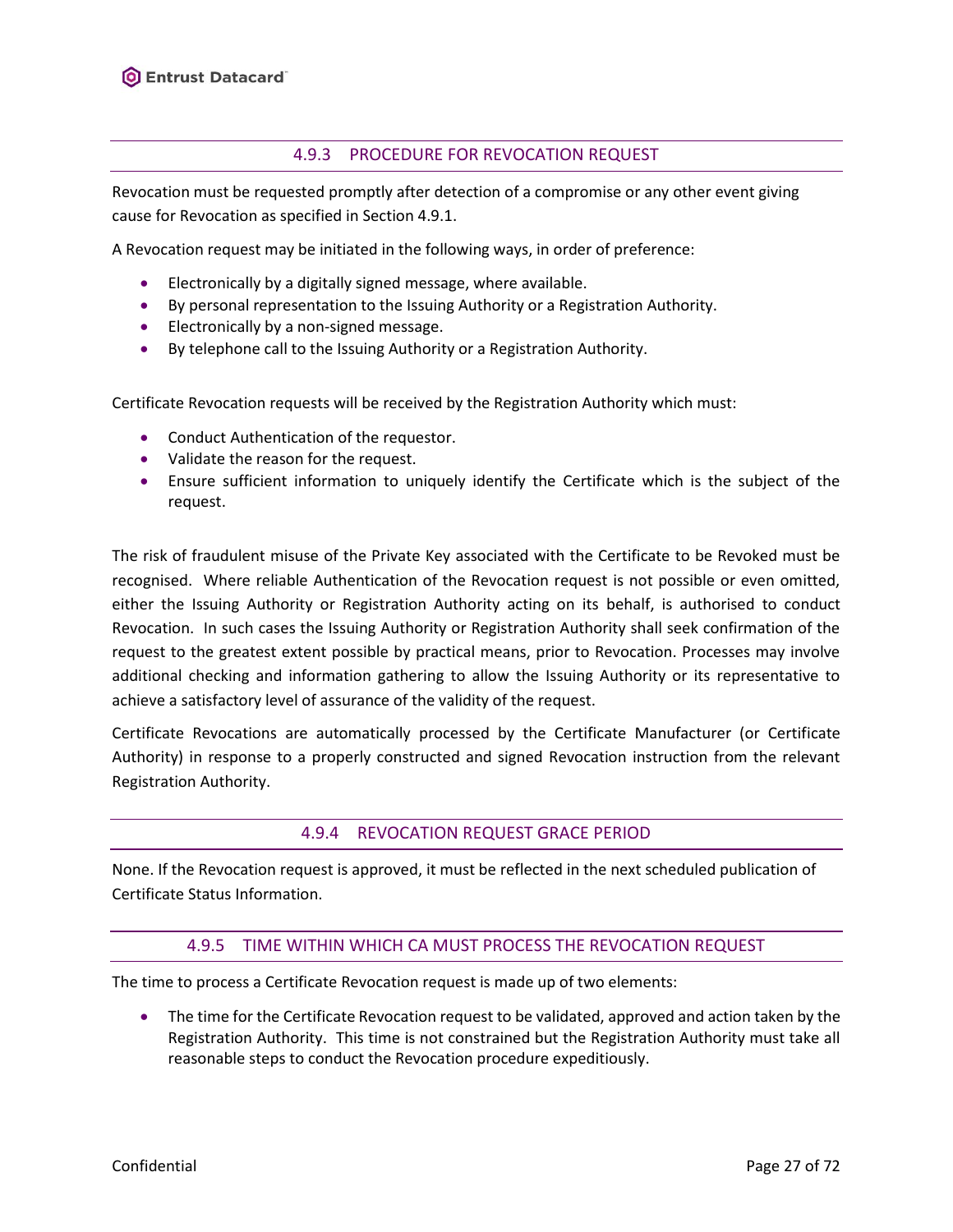• The time taken for the Certificate Manufacturer to respond to the authorised Certificate Revocation request. The Certificate Manufacturer must respond promptly to authorised Revocation requests.

#### 4.9.6 REVOCATION CHECKING REQUIREMENT FOR RELYING PARTIES

<span id="page-27-0"></span>The mechanismsthat a Relying Party may use (or where defined in Section 5 of the relevant PKI Disclosure Statement) in order to check the Certificate Status Information of the Certificate upon which they wish to rely, must be via a Certificate Revocation List or equivalent on-line protocol that permits authenticity and integrity of the Status Information to be verified. Revocation checking requirements shall be defined in the Relying Party Agreement and in Section 5 of the relevant PKI Disclosure Statement.

<span id="page-27-1"></span>Supported Revocation status checking mechanisms must be defined in Section 17 of the relevant PKI Disclosure Statement.

4.9.7 CRL ISSUANCE FREQUENCY (IF APPLICABLE)

<span id="page-27-2"></span>The frequency of CRL issuance is defined in Section 17 of the relevant PKI Disclosure Statement.

#### 4.9.8 MAXIMUM LATENCY FOR CRLS (IF APPLICABLE)

<span id="page-27-3"></span>No stipulation.

### 4.9.9 ON-LINE REVOCATION/STATUS CHECKING AVAILABILITY

<span id="page-27-4"></span>The availability of on-line Certificate Status checking is published by the Issuing Authority in Section 17 of the relevant PKI Disclosure Statement.

#### 4.9.10 ON-LINE REVOCATION CHECKING REQUIREMENTS

<span id="page-27-5"></span>The requirements on Relying Parties to perform on-line Certificate Status checking are defined in Section 5 of the relevant PKI Disclosure Statement.

### 4.9.11 OTHER FORMS OF REVOCATION ADVERTISEMENTS AVAILABLE

<span id="page-27-6"></span>The availability of other forms of Revocation advertisement is published by the Issuing Authority in accordance with Section 17 of the relevant PKI Disclosure Statement.

### 4.9.12 SPECIAL REQUIREMENTS RE KEY COMPROMISE

In the event of the compromise, or suspected compromise, of any Private Key, any Participant which is aware of same must notify the Issuing Authority or Registration Authority immediately and must indicate the nature and circumstances of the compromise, to the fullest extent known.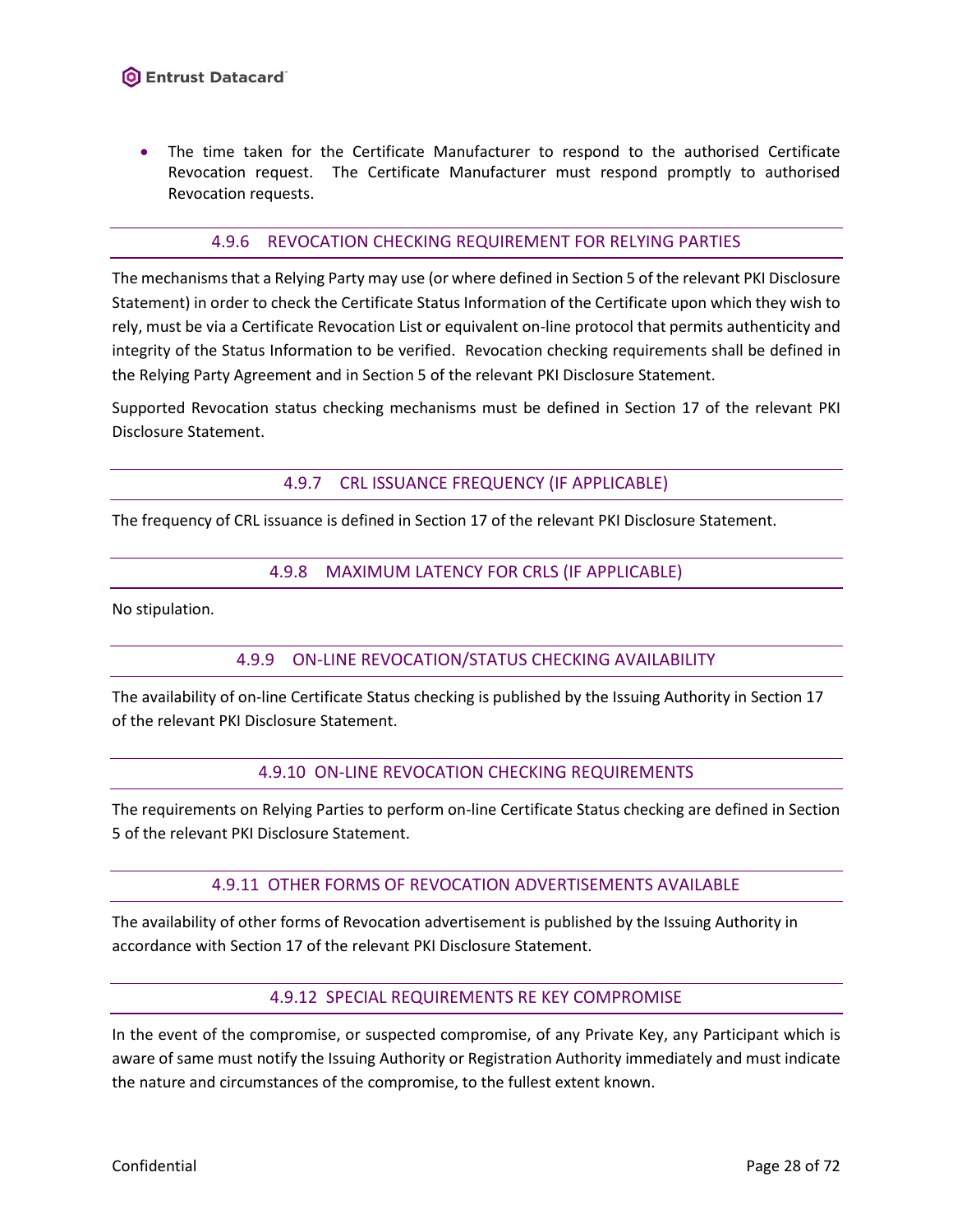

### 4.9.13 CIRCUMSTANCES FOR SUSPENSION

<span id="page-28-1"></span><span id="page-28-0"></span>This Certificate Policy does not support Suspension of Subscriber Certificates.

### 4.9.14 WHO CAN REQUEST SUSPENSION

<span id="page-28-2"></span>See Section [4.9.13.](#page-28-0)

### 4.9.15 PROCEDURE FOR SUSPENSION REQUEST

<span id="page-28-3"></span>See Section [4.9.13.](#page-28-0)

### 4.9.16 LIMITS ON SUSPENSION PERIOD

<span id="page-28-4"></span>See Section [4.9.13.](#page-28-0)

# 4.10 CERTIFICATE STATUS SERVICES

### 4.10.1 OPERATIONAL CHARACTERISTICS

<span id="page-28-5"></span>The types of Certificate Status checking services made available to the Subscriber by the Repository are defined in Section 17 of the relevant PKI Disclosure Statement.

### 4.10.2 SERVICE AVAILABILITY

<span id="page-28-7"></span><span id="page-28-6"></span>The availability of any Certificate Status checking services that are available to Relying Parties is, if applicable, published in Section 17 of the relevant PKI Disclosure Statement.

# 4.10.3 OPTIONAL FEATURES

<span id="page-28-8"></span>The optional features of any Certificate Status checking services that are available to the Relying Parties, if applicable, are published in Section 17 of the relevant PKI Disclosure Statement.

# 4.11 END OF SUBSCRIPTION

At the end of a commercial arrangement or subscription, the relevant Subscriber Certificates may either be Revoked or permitted to expire. The decision on which action to take is made by the Issuing Authority and implemented by the Registration Authority.

The actions to be taken in the event of the termination of the Trust Services will be defined in the contracts between the Issuing Authority, the Certificate Manufacturer and any other Participants providing the Trust Service.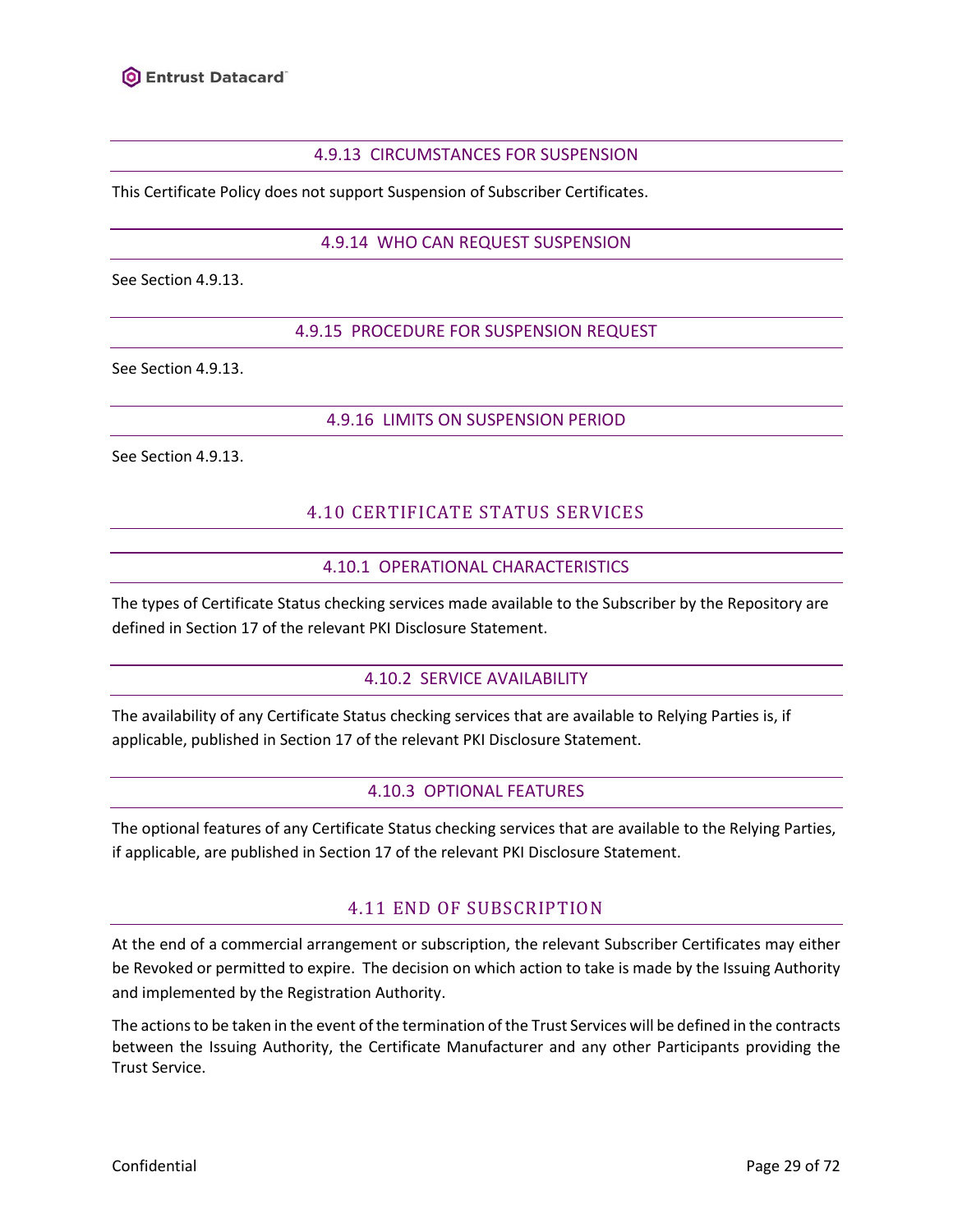# 4.12 KEY ESCROW AND RECOVERY

# 4.12.1 KEY ESCROW AND RECOVERY POLICY AND PRACTICES

<span id="page-29-1"></span><span id="page-29-0"></span>Participants providing Trust Services shall not offer or support any form of key escrow.

#### 4.12.2 SESSION KEY ENCAPSULATION AND RECOVERY POLICY AND PRACTICES

<span id="page-29-2"></span>This Certificate Policy does not prescribe or control session key management for applications.

Use of session key management is a matter for Subscribers.

<span id="page-29-3"></span>The Issuing Authority does not offer or support any form of session key encapsulation.

# 5 FACILITY, MANAGEMENT, AND OPERATIONAL CONTROLS

Where "no stipulation" is stated in Section 5 of the Certificate Policy, it indicates there are no specific prescribed requirements for the controls, configuration or security requirements.

Where not stipulated, specific details on controls operated for components of the Trust Services must be detailed in the Certification Practice Statement and/or supporting documentation.

<span id="page-29-4"></span>Controls must be approved by the Issuing Authority or auditors acting on its behalf.

# 5.1 PHYSICAL CONTROLS

### 5.1.1 SITE LOCATION AND CONSTRUCTION

<span id="page-29-5"></span>Sites where Certificate Manufacturer or Time-stamping operations are carried out must:

- Satisfy at least the requirements specified by either ISO 27001, ETSI TS 319 401 or tScheme for CAs for production and control of Certificates.
- Be manually or electronically monitored for unauthorised intrusion at all times.
- Apply controls such that unescorted access to CAs or Time-stamping servers is limited to authorised personnel.
- Ensure unauthorised personnel are properly escorted and supervised.
- Ensure a site access log is maintained and inspected periodically.
- Ensure all removable media and paper containing sensitive plain text information is stored in secure containers.

Under this Certificate Policy, the detailed functionality of a Registration Authority may vary. In some scenarios, the Registration Authority is simply a data gatherer that assists the Issuing Authority in gathering registration or Revocation information from applicants, Authentication of applicants, and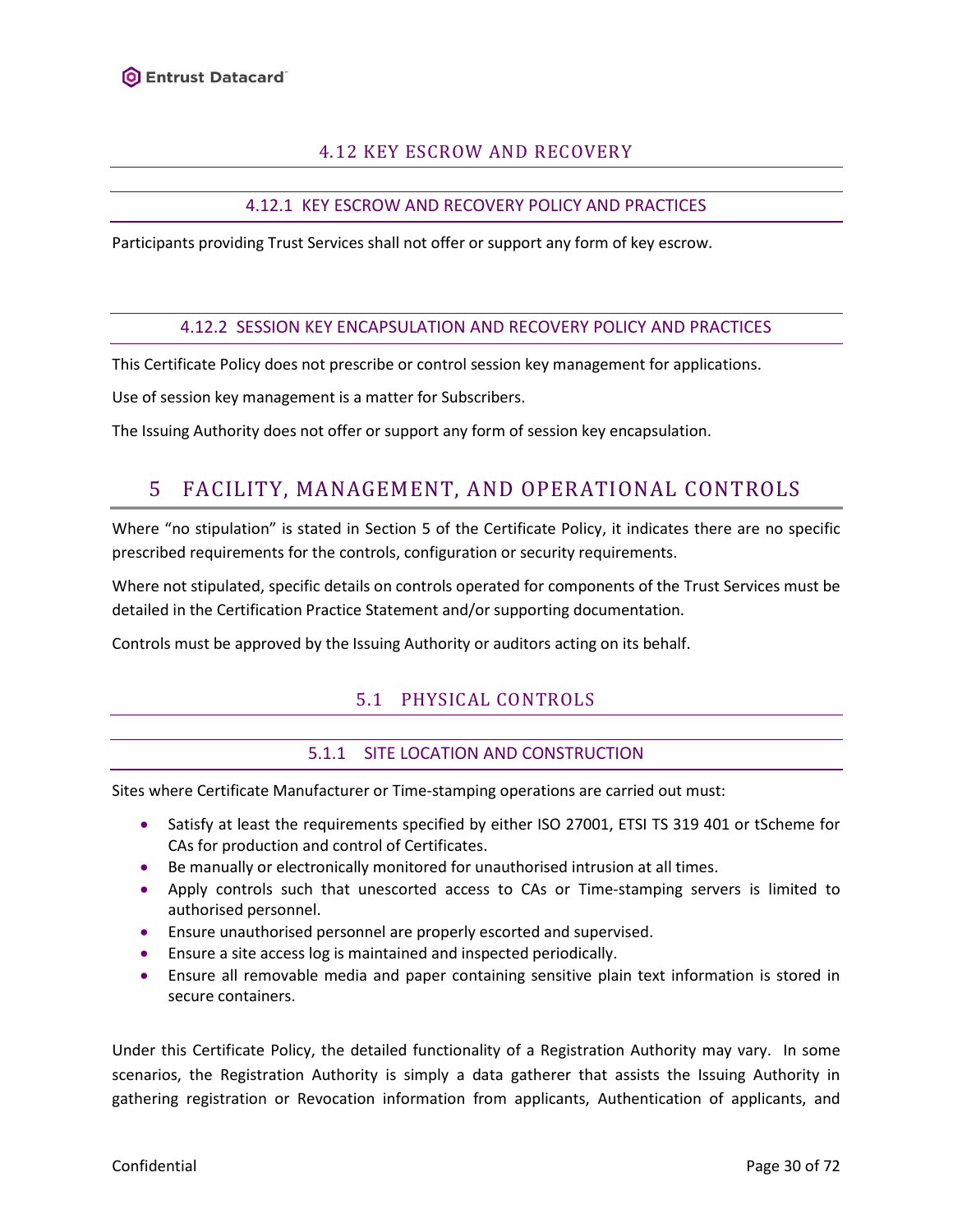forwarding the results to the Issuing Authority and/or Certificate Manufacturer. In other scenarios the Registration Authority may additionally initialise and load Certificates and Private Keys into protected stores or tokens. The physical security controls for the various types of Registration Authority will be different.

In the case where Registration Authorities act only as information verifiers/forwarders:

- Registration Authority sites must be located in areas that at least satisfy the controls required for the assurance levels for the level of registration and vetting conducted, and at a minimum be compliant with ISO 27001.
- If a Registration Authority is permitted to submit on-line requests for Certificate Issuance, the Issuing Authority will ensure the operation of the Registration Authority site provides appropriate security protection for any Registration Authority cryptographic modules, Registration Authority Private Keys, or other credentials supporting the process.
- A security container shall be utilised for storing any security devices and tokens used to gain access to Registration Authority functions.

In the case where the Registration Authority initialises and loads Certificates and Private Keys into stores or tokens, then the RA's physical security controls shall be equivalent to those required for Certificate Manufacturers as described in this Section. Subscriber key material shall not be stored on RA workstations.

All Repository sites must be located in areas that at a minimum satisfy the requirements for ISO 27001 and in addition, must:

- Ensure unescorted access to the Repository server is limited to authorised personnel.
- Ensure unauthorised personnel are properly escorted and supervised
- Ensure a site access log is maintained and inspected periodically.

<span id="page-30-0"></span>Where Activation Data are recorded, they must be stored in a security container accessible only to authorised personnel.

# 5.1.2 PHYSICAL ACCESS

<span id="page-30-1"></span>See Section [5.1.1.](#page-29-5)

# 5.1.3 POWER AND AIR CONDITIONING

<span id="page-30-2"></span>No stipulation.

# 5.1.4 WATER EXPOSURES

No stipulation.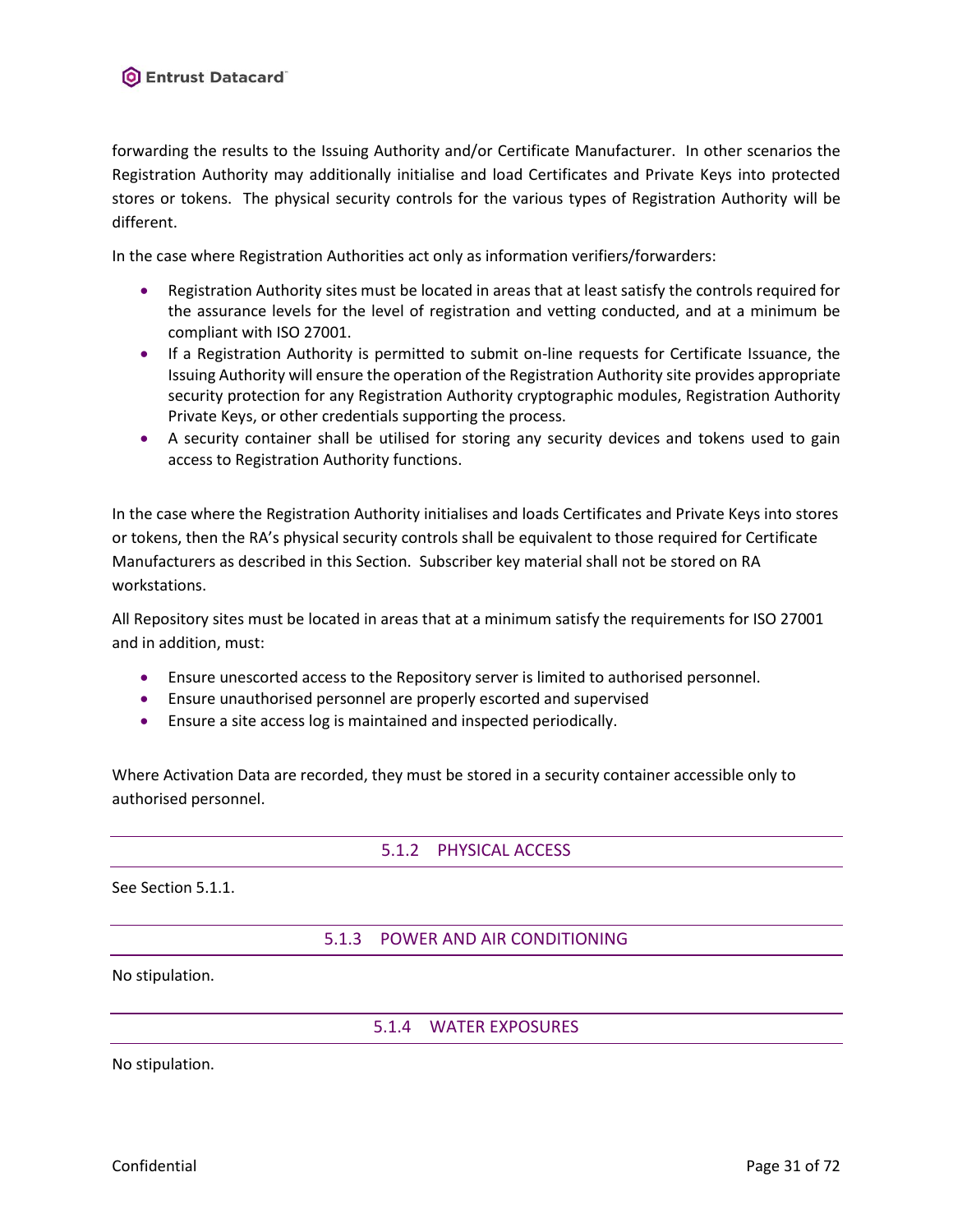### 5.1.5 FIRE PREVENTION AND PROTECTION

<span id="page-31-1"></span><span id="page-31-0"></span>No stipulation.

### 5.1.6 MEDIA STORAGE

Controls must be placed on all media used for the storage of information such as keys, Activation Data, confidential Subscriber information or CA information. Controls must be detailed in the Certification Practice Statement and/or supporting documentation.

### 5.1.7 WASTE DISPOSAL

<span id="page-31-2"></span>All media used for the storage of information such as keys, Activation Data, confidential Subscriber information or CA files is to be sanitised or destroyed before released for disposal.

<span id="page-31-3"></span>All documentation classified as confidential or equivalent shall be subject to a defined secure disposal procedure.

### 5.1.8 OFF-SITE BACKUP

Off-site backup arrangements must be in place as required by the business continuity arrangements outlined in Section [5.7.](#page-37-1)

<span id="page-31-4"></span>Where data and facilities are removed from primary locations or in support of business continuity activities, controls must be applied which are at least comparable with those of the primary location.

# 5.2 PROCEDURAL CONTROLS

### 5.2.1 TRUSTED ROLES

<span id="page-31-5"></span>A Participant providing Trust Services must ensure a separation of duties for critical functions (Trusted Roles) to prevent a single person from compromising, maliciously using, or modifying PKI or supporting systems without detection.

The Certificate Manufacturer shall provide for the separation of distinct personnel roles by named personnel, distinguishing between day-to-day operation of the CA system and the management and audit of those operations. To the greatest extent possible, differing levels of physical and systems access control based on roles and responsibilities shall be employed to reflect the requirements of those roles and responsibilities. Controls must be detailed in the Certification Practice Statement and/or supporting documentation.

Registration Authorities must ensure that all Registration Authority personnel are adequately trained and understand their responsibility for the identification and Authentication of prospective Subscribers and related Certificate management tasks. Registration Authorities shall document arrangements for Trusted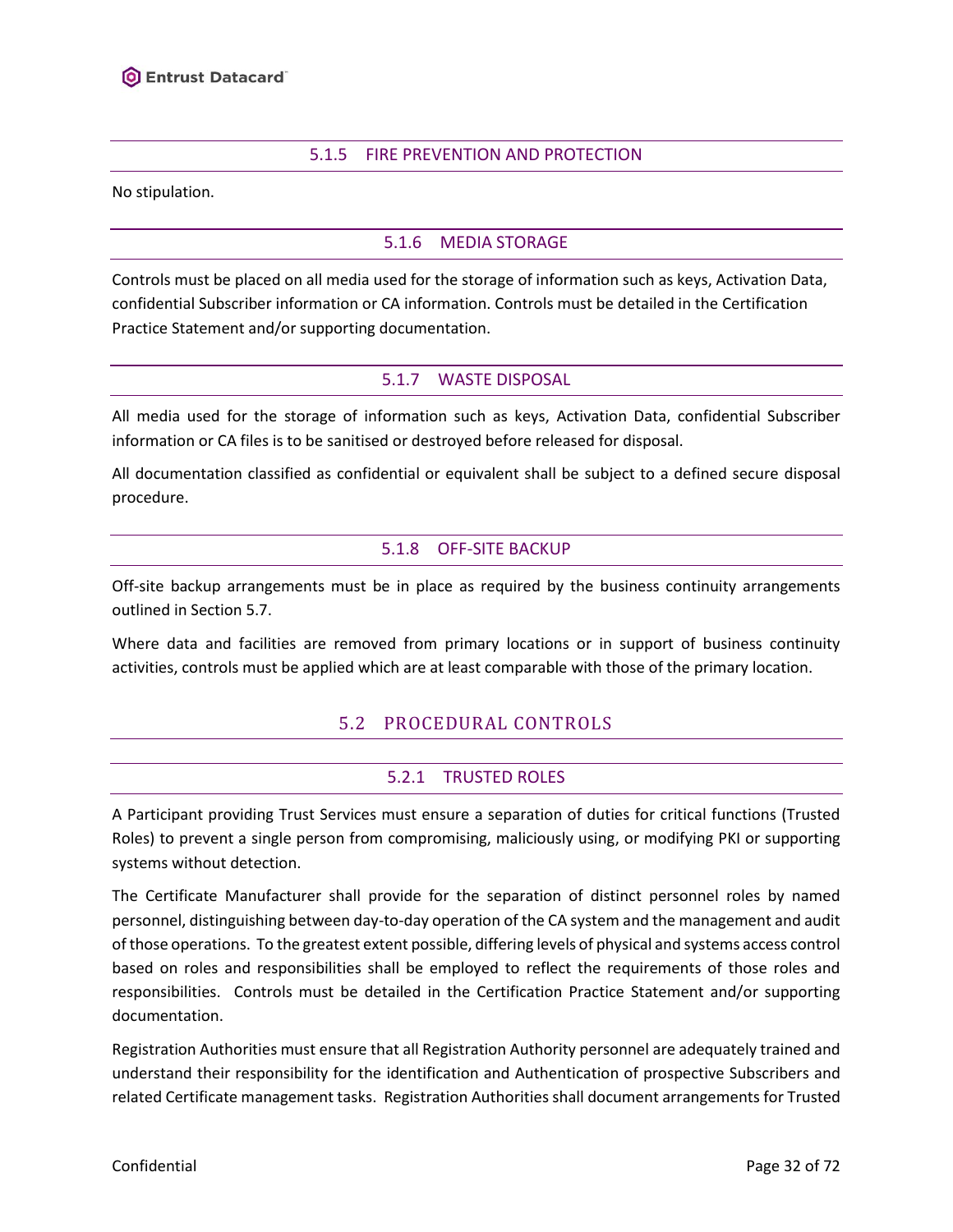

Roles in the Registration Authority Procedures and/or supporting documentation. Arrangements must be approved by the Issuing Authority or auditors acting on its behalf.

<span id="page-32-0"></span>A Registration Authority may permit all roles and duties for Registration Authority functions to be performed by one individual.

### 5.2.2 NUMBER OF PERSONS REQUIRED PER TASK

Multi-person control is required for CA Key generation.

Multi-person controls must be established for the performance of critical functions associated with the build and management of CA systems, including the software controlling Certificate Manufacturer operations.

All other duties associated with Certificate Manufacturer obligations, or with Participants providing other Trust Services, may be performed by an individual operating alone. However, verification processes employed must provide for oversight of all activities performed by Trusted Role holders.

# 5.2.3 IDENTIFICATION AND AUTHENTICATION FOR EACH ROLE

<span id="page-32-1"></span>All Participants providing Trust Services shall ensure personnel in Trusted Roles are formally appointed and approved to hold the position. They shall have their identity and authorisation verified before they are:

- Included in the access list for the site of the Trust Service Provider.
- Included in the access list for physical access to the Trust Service Provider systems.
- Given a credential for the performance of their Trust Service Provider role.
- Given an access on Trust Service Provider systems.

Credentials issued to personnel in Trusted Roles must be:

- Managed so that their use can be detected and monitored.
- Managed so that their use is restricted to actions authorised for that role through applicable technical and procedural controls.
- <span id="page-32-2"></span>• Maintained under a prescribed and documented security policy.

# 5.2.4 ROLES REQUIRING SEPARATION OF DUTIES

For the Certificate Manufacturer, roles requiring the separation of duties are not specifically prescribed. The assignment of duties among personnel shall maintain appropriate separation of duties so as not to compromise the security arrangements for the Certificate Manufacturer procedures and other critical processes. The Certificate Manufacturer shall provide and maintain records of role allocation.

Other Participants providing Trust Services shall maintain appropriate separation of duties so as not to compromise the security arrangements for critical processes.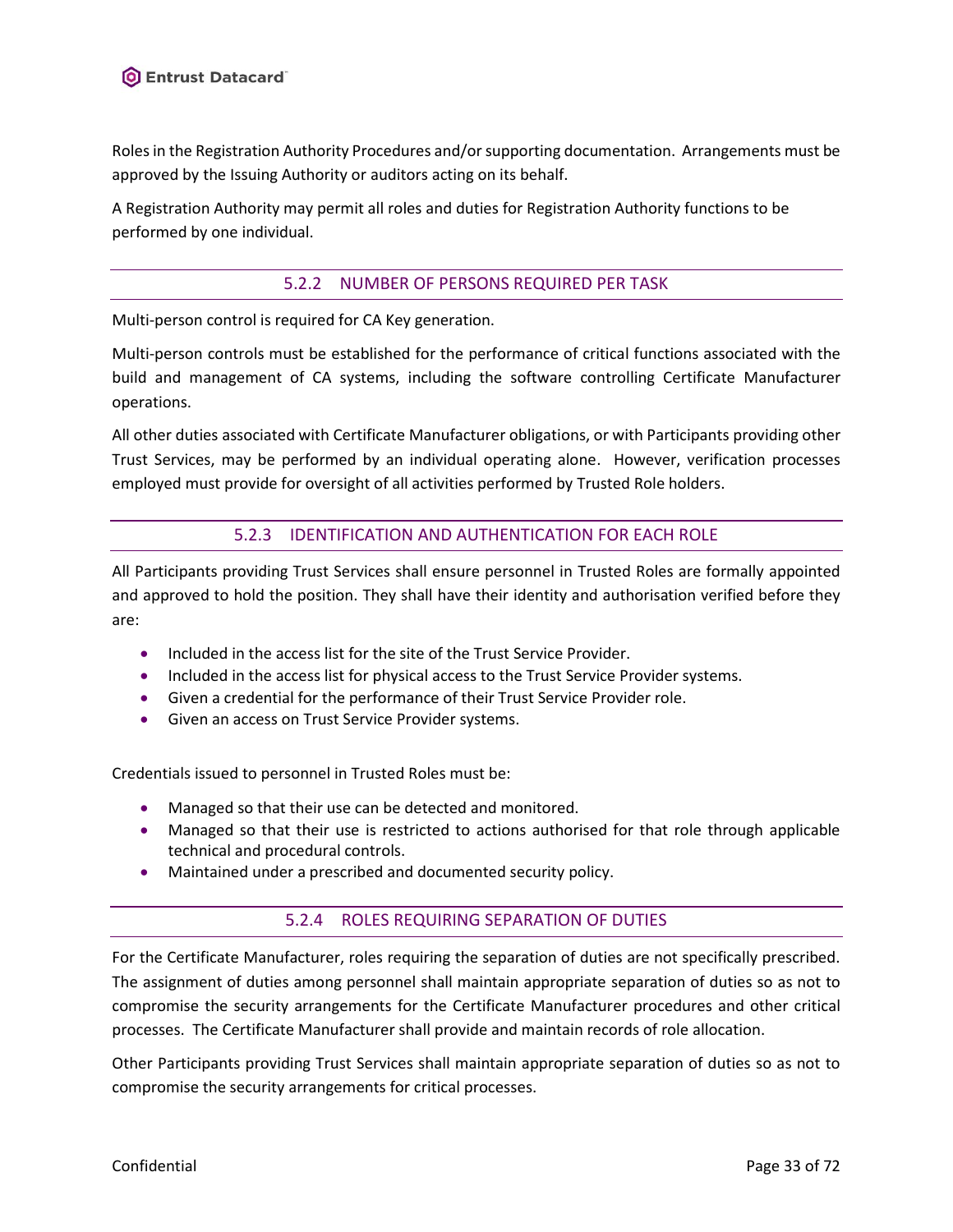# 5.3 PERSONNEL CONTROLS

# 5.3.1 QUALIFICATIONS, EXPERIENCE, AND CLEARANCE REQUIREMENTS

<span id="page-33-1"></span><span id="page-33-0"></span>A Participant providing Trust Services must ensure that all personnel performing duties with respect to its operation must:

- Be appointed in writing.
- Be bound by contract or statute to the terms and conditions of the position they are to fill.
- Have received training with respect to the duties they are to perform.
- Be bound by statute or contract not to disclose sensitive security-relevant information or Subscriber information and maintain required protection of personal information.
- Not be assigned duties that may cause a conflict of interest with their service provision duties.
- Not have been, as far as known, previously relieved of a past assignment for reasons of negligence or non-performance of duties.

Participants providing Trust Services may also specify additional criteria for security clearance of personnel, such as requirements for citizenship, rank, qualifications, satisfactory credit check, and absence of a criminal record. Any such additional requirements shall be stated in the Certification Practice Statement and/or supporting documentation.

5.3.2 BACKGROUND CHECK PROCEDURES

<span id="page-33-3"></span><span id="page-33-2"></span>See Section [5.3.1.](#page-33-1)

5.3.3 TRAINING REQUIREMENTS

<span id="page-33-4"></span>See Section 5.3.1.

### 5.3.4 RETRAINING FREQUENCY AND REQUIREMENTS

<span id="page-33-5"></span>No stipulation.

5.3.5 JOB ROTATION FREQUENCY AND SEQUENCE

<span id="page-33-6"></span>No stipulation.

5.3.6 SANCTIONS FOR UNAUTHORIZED ACTIONS

No stipulation.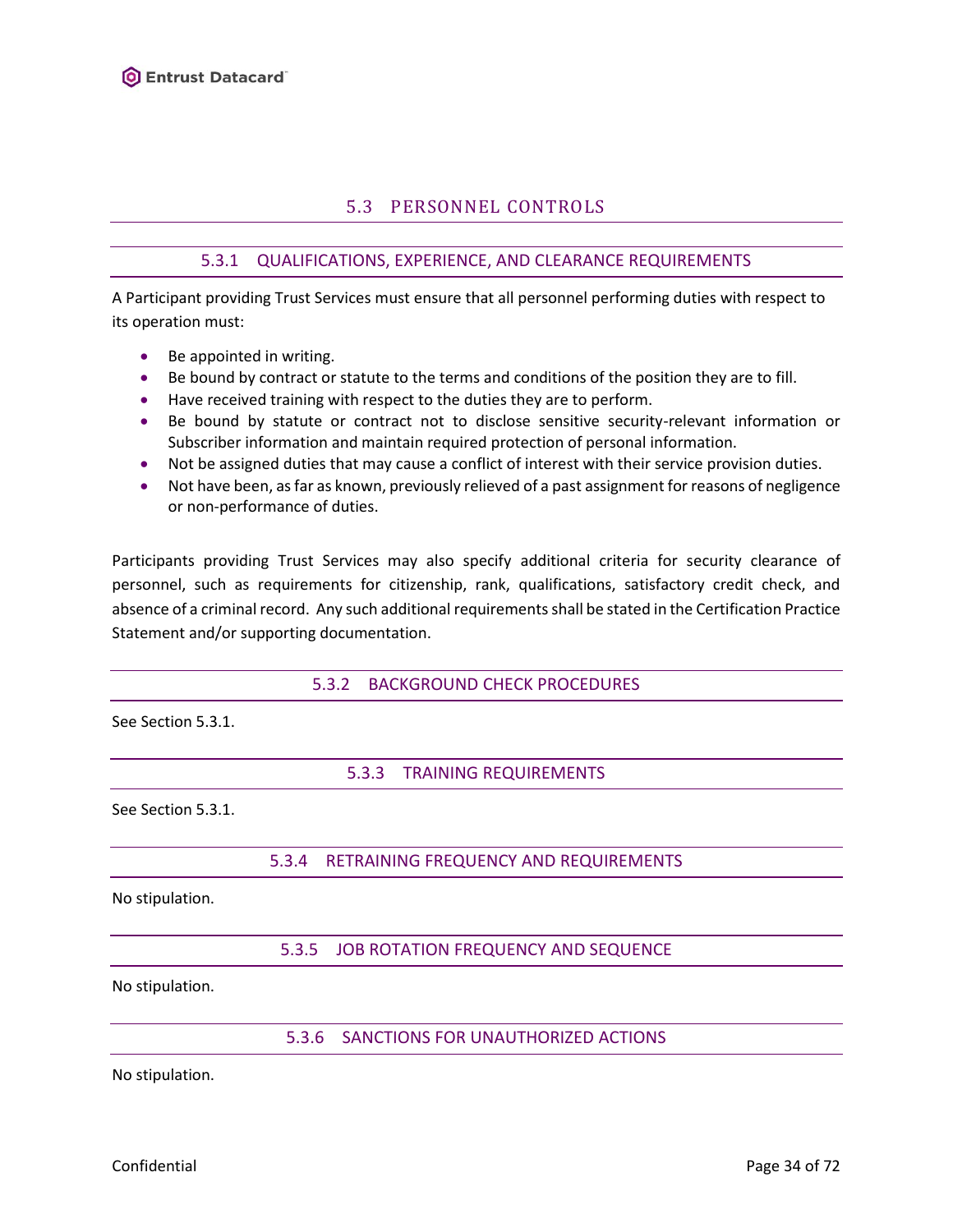### 5.3.7 INDEPENDENT CONTRACTOR REQUIREMENTS

<span id="page-34-0"></span>A Participant providing Trust Services must ensure that contractor access to its facilities is in accordance with this Certificate Policy. Individuals not security cleared must be under supervision by approved personnel at all times.

<span id="page-34-1"></span>The actions of contracting staff are subject to the same audit arrangements and requirements as those of the personnel of the Participant providing Trust Services.

### 5.3.8 DOCUMENTATION SUPPLIED TO PERSONNEL

<span id="page-34-2"></span>All personnel associated with Trust Service provision shall be provided access to all documentation relevant to their position. This will include this Certificate Policy and associated Certification Practice Statements relevant to the service, together with any specific supporting documentation, statutes, policies or contracts relevant to the position and role of the personnel.

# 5.4 AUDIT LOGGING PROCEDURES

# 5.4.1 TYPES OF EVENTS RECORDED

<span id="page-34-3"></span>Certificate Manufacturer - Audit logs of all transactions relevant to Certificate creation, Certificate lifecycle management and the operation of Trusted Systems and services must be maintained to provide an audit trail. The event types are at a minimum:

- Messages received from authorised sources requesting an action on the part of the CA.
- All actions taken in response to requests.
- Trusted System installation and any modifications.
- Receipt, servicing and shipping of hardware cryptographic modules.
- Creation and issuance of CRLs.
- All error conditions and anomalies associated with the operation of Trusted Systems and services.
- Any known or suspected violations of physical security.
- Any known or suspected violations of network and/or Trusted System security.
- All CA and trusted application start-up and shutdown.
- All usage of the CA signing key.
- All personnel/role changes for Trusted Roles.

Registration Authority – must record for audit purposes, at a minimum the event types listed below:

- Any log on/off attempts by RA operators.
- All messages from authorised sources requesting an action of the RA and the subsequent actions taken by the RA in response to such requests.
- All messages to the CA requesting an action of the CA and the subsequent action taken by the CA.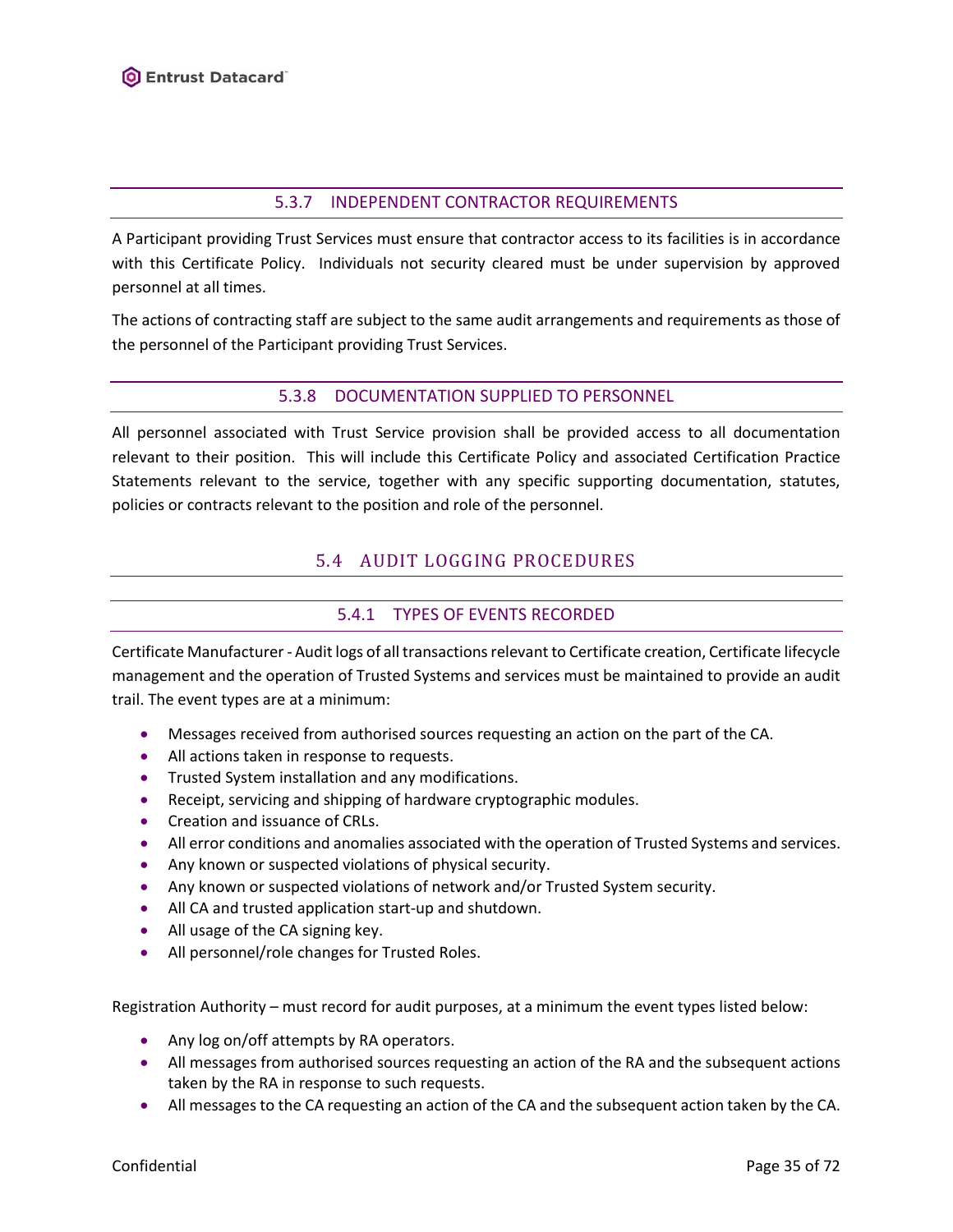- All physical accesses to RA systems (including components) and RA locations.
- RA application start-up and shut down.
- All use of any RA signing key(s).
- Any suspected or known violations of physical security.
- Any suspected or known violations of network and system security.
- All checks made for the registration of RA staff.
- <span id="page-35-0"></span>• All personnel/role changes for Trusted Roles.

### 5.4.2 FREQUENCY OF PROCESSING LOG

Participants providing Trust Services may review audit logs as appropriate to the items being recorded.

The Participant shall provide details of audit log processing in the records of role allocation in the Certification Practice Statement and/or supporting documentation. Procedures must be approved by the Issuing Authority or auditors acting on its behalf.

### 5.4.3 RETENTION PERIOD FOR AUDIT LOG

<span id="page-35-2"></span><span id="page-35-1"></span>Audit logs are to be retained for a period of no less than seven (7) years.

### 5.4.4 PROTECTION OF AUDIT LOG

The electronic audit log system must include mechanisms to protect the log files from unauthorised viewing, modification, and deletion. Manual audit information must be protected from unauthorised viewing, modification and destruction.

#### 5.4.5 AUDIT LOG BACKUP PROCEDURES

<span id="page-35-3"></span>Audit logs and audit summaries must be backed up or if in manual form, must be copied.

<span id="page-35-4"></span>Such backups must be provided with the same level of security as the originals and must be commensurate with the data contained within them.

### 5.4.6 AUDIT COLLECTION SYSTEM (INTERNAL VS. EXTERNAL)

<span id="page-35-5"></span>No stipulation.

### 5.4.7 NOTIFICATION TO EVENT-CAUSING SUBJECT

<span id="page-35-6"></span>No stipulation.

### 5.4.8 VULNERABILITY ASSESSMENTS

No stipulation.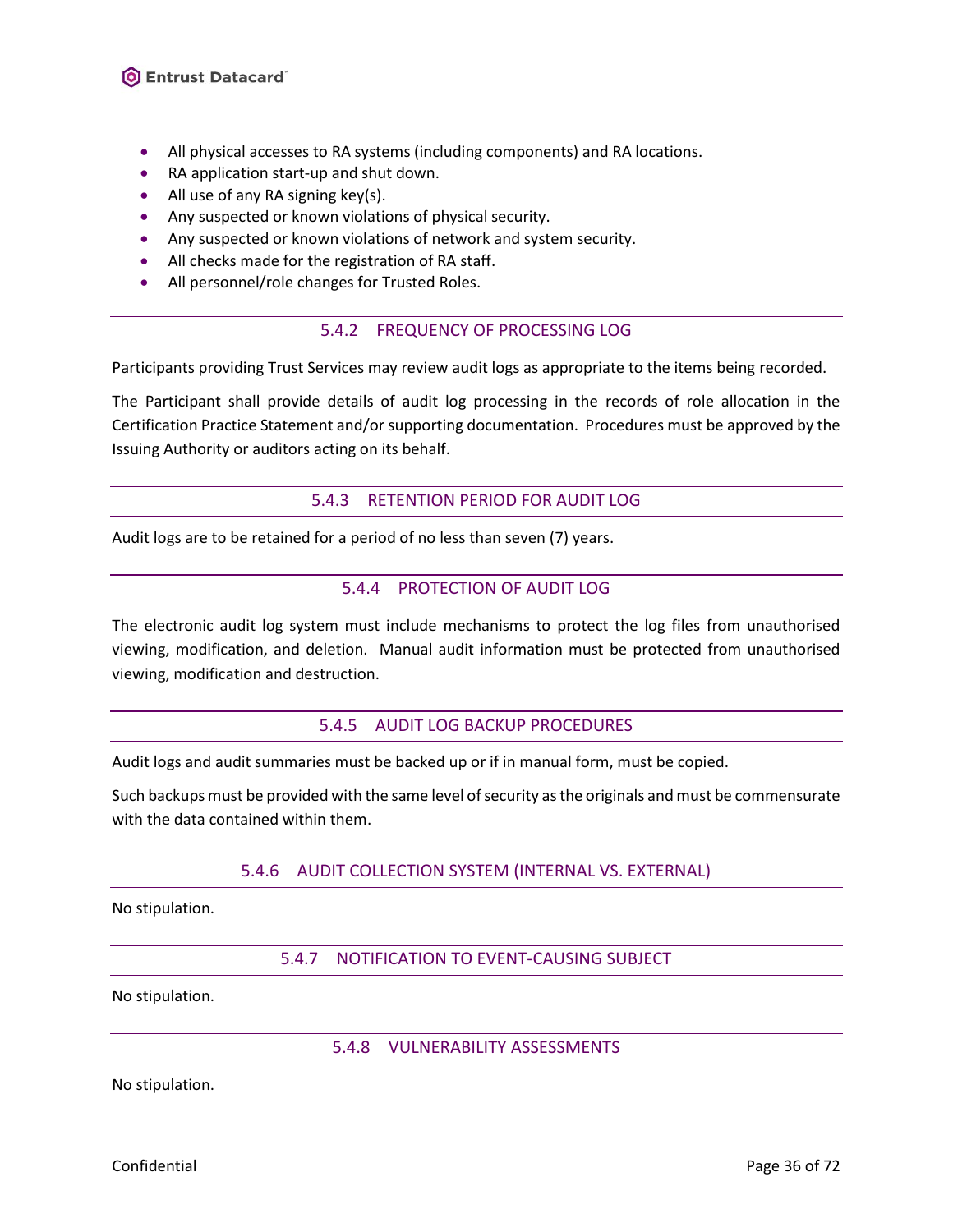# 5.5 RECORDS ARCHIVAL

### 5.5.1 TYPES OF RECORDS ARCHIVED

<span id="page-36-0"></span>The event records and any accompanying data as described in Section [5.4.1](#page-34-0) of this Certificate Policy are to be archived.

Participants providing Trust Services shall retain such additional information as may be required to ensure compliance with this Certificate Policy and/or legal requirements.

Registration Authorities must retain records of information provided in support of Certificate application and Revocation requests.

#### 5.5.2 RETENTION PERIOD FOR ARCHIVE

Archived information is to be retained for a period of no less than seven (7) years

### 5.5.3 PROTECTION OF ARCHIVE

Archives are to be protected from unauthorised viewing, modification, and deletion. Archives are to be adequately protected from environmental threats such as temperature, humidity and magnetism.

Multiple copies of information may be archived.

#### 5.5.4 ARCHIVE BACKUP PROCEDURES

No stipulation.

#### 5.5.5 REQUIREMENTS FOR TIME-STAMPING OF RECORDS

No stipulation.

5.5.6 ARCHIVE COLLECTION SYSTEM (INTERNAL OR EXTERNAL)

No stipulation.

#### 5.5.7 PROCEDURES TO OBTAIN AND VERIFY ARCHIVE INFORMATION

Participants providing Trust Services shall comply with the confidentially requirements specified in this Certificate Policy (see Section [9.3\)](#page-52-0).

Records of individual transactions may be released to the requesting Participant upon request by a Participant involved in the transaction, or its recognised representatives.

Participants providing Trust Services shall ensure availability of their archives and that archived information is stored in a readable format during its retention period, even if the Trust Service Provider's

Confidential **Page 37 of 72**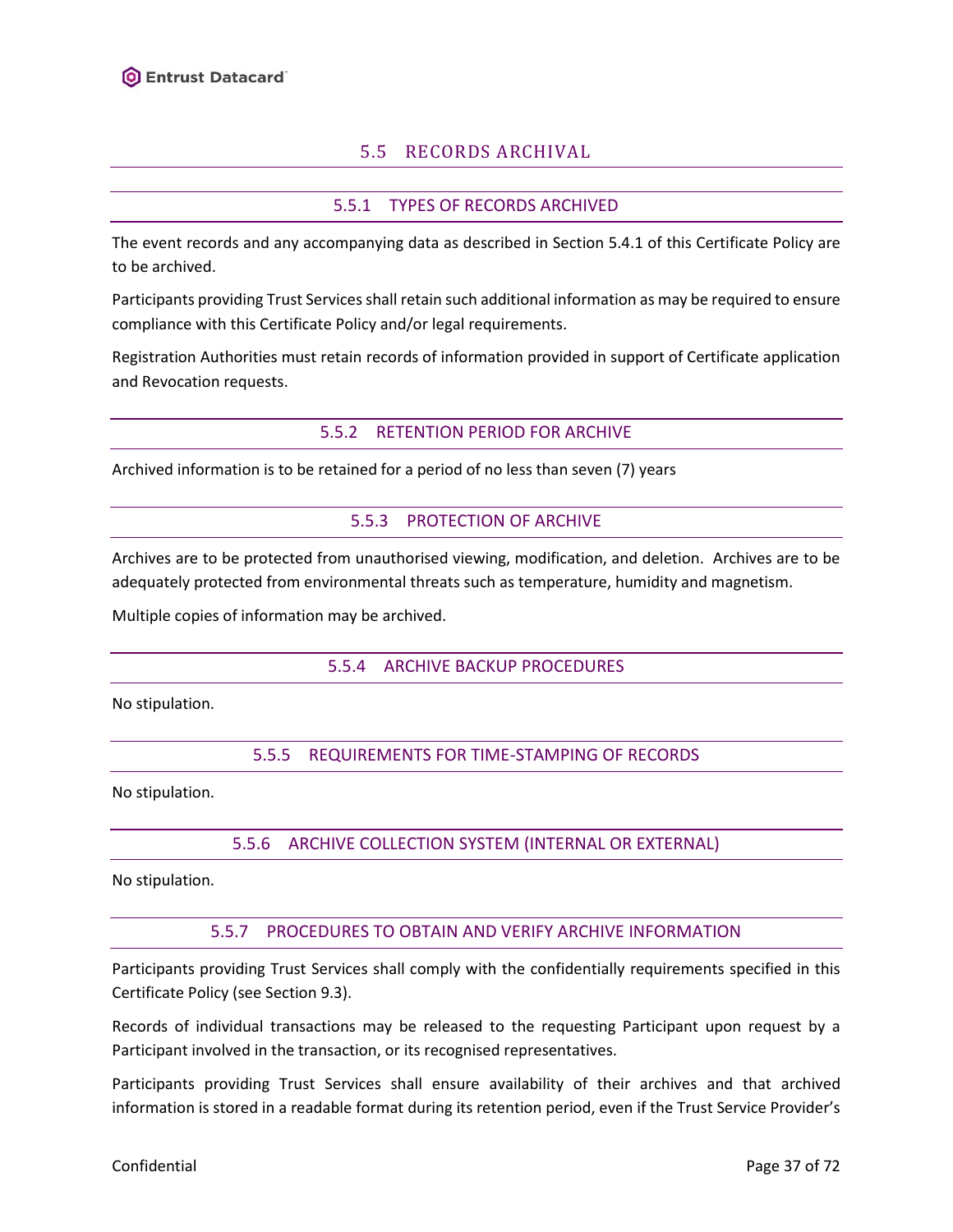operations are interrupted, suspended or terminated. Appropriate disaster recovery and business continuity processes and procedures shall be maintained and implemented as necessary in accordance with Section [5.7.](#page-37-0)

In the event that the services of a Participant providing Trust Services for or on behalf of the Issuing Authority are to be interrupted, suspended or terminated, the Issuing Authority shall ensure the continued availability of the archive. All requests for access to such archived information shall be sent to the Issuing Authority or to the entity identified by the Issuing Authority prior to terminating its service.

# 5.6 KEY CHANGEOVER

Subscriber - a Subscriber may only renew or replace their Certificate and Key Pair prior to the expiration of the Key Pair, provided that the current Certificate remains valid and has not been Revoked or Suspended. This Key Pair changeover may be initiated by one of the following:

- The Subscriber (Subject).
- The Registration Authority.
- The Issuing Authority.

Automated notification of an impending required Key Pair changeover is permitted.

Subscribers without valid Key Pairs must be re-authenticated in the same manner as for an initial registration.

Where a Subscriber's Certificate has been Revoked as a result of suspected or actual non-compliance, the Registration Authority or the Issuing Authority that intends to initiate the Key Pair changeover process, must verify that the reasons for non-compliance have been satisfactorily addressed and resolved prior to Certificate Re-issuance.

All CA Certificates shall be made available in a Repository accessible to all Participants subject to Section 2.2 of the Certificate Policy.

All copies of old Issuing Authority Private Keys shall be:

- Destroyed such that the Private Keys cannot be retrieved; or
- <span id="page-37-0"></span>Retained in a manner such that they are protected against being put back into use.

# 5.7 COMPROMISE AND DISASTER RECOVERY

### 5.7.1 INCIDENT AND COMPROMISE HANDLING PROCEDURES

<span id="page-37-1"></span>A business continuity plan shall be in place to protect critical PKI processes from the effect of major compromises, failures or disasters. These shall enable the recovery of all Issuing Authority services. Business continuity and disaster recovery plans for Participants providing Trust Services shall be detailed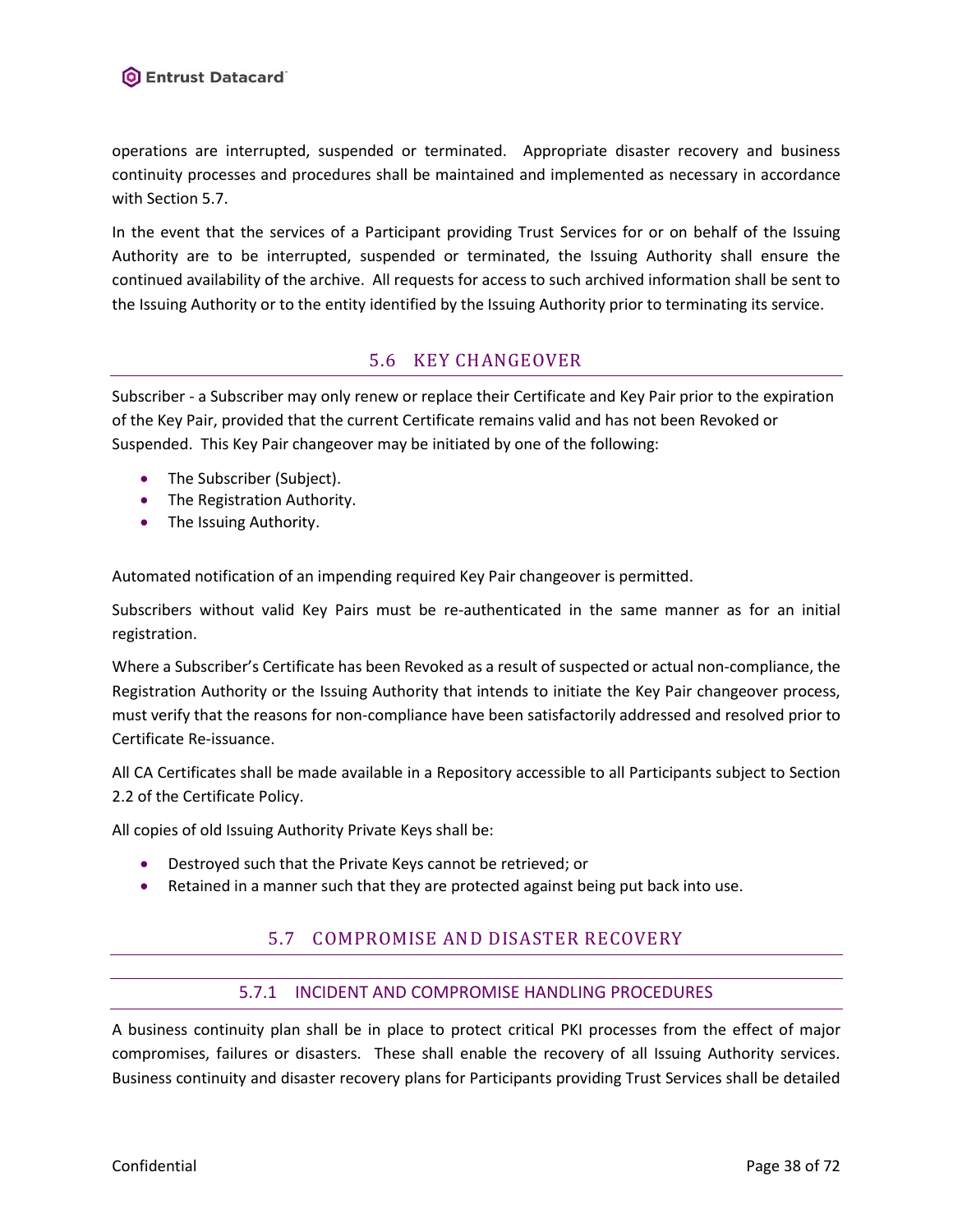in the Certification Practice Statement and/or supporting documentation. Plans must be approved by the Issuing Authority or auditors acting on its behalf.

Participants providing Trust Services must provide evidence that such plans have been exercised.

In the case of compromise or suspected compromise of a Certificate Authority or Certificate Authority Keys, the Issuing Authority shall assess the impact of the compromise or suspected compromise and take action as appropriate. This could include:

- Notification to all Participants of the compromise.
- Revocation of Certificates.
- Publication of Certificate Status Information.
- Rebuild of the affected systems and the re-Issuance of Certificates.
- Other action as necessary, agreed between the Issuing Authority and impacted Participants.

The Policy Authority and/or Issuing Authority shall make any determination relating to Revocation of CA Certificates.

#### 5.7.2 COMPUTING RESOURCES, SOFTWARE, AND/OR DATA ARE CORRUPTED

Participants providing Trust Services must establish business continuity procedures that outline the steps to be taken in the event of the corruption or loss of computing resources, software and/or data. Business continuity plans for Participants providing Trust Services shall be detailed in the Certification Practice Statement and/or supporting documentation. Plans must be approved by the Issuing Authority or auditors acting on its behalf.

### 5.7.3 ENTITY PRIVATE KEY COMPROMISE PROCEDURES

See Section [5.7.1.](#page-37-1)

### 5.7.4 BUSINESS CONTINUITY CAPABILITIES AFTER A DISASTER

The business continuity plan for the Certificate Manufacturershall be designed to deal with any disruption to the Trust Services and shall ensure managed, progressive recovery of components used to provide the Trust Services. A geographically separate alternative backup facility in order to maintain, at a minimum, for Certificate Status Information must be made available.

Any backup facility used for relocation following a disaster shall maintain compliance with this Certificate Policy. The provisions of this Certificate Policy shall be maintained during any relocation/transition.

Registration Authorities' deployment and configuration details vary. No specific business continuity requirements are defined. Registration Authority business continuity arrangements must be approved by the Issuing Authority or auditors acting on its behalf.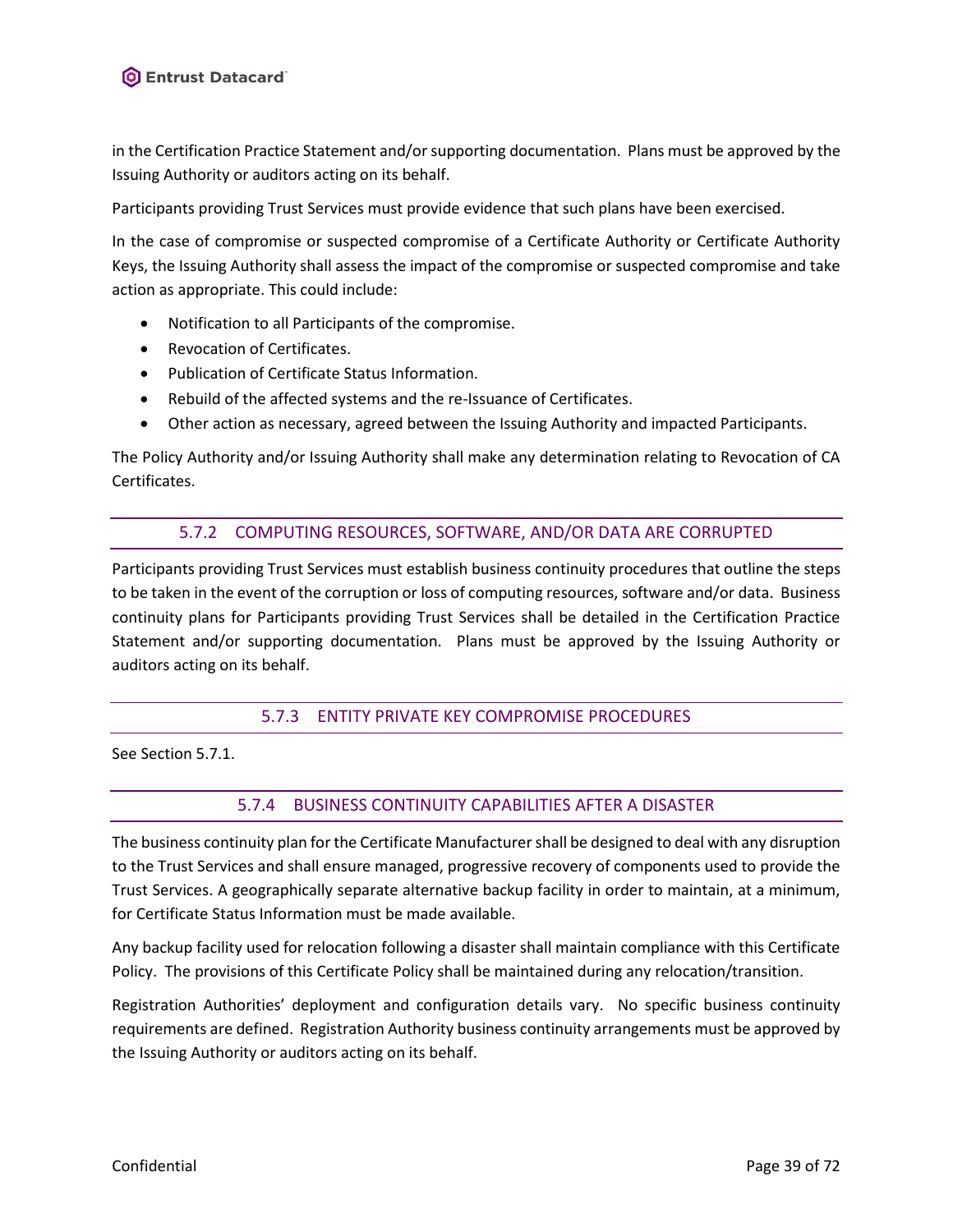# 5.8 CA OR RA TERMINATION

<span id="page-39-1"></span>The specific actions related to termination of the Trust Services, including all Certificate Manufacturer, Certificate Authority and Registration Authority functions shall be prescribed by the Issuing Authority. These could include, but may not be limited to:

- Informing both the Issuing Authority and Policy Authority for the governing Certificate Policy of the relevant termination.
- Provision of appropriate notice to all affected Participants.
- Revoking all relevant CA, RA and Subscriber Certificates.
- Ensuring all CA Private Keys are destroyed or put beyond use.
- Arranging with a third party for the preservation and storage of records for the minimum period of time stipulated for the service being terminated, but in any event not less than 7 years.

# 6 TECHNICAL SECURITY CONTROLS

Where "no stipulation" is stated in this section of the Certificate Policy it indicates there are no specific prescribed requirements for the controls, configuration or security requirements.

Specific details on technical controls operated for components of the Trust Services must be detailed in the Certification Practice Statement and/or supporting documentation. Controls must be approved by the Issuing Authority or auditors acting on its behalf.

# 6.1 KEY PAIR GENERATION AND INSTALLATION

# 6.1.1 KEY PAIR GENERATION

<span id="page-39-0"></span>Certificate Manufacturer - CA Key Pairs and Issuing Authority Key Pairs shall be generated in a protected environment. Key Pair generation shall be multi-person control using random numbers of such length so as to make it computationally infeasible to regenerate them, even with the knowledge of the when and in which equipment they were generated. See Sectio[n 6.2.1.](#page-42-0)

Private Keys used in any Issuing Authority and/or Trust Services process that affects the outcome of Issued Certificates and Certificate Status Information services (such as signing of Certificate Revocation Lists), must be generated under controlled procedures. Participants conducting such key generation shall provide details of the procedure in the Certification Practice Statement and/or supporting documentation. Procedures must be approved by the Issuing Authority or auditors acting on its behalf.

Subscribers' (Subjects') Key Pairs may be generated by the Subscriber (Subject) or Registration Authorities approved by the Issuing Authority to conduct Key Pair generation. Procedures must be approved by the Issuing Authority or auditors acting on its behalf.

Private Keys used for signing shall only be generated by the Subscriber (Subject) or generated under the direct control of the Subscriber (Subject).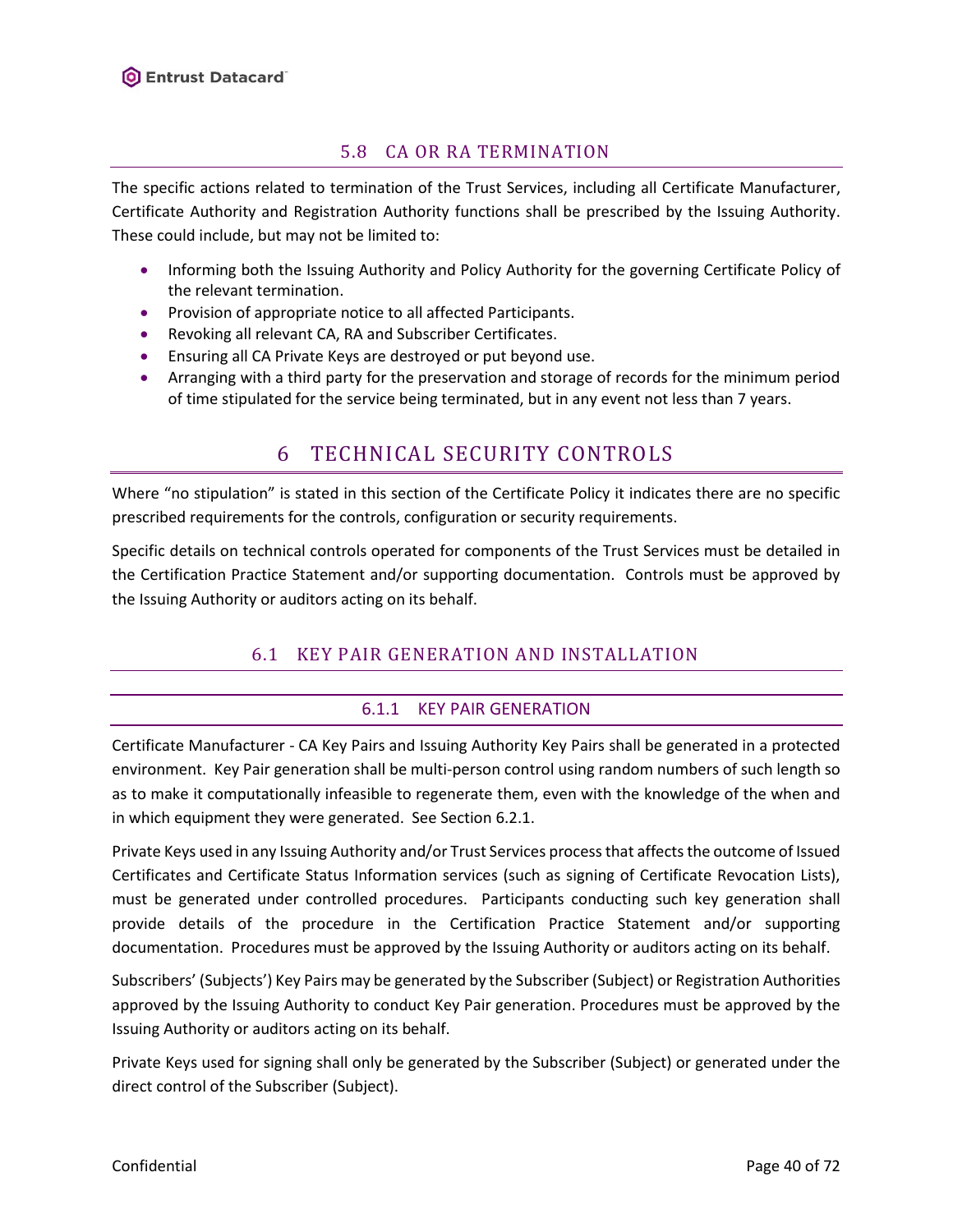Where Key Pairs are generated by Registration Authorities, the generation procedure and storage of the Private Key shall prevent it from being exposed outside of the system that created it. Furthermore, it shall be erased from the system immediately after having been transferred to a security environment that is approved by the Issuing Authority and satisfies the requirements of Section [6.2.1.](#page-42-0)

# 6.1.2 PRIVATE KEY DELIVERY TO SUBSCRIBER

<span id="page-40-0"></span>If the Private Key is not generated by the Subscriber, which in any case must only be accomplished, according to Sectio[n 6.1.1,](#page-39-0) it must be delivered to the Subscriber (or Subject) by the approved generator of the Private Key and satisfying the requirements of Section [6.2.1.](#page-42-0) In this case:

- The security environment containing the Private Key, protected with its initial Activation Data, shall be distributed to the Subscriber in a way that prevents it from being found together with the Activation Data, until it has been delivered to the Subscriber. This can be achieved by using separate channels of distribution for security environments and their associated Activation Data, or by clearly separating their distribution in time.
- The security environment issuer may supply the Activation Data delivering it directly to the Subscriber or Subject.
- Delivery of a security environment containing a Private Key that is (or will be) associated with a Certificate according to this Certificate Policy, is only allowed to be affected to the Subscriber in person through a face to face meeting with the Issuing Authority, or other authorised representative of the Issuing Authority. A sufficiently trusted representative of the Issuing Authority for this purpose would normally be the Registration Authority, but must be identified to the Subscriber at the time of application. To obtain the security environment, the Subscriber shall present valid identification that at least meets the requirements for initial registration (see Sectio[n 3.2\)](#page-16-0). The means of identification must be recorded.
- Subscribers must acknowledge receipt of the security environment in writing which is retained by the Issuing Authority.
- Controls shall be in place to ensure the Subscriber shall replace initial Activation Data for the security environment with personally chosen Activation Data.

# 6.1.3 PUBLIC KEY DELIVERY TO CERTIFICATE ISSUER

Certificate Manufacturer – All Public Keys from Registration Authorities shall be delivered in a secure manner using a standard, recognised protocol; (e.g. PKCS#10).

Registration Authority - The mechanism by which Subscriber Public Keys are delivered to the Certificate Manufacturer through the Registration Authorities is described in the Registration Authority Procedures.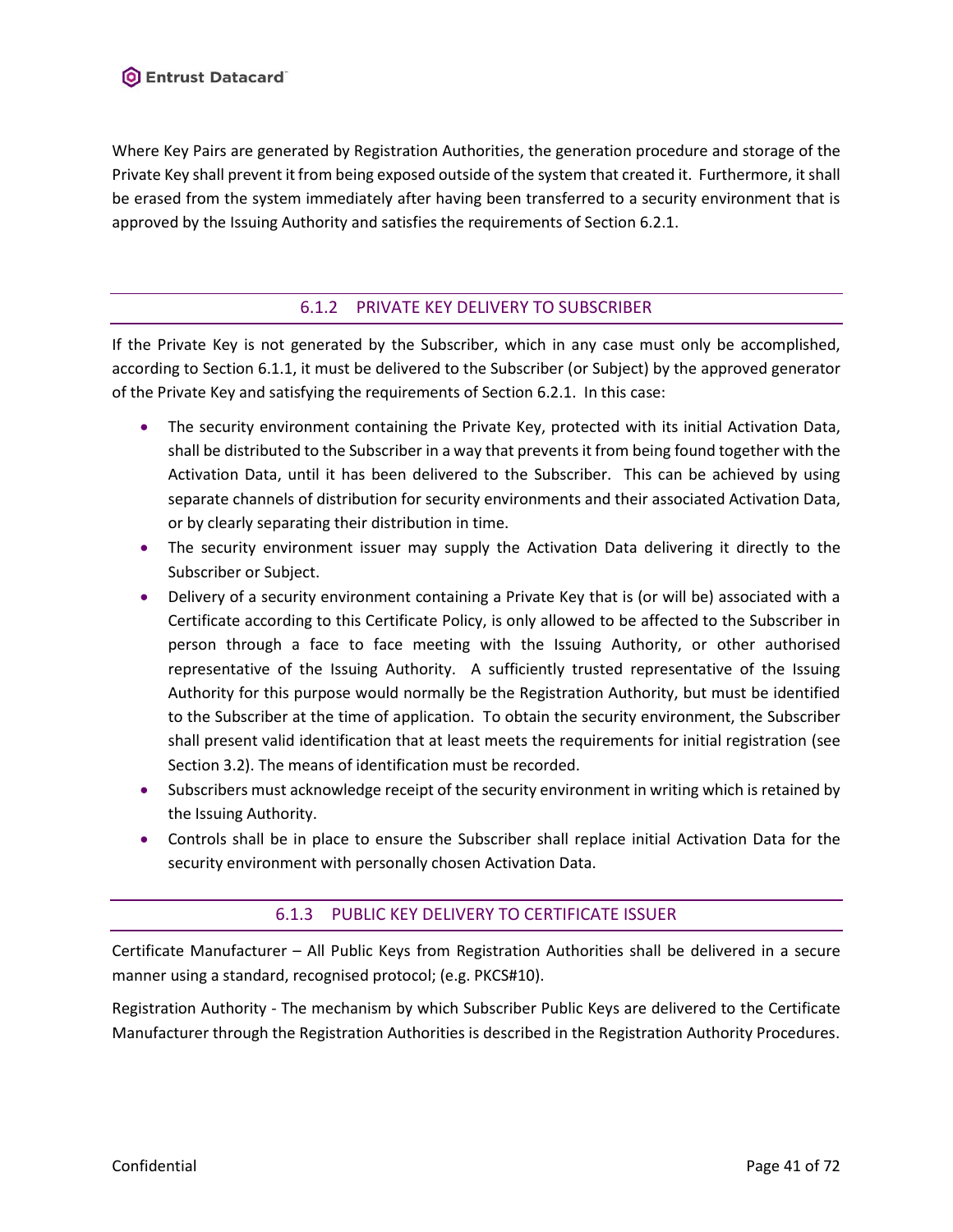## 6.1.4 CA PUBLIC KEY DELIVERY TO RELYING PARTIES

The delivery of Public Keys to the Certificate Authority shall use PKCS#10 or other equivalent standards compliant cryptographic mechanism or using a process specifically approved by the Certificate Manufacturer. Specific mechanisms must be approved by the Issuing Authority.

### 6.1.5 KEY SIZES

The size of Issuing Authority and any supporting CA-Keys shall be not less than 2048 bit modulus for RSA.

The size of Subscribers' Private Keys shall be not less than 2048 bit modulus for RSA.

#### 6.1.6 PUBLIC KEY PARAMETERS GENERATION AND QUALITY CHECKING

Public Key exponents shall be of values and lengths that make known attacks (e.g. low exponent attacks) infeasible.

#### 6.1.7 KEY USAGE PURPOSES (AS PER X.509 V3 KEY USAGE FIELD)

Certificates Issued under this Certificate Policy may be used only in applications and services as listed in Section 2 of the relevant PKI Disclosure Statement. A Certificate may be used for one or more of the following key usage services in connection with those applications and services:

- Digital signature.
- $\bullet$  Non-repudiation<sup>1</sup>.
- Key Encipherment.
- Data Encipherment.
- Key Agreement.
- Certificate Signature.
- CRL Signature.
- Encrypt only.
- Decrypt only.

Where a Certificate has been issued under this Certificate Policy for the purposes of Non–Repudiation, the Private Key shall be used solely for the purpose of Non-Repudiation.

Use of extensions in the Certificate shall be consistent with Section [7.1.2](#page-47-0) of this Certificate Policy.

 $^1$  This CP aligns with RFC 5280 and RFC 6818. ITU/ISO x.509 standards have modified this usage option to Content Commitment which may operate under modified usage terms. Any such usage terms shall be defined in Section 2 of the relevant PKI Disclosure Statement.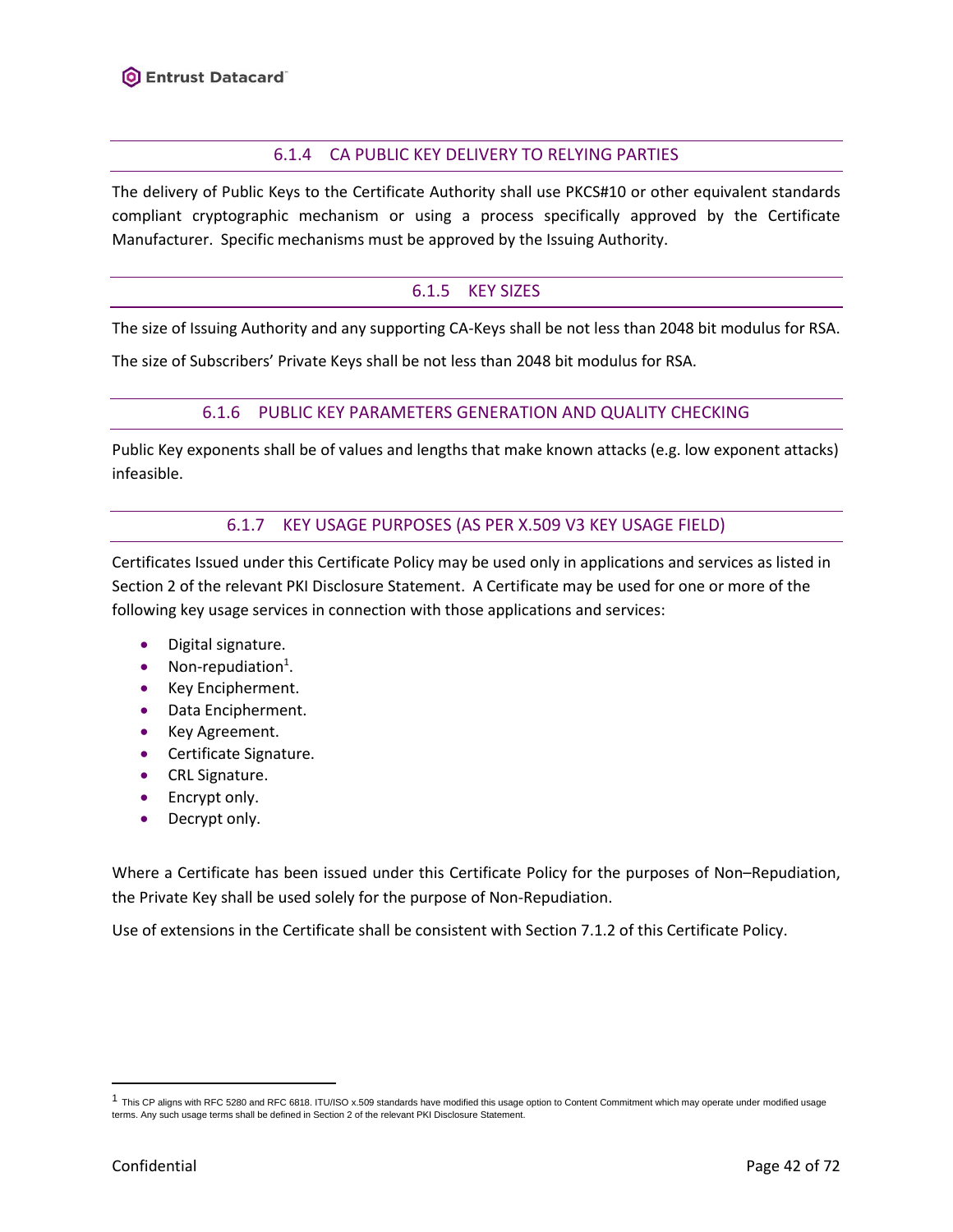# 6.2 PRIVATE KEY PROTECTION AND CRYPTOGRAPHIC MODULE ENGINEERING CONTROLS

## 6.2.1 CRYPTOGRAPHIC MODULE STANDARDS AND CONTROLS

<span id="page-42-0"></span>CA-Keys shall be protected by high assurance physical and logical security controls. They must be stored in, and operated from inside, a specific tamper resistant hardware based security module that complies with FIPS140-2 level 3, its equivalents and successors.

Private Keys used in any Issuing Authority and/or Registration Authority process that affects the outcome of Issued Certificates and Certificate Status Information services (such as signing Certificate Revocation Lists), shall be protected by, maintained in, and restricted to, a hardware cryptographic token designed to meet the level of requirements as specified in FIPS 140-2 level 2, or its equivalents and successors.

CA-Keys shall not be available in unprotected form (complete or unencrypted) except in approved cryptographic modules.

### 6.2.2 PRIVATE KEY (N OUT OF M) MULTI-PERSON CONTROL

For CA-Keys and Key Pairs that affect the outcome of Issued Certificates and Certificate Status Information services, at a minimum, two-person control is required.

### 6.2.3 PRIVATE KEY ESCROW

No stipulation.

### 6.2.4 PRIVATE KEY BACKUP

Participants providing Trust Services may back up and archive Private Keys, including CA-Keys.

In all cases, backups of Private Keys shall at a minimum be protected to the standards commensurate with that stipulated for the primary version of the Private Key as noted in Section 6.2.1 above.

In the case of aggregated backups of Private Keys, (for example, many Private Keys backed-up inside and protected by a single security environment), the backed-up Private Keys must be protected at a level commensurate with that stipulated for the Issuing Authority's Private Key.

#### 6.2.5 PRIVATE KEY ARCHIVAL

No stipulation.

#### 6.2.6 PRIVATE KEY TRANSFER INTO OR FROM A CRYPTOGRAPHIC MODULE

If Subscriber Private Keys are not generated in the End-Entity's cryptographic module, it must be entered into the module via the use of a secure procedure approved by the Issuing Authority. Mechanisms to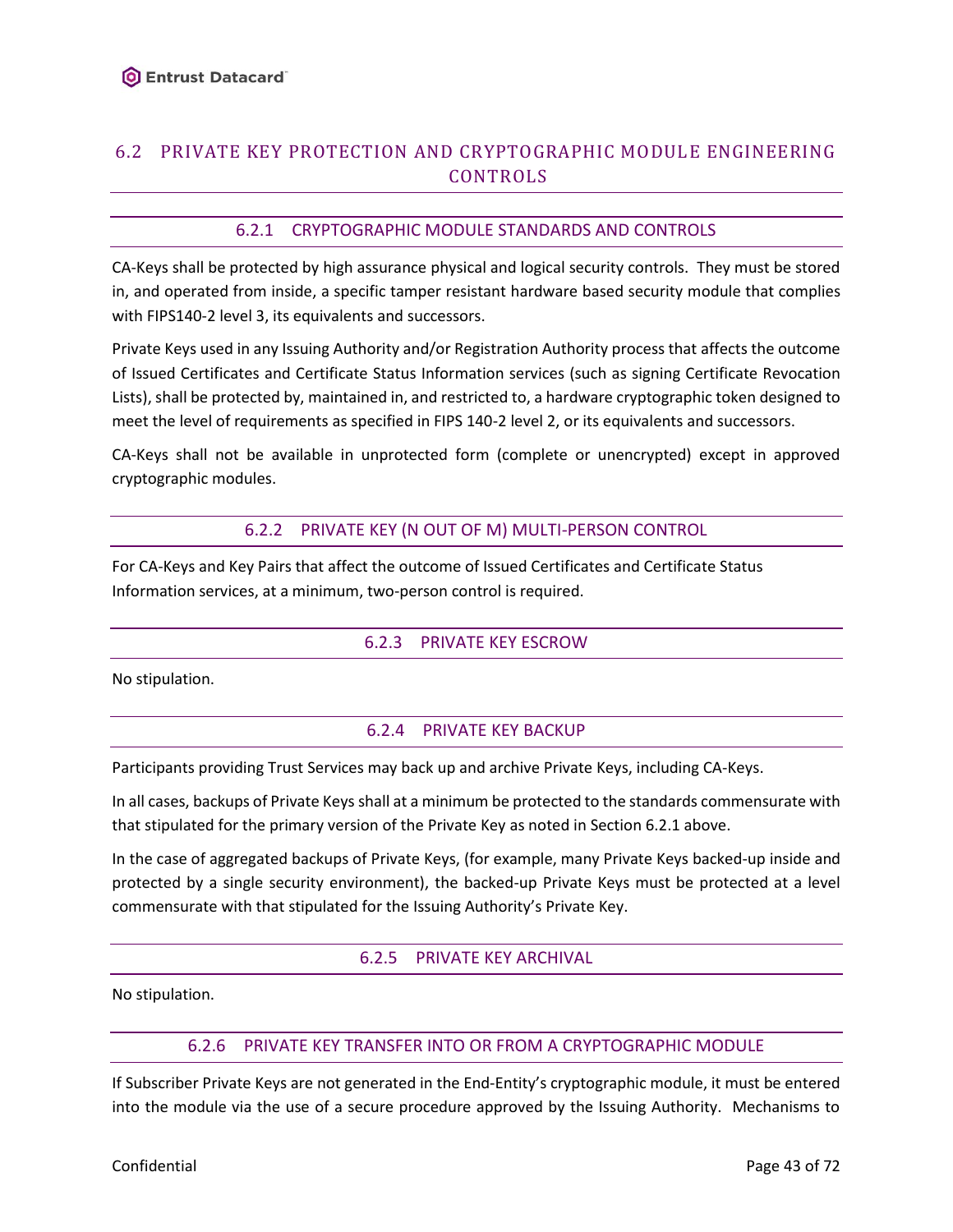protect Private Key material and any associated Activation Data from unauthorised access, modification and use shall be employed.

Participants conducting such Private Key transfer shall provide details of the procedure in the Certification Practice Statement and/or supporting documentation. Procedures must be approved by the Issuing Authority or auditors acting on its behalf. See Sectio[n 6.1.2.](#page-40-0)

# 6.2.7 PRIVATE KEY STORAGE ON CRYPTOGRAPHIC MODULE

For CA-Keys, keys that affect the outcome of Issued Certificates, Certificate Status Information services and other business processes, prescribed standards are required for the cryptographic protection of Private Keys. See Sectio[n 6.2.1.](#page-42-0)

# 6.2.8 METHOD OF ACTIVATING PRIVATE KEY

<span id="page-43-0"></span>Subscribers and Subjects who are natural persons must be authenticated to their cryptographic module before the activation of their Private Key. This Authentication may be in the form of a PIN, pass-phrase, password or other Activation Data. When deactivated, Private Keys must not be exposed in plaintext form.

Where Subjects are devices, software or hardware access controls shall be such that only authorised computer systems or services and/or authorised personnel may activate the Private Key.

Cryptographic modules used by Participants providing Trust Services which are used as components of Certificate lifecycle management shall block themselves after a specified number of consecutive failed attempts to authenticate to the module.

Cryptographic modules used by Participants providing Trust Services and security environments used by Subscribers may contain an unblocking function. Unblocking shall require the authorised personnel to use a mechanism to authenticate to the module.

Participants conducting unblocking must provide details of the procedure in the Certification Practice Statement and/or supporting documentation. Procedures must be approved by the Issuing Authority or auditors acting on its behalf.

# 6.2.9 METHOD OF DEACTIVATING PRIVATE KEY

No stipulation.

### 6.2.10 METHOD OF DESTROYING PRIVATE KEY

Strict controls over destruction of CA-Keys and Key Pairs that affect the outcome of Issued Certificates and Certificate Status Information, must be exercised.

Whether active, expired or archived, the Issuing Authority must approve the destruction of such keys.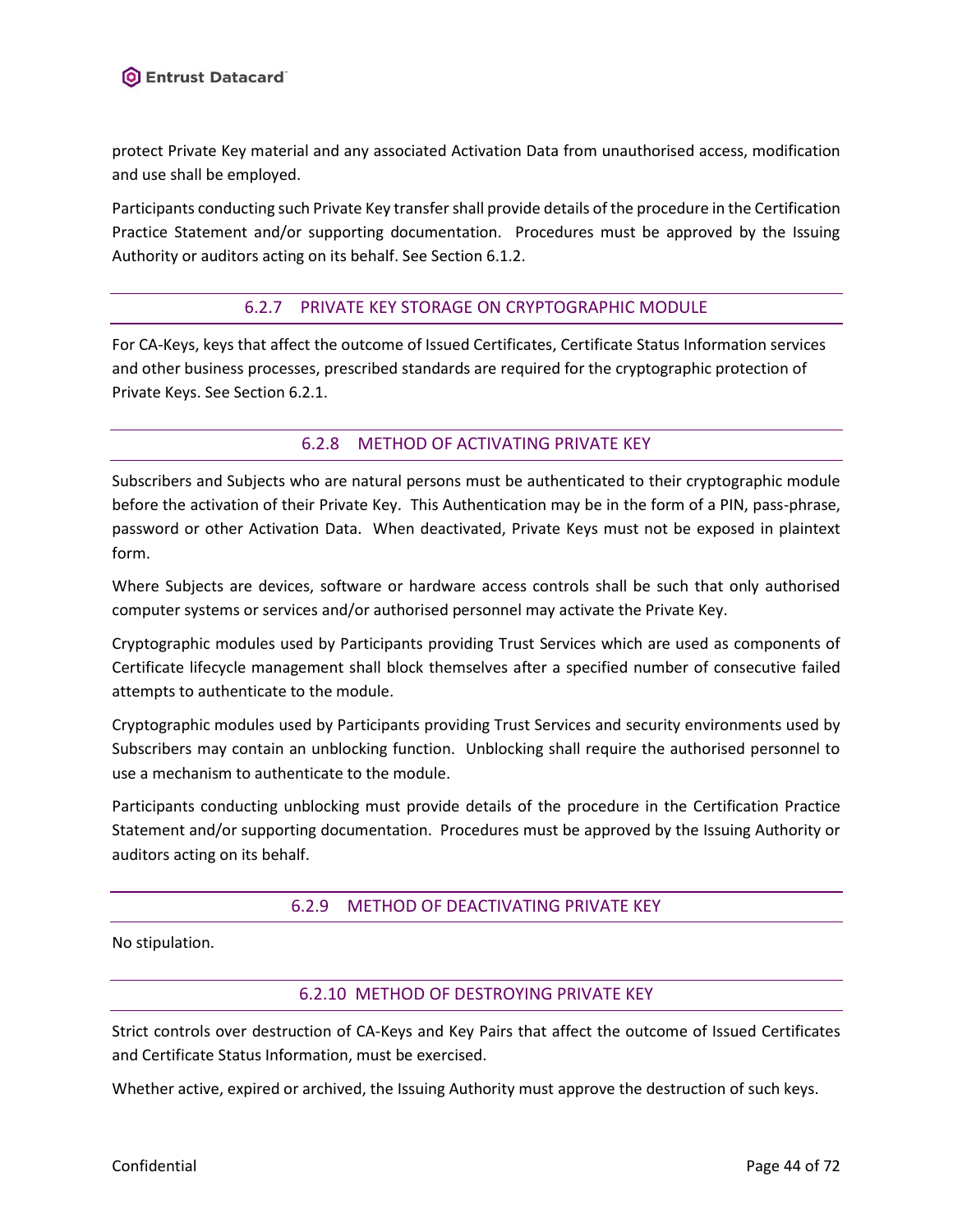#### 6.2.11 CRYPTOGRAPHIC MODULE RATING

See Section [6.2.1.](#page-42-0)

# 6.3 OTHER ASPECTS OF KEY PAIR MANAGEMENT

#### 6.3.1 PUBLIC KEY ARCHIVAL

Public Keys shall be archived in accordance with Section [5.5](#page-36-0) of this Certificate Policy.

#### 6.3.2 CERTIFICATE OPERATIONAL PERIODS AND KEY PAIR USAGE PERIODS

Usage periods for Key Pairs shall be governed by validity periods set in Issued Certificates. These shall have the following maximum values:

- Subscribers up to three (3) years.
- Trust Service Provider Trusted Roles five (5) years.
- On-line intermediate Issuing Authorities ten (10) years.
- Off-line primary Issuing Authorities twenty (20) years.

Certified Private Keys shall not be extended beyond the initial lifetime of the Certificate Issued to Authenticate them. This means that a Renewal which would result in Certificate expiry after the expiry date for the original Certificate issued for that Key Pair is not permitted.

# 6.4 ACTIVATION DATA

#### 6.4.1 ACTIVATION DATA GENERATION AND INSTALLATION

All Issuing Authority supporting CA-Keys and Key Pairs that affect the outcome of Issued Certificates and Certificate Status Information services shall have Activation Data that is unique and unpredictable. The Activation Data, in conjunction with any other access control, must have an appropriate level of strength for the Key Pairs or data to be protected. Where PINs, passwords or pass-phrases are used, the relevant Participant must have the capability to change these at any time.

If applicable, unblocking code for a cryptographic module (if available) shall only be delivered to the legitimate holder of the module after an express request from the holder. Delivery of the unblocking code requires strong identification of the holder. See Section [6.2.8.](#page-43-0)

#### 6.4.2 ACTIVATION DATA PROTECTION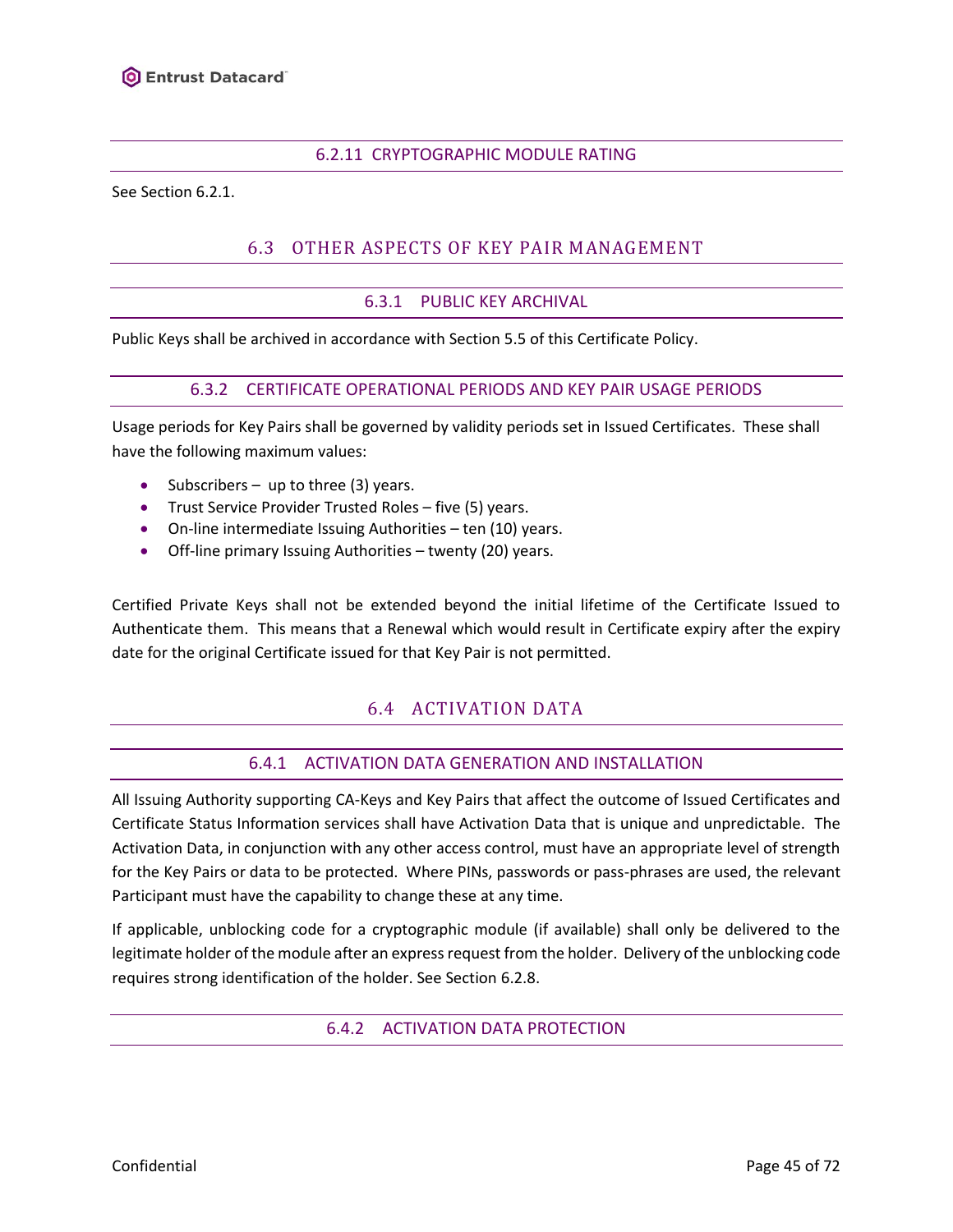All Issuing Authority supporting CA-Keys and Key Pairs that affect the outcome of Issued Certificates and Certificate Status Information services shall have mechanisms for the protection of Activation Data which is appropriate to the CA-Keys and Key Pairs being protected.

Details of protection shall be provided in the Certification Practice Statement and/or supporting documentation. Procedures must be approved by the Issuing Authority or auditors acting on its behalf.

### 6.4.3 OTHER ASPECTS OF ACTIVATION DATA

No stipulation.

# 6.5 COMPUTER SECURITY CONTROLS

#### 6.5.1 SPECIFIC COMPUTER SECURITY TECHNICAL REQUIREMENTS

Participants providing Trust Services shall implement security measures that have been identified through a threat assessment exercise and must cover the following functionality where appropriate, including as specified in this Certificate Policy:

- Access control to the Trust Services and PKI roles.
- Enforced separation of duties for PKI roles.
- Identification and Authentication of PKI roles and associated identities.
- Use of cryptography for session communication and database security.
- Archive of Participant history and audit data.
- Audit of security related events.
- Trusted path for identification of PKI roles and associated identities.
- Recovery mechanisms for Key Pairs of Participants providing Trust Services.

This functionality may be provided by the operating system, or through a combination of operating system, Certificate Authority (CA) System, and physical safeguards.

Participants providing Trust Services shall document procedures in the Certification Practice Statement and/or supporting documentation. Procedures shall at a minimum include logging and audit requirements for processes related to initialisation, resetting, shutdown or reconfiguration of Certificate Authorities and any services that affect the outcome of Issued Certificates and Certificate Status Information.

### 6.5.2 COMPUTER SECURITY RATING

Participants providing Trust Services may use system components that do not possess a formal computer security rating provided that all requirements of this Certificate Policy are satisfied.

Any hardware security module or device holding CA Keys must comply with the requirements of Section [6.2.1](#page-42-0) of this Certificate Policy.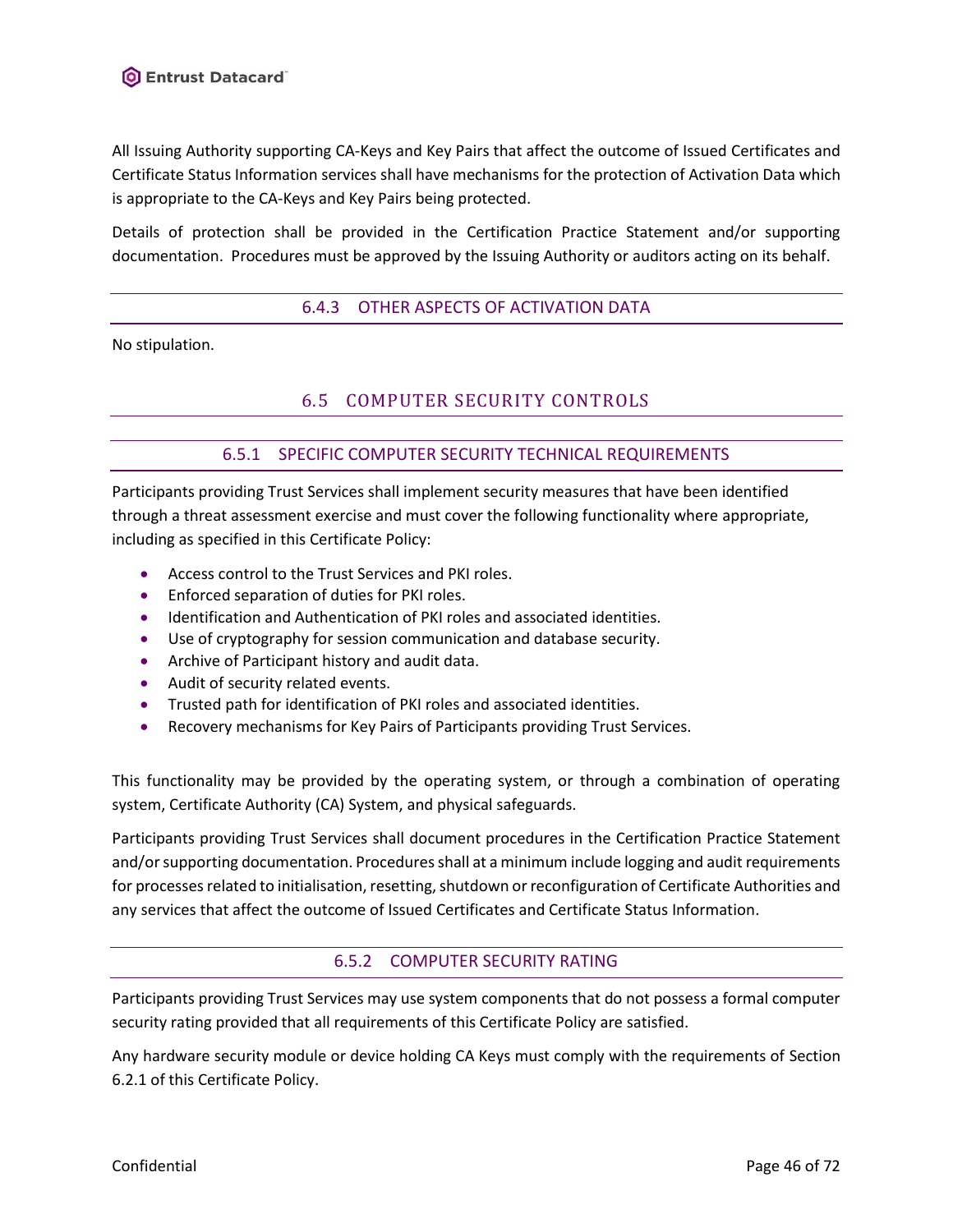

Where specific computer security rating requirements are specified in this Certificate Policy, details of relevant components and how they satisfy the requirements must be provided in the Certification Practice Statement and/or supporting documentation.

# 6.6 LIFE CYCLE TECHNICAL CONTROLS

### 6.6.1 SYSTEM DEVELOPMENT CONTROLS

The development of software that implements Trust Service functionality shall as a minimum be performed in a controlled environment that, together with at least one of the following approaches, shall protect against the insertion of malicious logic.

- The system developer shall have a quality system compliant with international standards or;
- The system developer shall have a quality system available for inspection and approval by the Issuing Authority.

#### 6.6.2 SECURITY MANAGEMENT CONTROLS

The configuration of systems operated by Participants providing Trust Services as well as any modifications, upgrades and enhancements must be documented and controlled. There must be a method of detecting unauthorised modification or configuration of the software supporting Trust Services. Participants providing Trust Services shall ensure that it has a configuration management process in place to support the evolution of the systems under its control.

Details of security management systems shall be provided in the Certification Practice Statement and/or supporting documentation which must be approved by the Issuing Authority or auditors acting on its behalf.

#### 6.6.3 LIFE CYCLE SECURITY CONTROLS

No stipulation.

# 6.7 NETWORK SECURITY CONTROLS

Trust Service Provider systems must be protected from attack through any open or general-purpose network with which they are connected. Such protection must be provided and configured to allow only the minimal set of functions, protocols and commands required for the operation of the Trust Service.

Participants providing Trust Services shall detail the standards procedures and controls for network security in the Certification Practice Statement and/or supporting documentation which must be approved by the Issuing Authority or auditors acting on its behalf.

# 6.8 TIME-STAMPING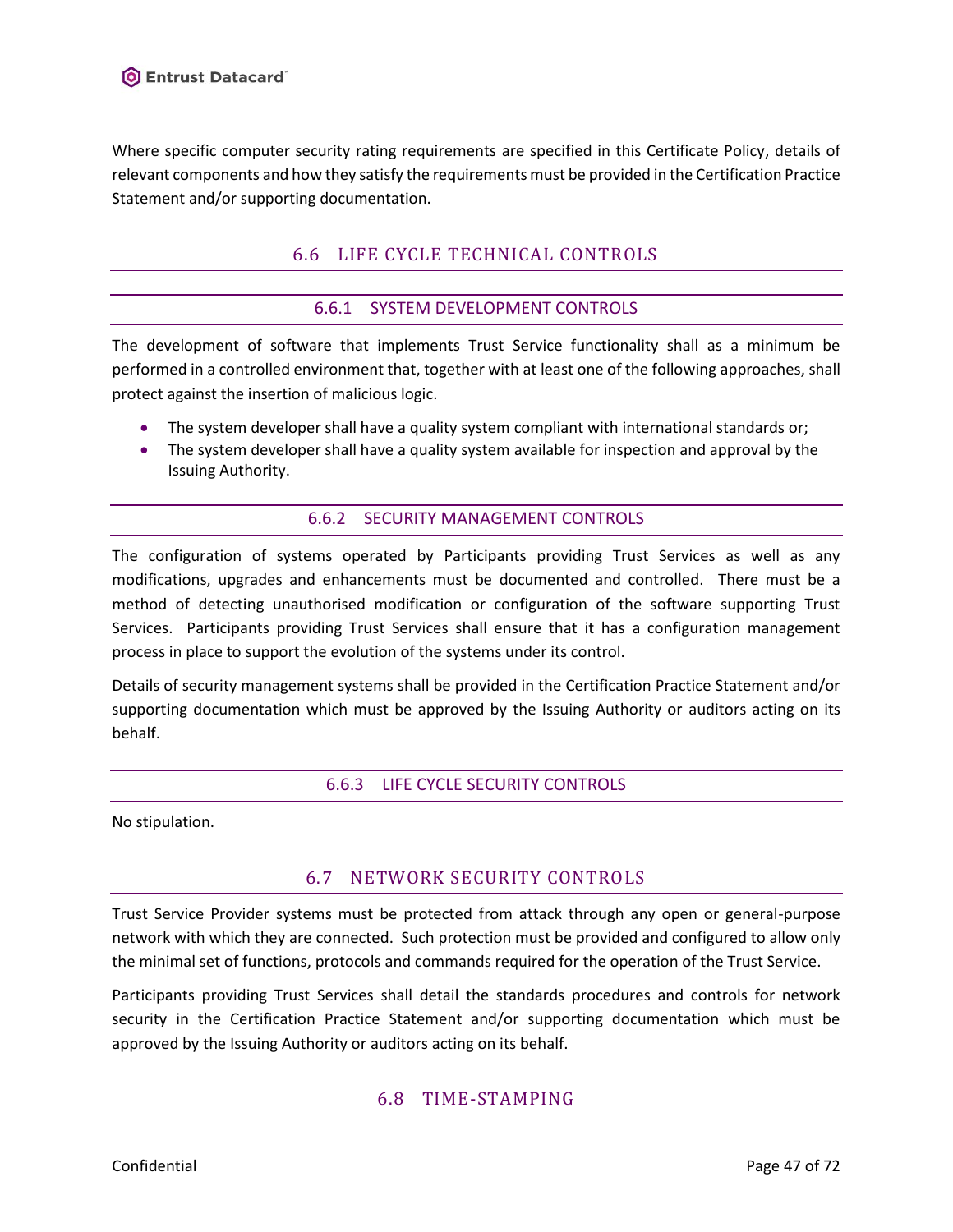Time recording shall be implemented for all Certificate and other related activities that require recorded time. A synchronised and controlled time source shall be used.

Participants providing Trust Services shall detail the time source used and mechanisms for its control in the Certification Practice Statement and/or supporting documentation which must be approved by the Issuing Authority or auditors acting on its behalf.

# 7 CERTIFICATE, CRL, AND OCSP PROFILES

Certificates issued to (i) natural persons and natural persons associated with a legal person; and (ii) legal persons, shall comply with ETSI EN 319 412-2, and ETSI EN 319-412-3, respectively.

# 7.1 CERTIFICATE PROFILE

Certificate Profiles are under the direct control of the Issuing Authority.

Procedures for development of Certificate Profiles shall incorporate approval by the Issuing Authority prior to implementation.

# 7.1.1 VERSION NUMBER(S)

<span id="page-47-0"></span>Only Certificates conformant to X.509 Version 3 and IETF RFC 5280 may be Issued.

# 7.1.2 CERTIFICATE EXTENSIONS

All End-Entity PKI software must correctly process the extensions identified in Sections 4.2.1 and 4.2.2 of the IETF RFC 5280 Certificate Profile Specification. The following are common Certificate extensions:

- The Basic Constraints extension is set to TRUE for CA-certificates only; its use is critical specifying that it is a CA-certificate. Subscriber End-Entity Certificates have the value set to FALSE.
- The Certificate Policies extension is mandatory and shall contain an OID indicating the use of this Certificate Policy (according to Section [7.1.6\)](#page-48-0). The Certificate Policy Qualifier Info extension shall be used to direct End-Entities to where this Certificate Policy and other relevant information may be found.
- Where CRLs are used to produce Certificate Status information, the CRL distribution point extension is mandatory, and shall identify a location where the latest CRL Issued by the Issuing Authority can be obtained.

7.1.3 ALGORITHM OBJECT IDENTIFIERS

No stipulation.

7.1.4 NAME FORMS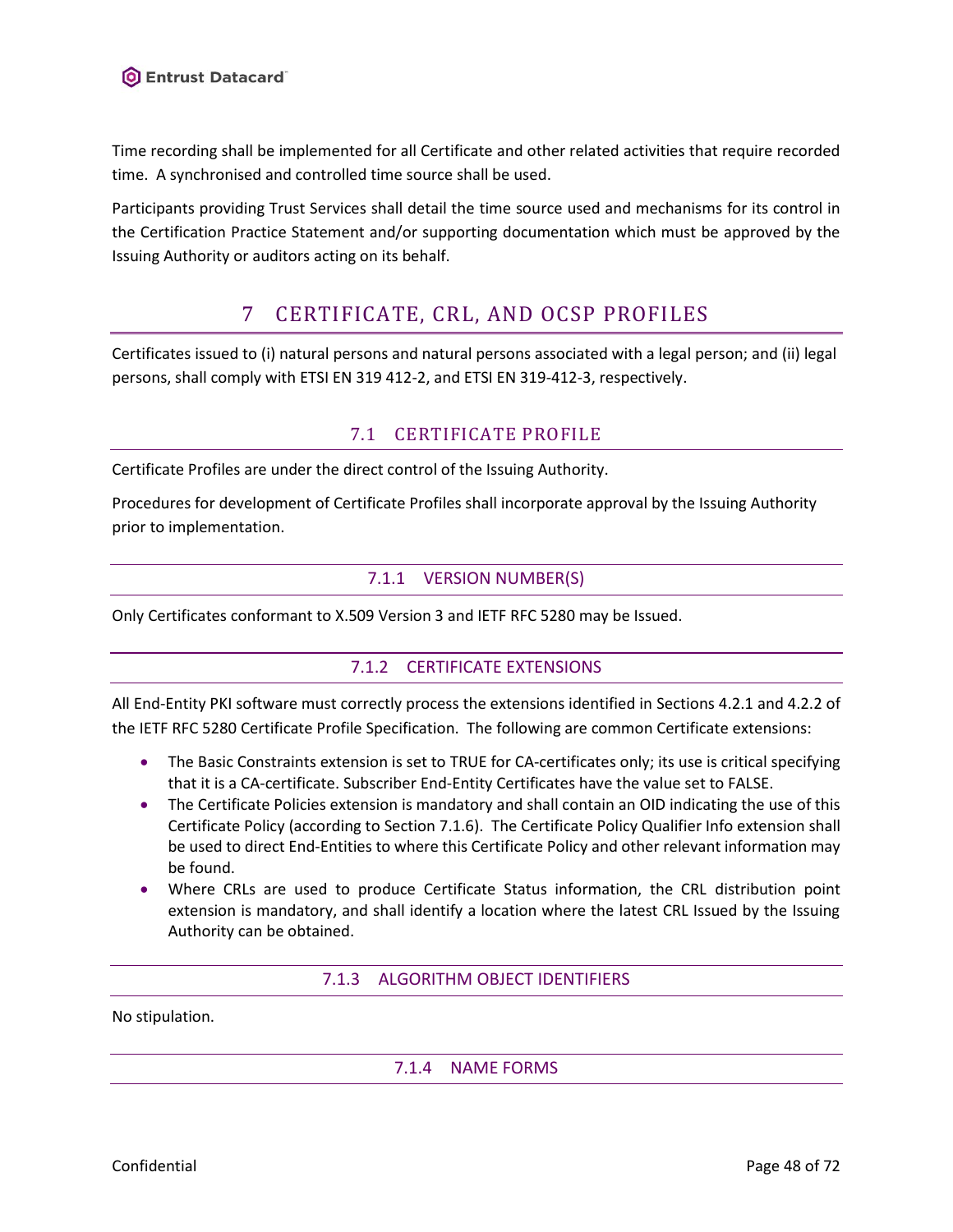The use of all name forms shall be consistent with Section [3.1](#page-15-0) of this Certificate Policy. Name forms shall be approved by the Issuing Authority.

#### 7.1.5 NAME CONSTRAINTS

<span id="page-48-0"></span>No stipulation.

#### 7.1.6 CERTIFICATE POLICY OBJECT IDENTIFIER

This Certificate Policy has been assigned an OID as defined in Section 12 of the relevant PKI Disclosure Statement. This shall be included in the Certificate Policy extension of all Certificates Issued under this Certificate Policy.

#### 7.1.7 USAGE OF POLICY CONSTRAINTS EXTENSION

No stipulation.

7.1.8 POLICY QUALIFIERS SYNTAX AND SEMANTICS

No stipulation.

### 7.1.9 PROCESSING SEMANTICS FOR THE CRITICAL CERTIFICATE POLICIES EXTENSION

No stipulation.

# 7.2 CRL PROFILE

### 7.2.1 VERSION NUMBER(S)

Only Certificate Revocation Lists conforming to X.509 version 2 and IETF RFC 5280 may be issued.

An alternative to CRLs may be permitted. The Issuing Authority may allow for provision of an on-line Certificate Status checking service, which meets the requirements in this Certificate Policy.

#### 7.2.2 CRL AND CRL ENTRY EXTENSIONS

No stipulation.

# 7.3 OCSP PROFILE

### 7.3.1 VERSION NUMBER(S)

OCSP and other forms of Certificate Status Information provision may be permitted.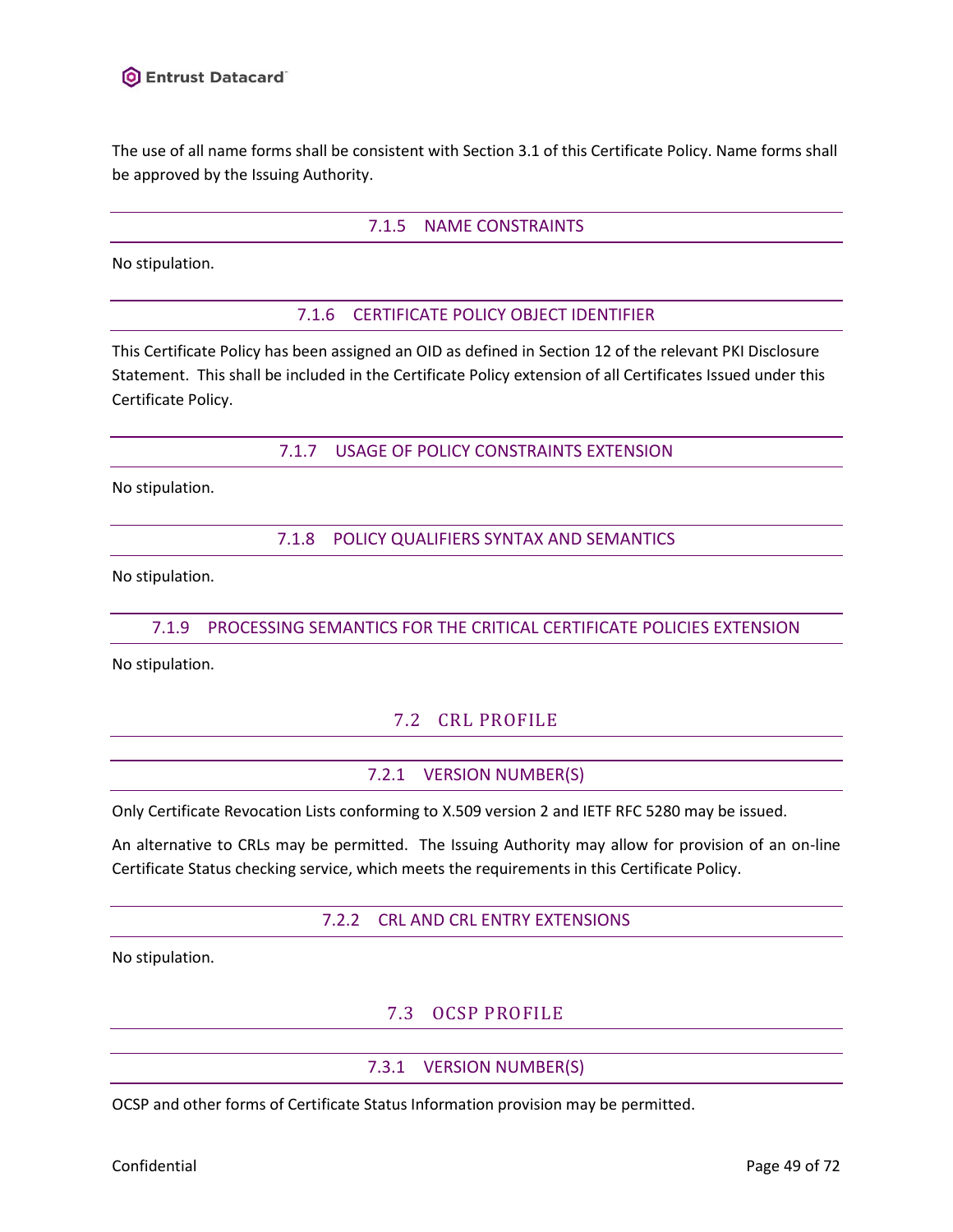Where permitted, Repositories shall detail the mechanisms for on-line Certificate Status Information provision in the Certification Practice Statement and/or supporting documentation which must be approved by the Issuing Authority or auditors acting on its behalf.

Mechanisms for on-line Certificate Status Checking shall be specified in Section 17 of the relevant PKI Disclosure Statement.

# 7.3.2 OCSP EXTENSIONS

No stipulation.

# 8 COMPLIANCE AUDIT AND OTHER ASSESSMENTS

# 8.1 FREQUENCY OR CIRCUMSTANCES OF ASSESSMENT

The details for assessment are specified in contractual arrangements between the Issuing Authority and the Participants providing Trust Services.

For all Participants providing Trust Services, audit must be sufficient to demonstrate to both the Issuing Authority and Policy Authority that the services comply with this Certificate Policy and any supporting policy documents applicable to their services.

For Certificate Manufacturers, assessment shall be against prescribed criteria defined by the Policy Authority.

For Certificate Manufacturers, audit shall be conducted not less than annually.

The Issuing Authority may exercise right to audit any Participants providing Trust Services at any time.

# 8.2 IDENTITY/QUALIFICATIONS OF ASSESSOR

The suitability of assessors to perform assessment of the Issuing Authority and its associated Registration Authorities is decided by the Policy Authority.

Approved auditors are as defined in Section 11 of the relevant PKI Disclosure Statement and may include internal auditing resources of Participants, subject to the approval of the Policy Authority.

For Certificate Manufacturers, audits shall be conducted by a third-party approved auditor.

# 8.3 ASSESSOR'S RELATIONSHIP TO ASSESSED ENTITY

The acceptability of auditors is decided by the Policy Authority.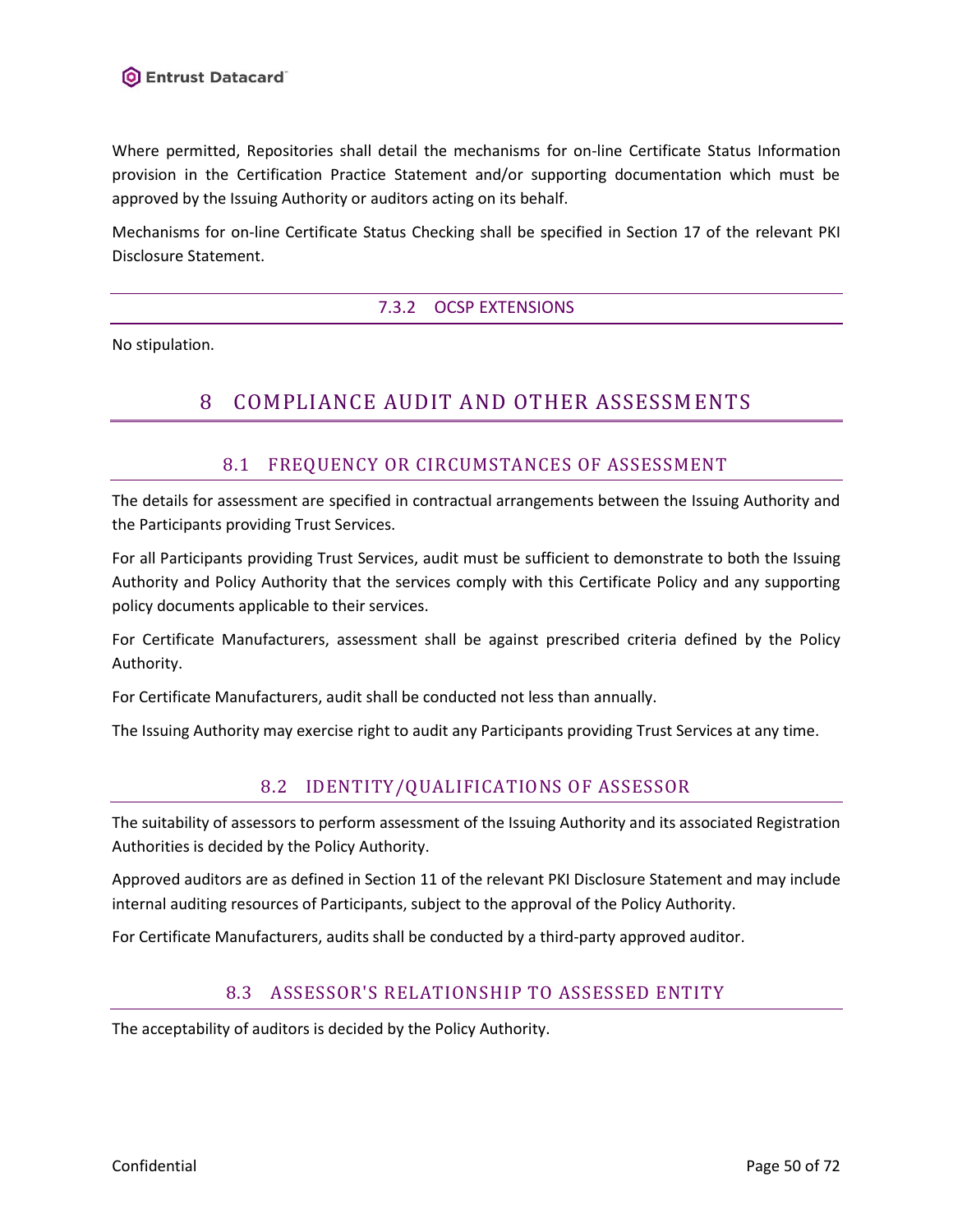# 8.4 TOPICS COVERED BY ASSESSMENT

Audit is required to ensure a Participant providing Trust Services is operating in accordance with its Certification Practice Statement, this Certificate Policy, its contract with the Issuing Authority and any declared assurance or approval schemes under which Trust Services are operated.

Where the Participants providing Trust Services use any designated authorised agents in order to provide those Trust Services, the audit shall include the operations of such designated authorised agents.

Audit will address all aspects of Trust Service operations (whether they directly or indirectly influence compliance with the Certification Practice Statement) to ensure overall standards of operation are commensurate with this Certificate Policy.

# 8.5 ACTIONS TAKEN AS A RESULT OF DEFICIENCY

For compliance audits of Participants providing Trust Services, where significant exceptions or deficiencies are identified, the Issuing Authority will inform the Policy Authority and determine the action to be taken. A remedial action plan will be developed with input from the approved auditor. The Policy Authority has overall responsibility to ensure implementation of the action plan. If an immediate threat to the security or integrity of the Trust Services is identified a corrective action plan which may include suspension or termination of non-compliant services will be developed, approved by the Policy Authority and implemented by the Issuing Authority. For lesser exceptions or deficiencies, the Issuing Authority will determine the course of action to be taken.

# 8.6 COMMUNICATION OF RESULTS

Where compliance with third party assurance or approval schemes under which Trust Services are operated has been audited, approval status shall be made publicly available by the Participants providing Trust Services if required under the scheme.

In the event of identification of material non-compliance with this Certificate Policy, the Issuing Authority shall make available to Subscribers and Relying Parties details of action to be taken as a result of the deficiency and any remedial action required to be taken.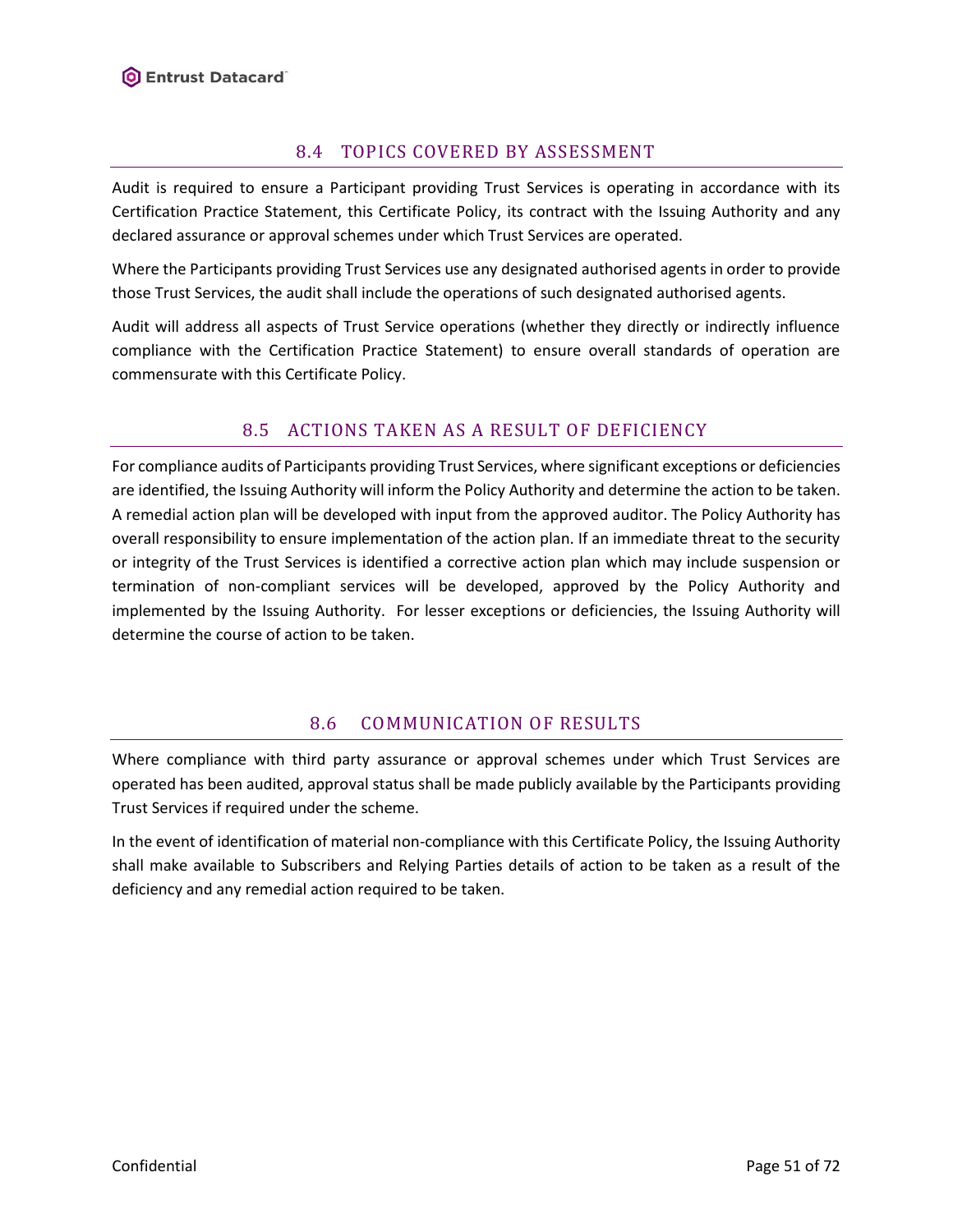# 9 OTHER BUSINESS AND LEGAL MATTERS

# 9.1 FEES

### 9.1.1 CERTIFICATE ISSUANCE OR RENEWAL FEES

The Issuing Authority may establish fees for the Issuance of Certificates. Where fees are charged, the fee schedule may be published for Subscribers (and Subjects) in Section 2 of the relevant PKI Disclosure Statement.

#### 9.1.2 CERTIFICATE ACCESS FEES

The Issuing Authority shall establish any fees for access to Certificate and Certificate Status Information. Where fees are charged, the fee schedule shall be made available to Relying Parties.

#### 9.1.3 REVOCATION OR STATUS INFORMATION ACCESS FEES

The Issuing Authority shall establish any fees for access to Certificate and Certificate Status Information. Where fees are charged, the fee schedule shall be made available to End-Entities.

#### 9.1.4 FEES FOR OTHER SERVICES

The Repository shall not impose any fees on the availability or distribution of this Certificate Policy, or any document incorporated by reference in any Certificate Issued under this Certificate Policy.

Fees for services such as access to archived information are permitted subject to approval by the Issuing Authority. If such fees are charged, the fee schedule shall be published and available to all affected parties.

### 9.1.5 REFUND POLICY

Refunds are specified in the commercial arrangements between the Issuing Authority and Subscribers and in Section 9 of the relevant PKI Disclosure Statement.

### 9.2 FINANCIAL RESPONSIBILITY

#### 9.2.1 INSURANCE COVERAGE

The Issuing Authority maintains adequate insurance coverage or alternative mechanisms to fulfil its obligation in relation to the Issuance of Certificates.

Insurance requirements for Participants providing Trust Services are specified in contractual arrangements between the Issuing Authority and Participants.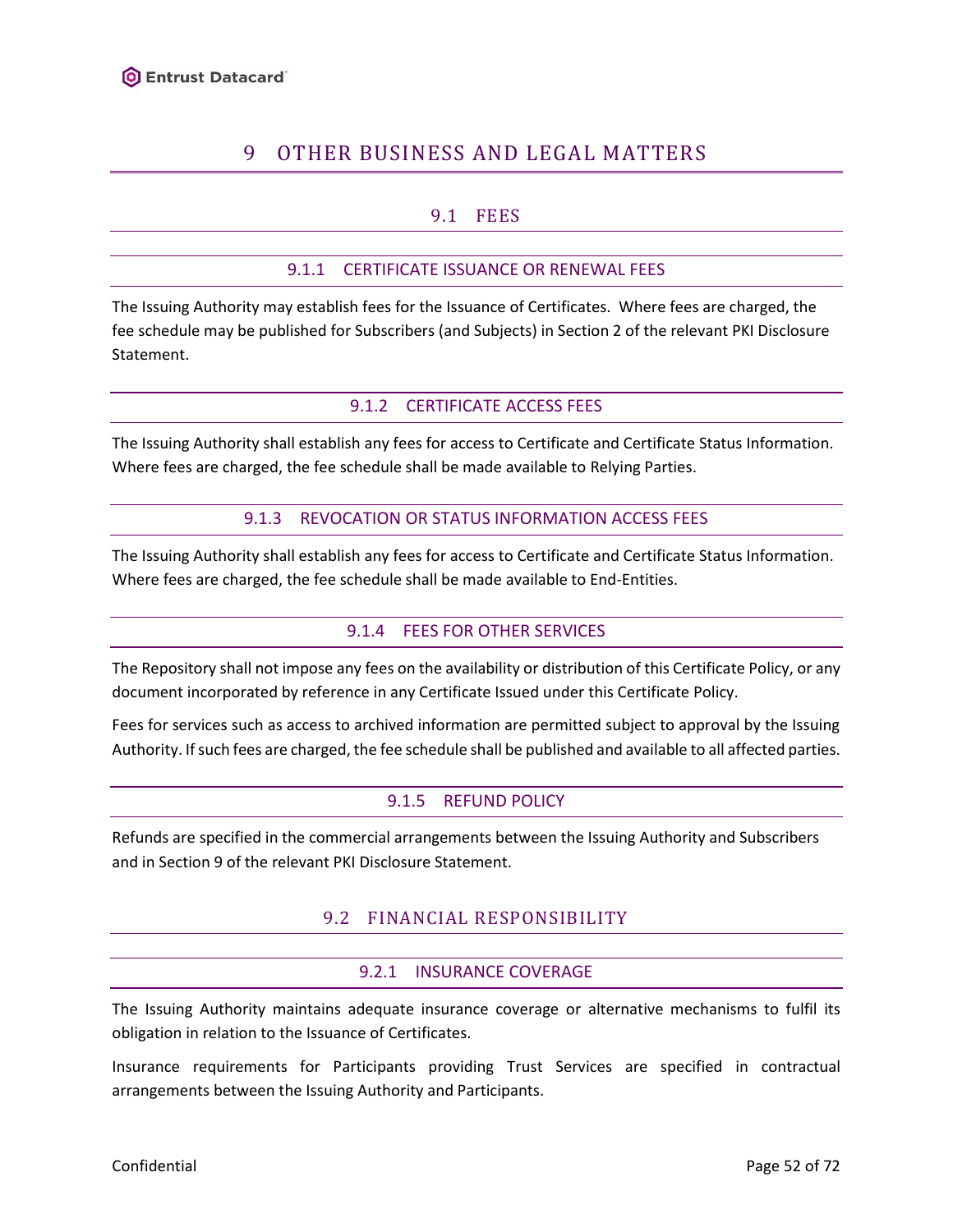# 9.2.2 OTHER ASSETS

No stipulation.

### 9.2.3 INSURANCE OR WARRANTY COVERAGE FOR END-ENTITIES

<span id="page-52-0"></span>Neither the Policy Authority nor the Issuing Authority provides warranty coverage to End-Entities.

# 9.3 CONFIDENTIALITY OF BUSINESS INFORMATION

# 9.3.1 SCOPE OF CONFIDENTIAL INFORMATION

<span id="page-52-1"></span>The Issuing Authority and all Participants providing Trust Services shall classify personal, privacy related or corporate information as confidential. Such information shall not be released without the prior consent of the Subscriber, unless required otherwise by law.

All Private Keys and associated Activation Data used or otherwise handled by Participants operating under this Certificate Policy shall be kept confidential by Participants unless required otherwise by law. Identification information or other personal information appearing on Certificates is considered confidential.

Audit logs and records shall not be made available as a whole, except:

- As required by law
- As part of audit (in which case only to an approved auditor)
- For verification of audit logs (see Section [4.6.7\)](#page-23-0). Only records of individual transactions may be released.

<span id="page-52-2"></span>This information shall not be disclosed by the Certificate Manufacturer unless permitted in accordance with this Certificate Policy or as required by law.

#### 9.3.2 INFORMATION NOT WITHIN THE SCOPE OF CONFIDENTIAL INFORMATION

Certificate Status Information is not classified as confidential or as private. Corporate information appearing on Certificates is not considered confidential.

#### 9.3.3 RESPONSIBILITY TO PROTECT CONFIDENTIAL INFORMATION

The Issuing Authority carries overall responsibility to protect confidential information. Responsibility to maintain the confidentiality of information is devolved to all Participants via this Certificate Policy, their respective contracts with the Issuing Authority and applicable supporting documentation.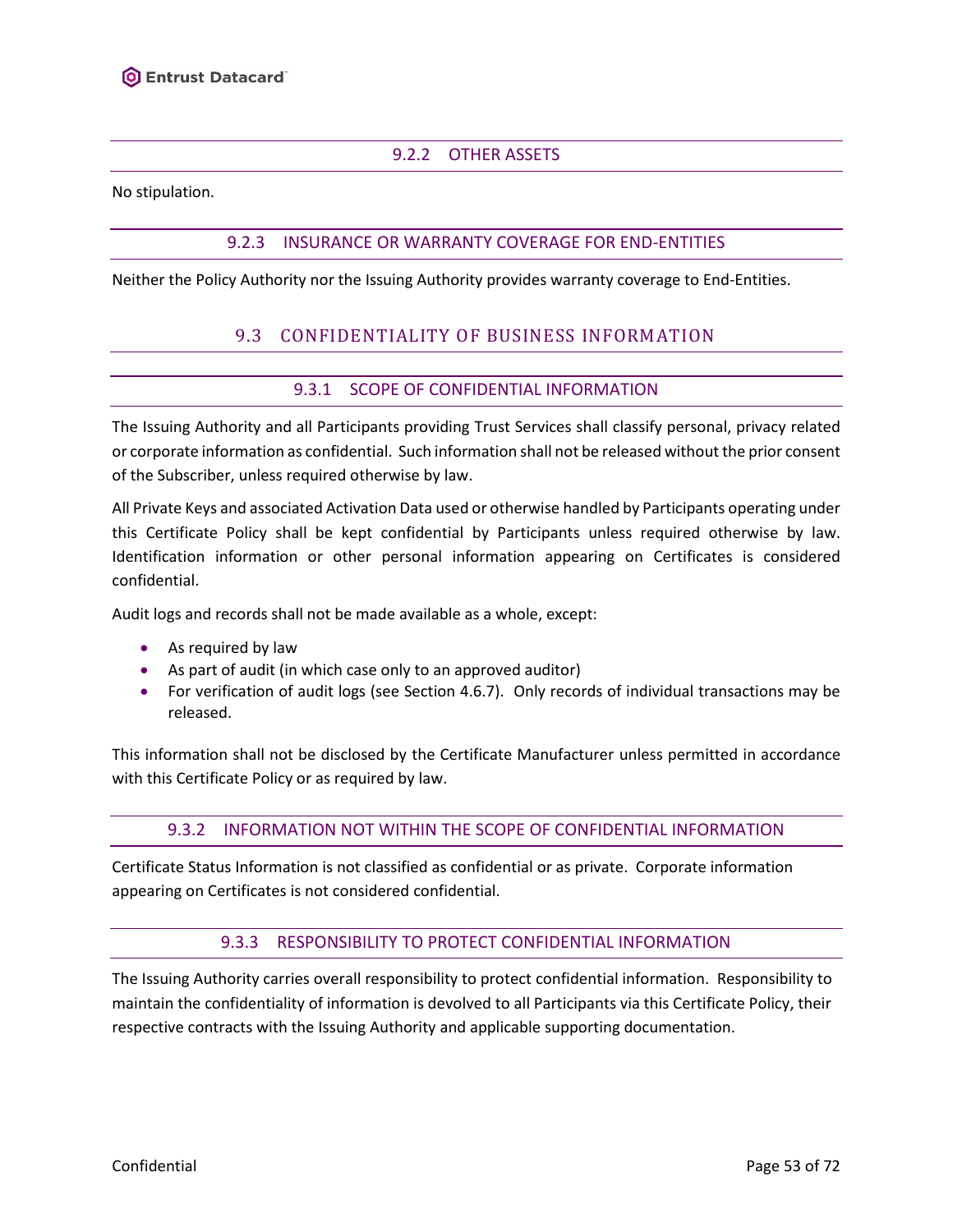# 9.4 PRIVACY OF PERSONAL INFORMATION

<span id="page-53-0"></span>Participants and all others using or accessing any personal data in connection with matters dealt with by this Certificate Policy shall comply with the General Data Protection Regulation, the Irish Data Protection Act 2018, and any other applicable legislation relating to data protection, and any equivalent legislation or regulations in any relevant jurisdiction. Unless specified by special agreement, in the course of accepting a Certificate, all Subscribers (Subjects) have agreed, where necessary, to allow their personal data submitted in the course of registration to be processed by and on behalf of the Issuing Authority and used as explained in the registration process, and have been given an opportunity to opt out of having their personal data used for some purposes. They have also agreed, where consent is necessary, to let certain personal data appear in publicly accessible directories and be communicated to others.

### 9.4.1 PRIVACY PLAN

All Participants shall comply with data protection and privacy legislation applicable in their jurisdiction and the privacy requirements of this Certificate Policy and applicable supporting documentation. The Privacy Policy applicable to this governing Certificate Policy together with any specific obligations and requirements are defined in Section 8 of the relevant PKI Disclosure Statement.

Privacy information shall be classified and treated as confidential. Where applicable, privacy information shall have such additional controls applied as required to comply with data protection and privacy legislation for the jurisdiction in which it is being processed.

### 9.4.2 INFORMATION TREATED AS PRIVATE

See Section [9.3.1.](#page-52-1)

### 9.4.3 INFORMATION NOT DEEMED PRIVATE

See Section [9.3.2.](#page-52-2)

### 9.4.4 RESPONSIBILITY TO PROTECT PRIVATE INFORMATION

The Issuing Authority carries overall responsibility to protect privacy information. Responsibility to protect privacy information is devolved to all Participants via this Certificate Policy, their respective contract with the Issuing Authority and applicable supporting documentation.

Participants also carry responsibility to protect privacy information to comply with data protection and privacy legislation for the jurisdiction in which they operate.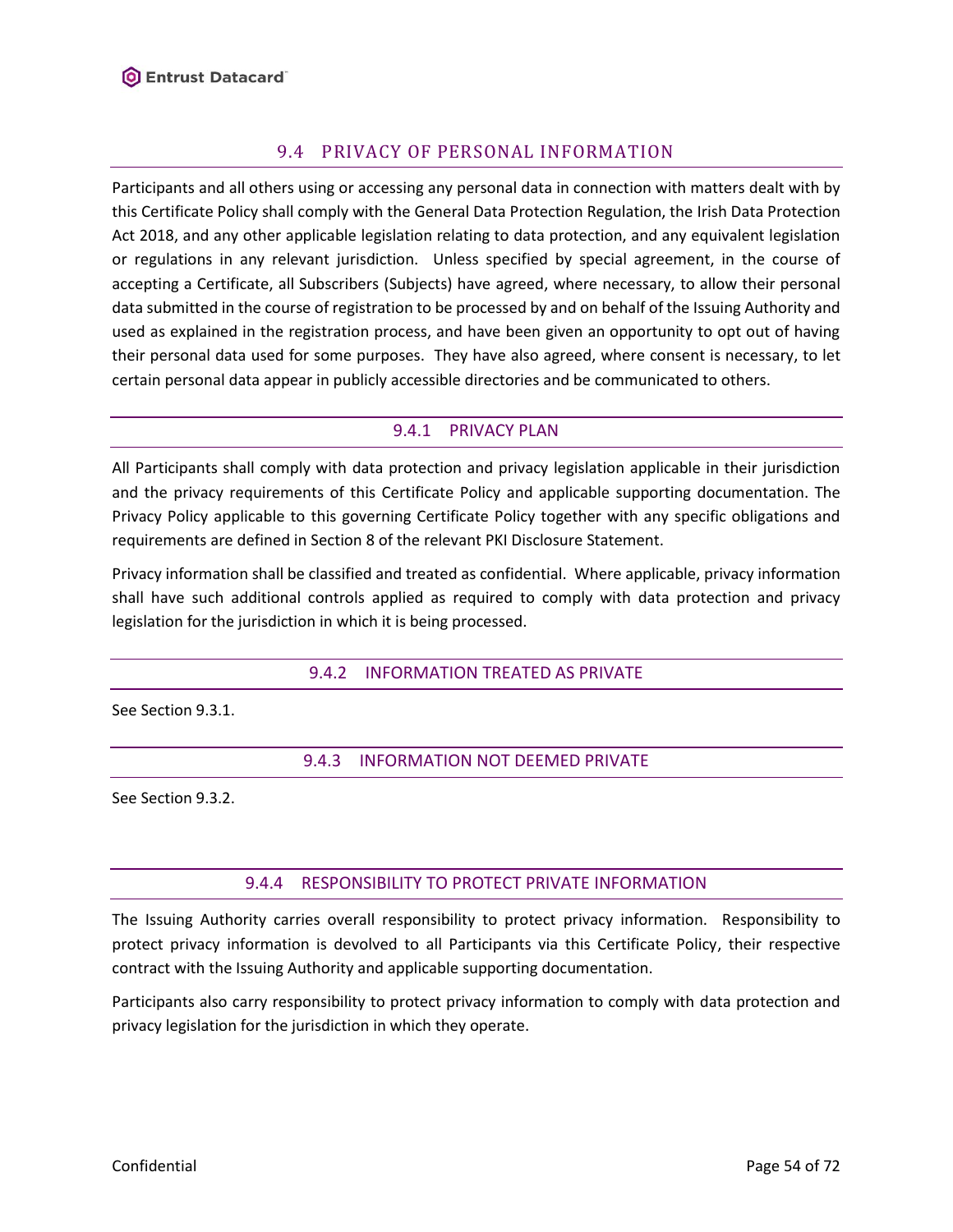### 9.4.5 NOTICE AND CONSENT TO USE PRIVATE INFORMATION

Where private information is being processed, notification to the data subject and other notifications and declarations on use must be given as required to comply with data protection and privacy legislation for the jurisdiction in which it is being processed. See Section [9.4.](#page-53-0)

#### 9.4.6 DISCLOSURE PURSUANT TO JUDICIAL OR ADMINISTRATIVE PROCESS

Information shall only be disclosed where required by due process of law and, subject to any duty of confidence, if it is necessary to provide such information and/or data in any legal enquiries or proceedings.

#### 9.4.7 OTHER INFORMATION DISCLOSURE CIRCUMSTANCES

Information held by the Certificate Manufacturer may also be disclosed:

- On the owner's request, to facilitate such disclosure an Authenticated request from the information owner must be provided prior to the release of the information.
- At the specific request of the Policy Authority. In the case of confidential or privacy information, approval of the data subject shall, where necessary, be obtained prior to release.

# 9.5 INTELLECTUAL PROPERTY RIGHTS

All copyright and other intellectual property rights in this Certificate Policy (the 'Materials'), provided or made available by Entrust (Europe) Limited, shall remain the property of Entrust (Europe) Limited. Entrust (Europe) Limited grants the Issuing Authority and those Participants (including Certificate Manufacturers), Subscribers, Relying Parties and other parties operating under the governing Certificate Policy, a non-exclusive license to make use of the materials only for the purposes and in compliance with the terms of this Certificate Policy, relevant Certification Practice Statements and any applicable contracts. The Materials may only be used in conjunction with a Public Key Infrastructure in which Entrust (Europe) Limited is a Participant providing Trust Services.

Participants and other parties operating under this Certificate Policy shall ensure that all information supplied to other Participants does not infringe upon any third-party rights including intellectual property rights.

All Participants shall ensure that in using the Trust Services provided under this Certificate Policy, they will do nothing illegal or in infringement of any third party rights and in particular will ensure that any material that they supply or transmit is not illegal, libelous, and does not infringe any intellectual property right.

# 9.6 REPRESENTATIONS AND WARRANTIES

The only applicable representations and warranties are those as detailed in Section 6 of the relevant PKI Disclosure Statement.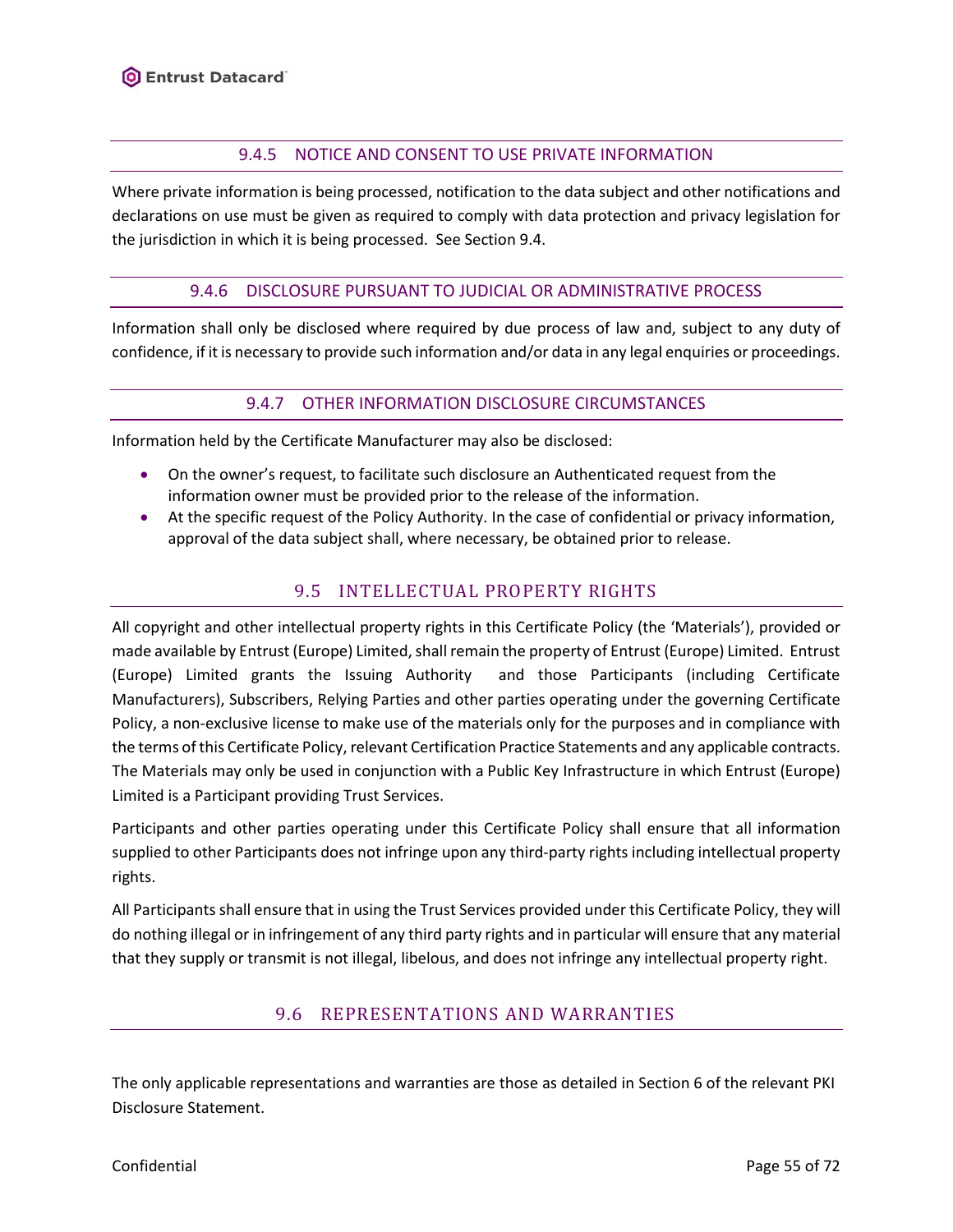# 9.7 DISCLAIMERS OF WARRANTIES

The Participants acknowledge and agree this Certificate Policy does not rely on any undertaking, promise, assurance, statement, representation, warranty or understanding (whether in writing or not) of any person (whether party to this Certificate Policy or not) relating to the subject matter of this Certificate Policy, other than as expressly set out in this Certificate Policy or incorporated between the Certificate Manufacturer and the Issuing Authority. All such undertakings, promises, assurances, statements, representations, warranties or understandings are expressly excluded to the greatest extent permitted by applicable law.

# 9.8 LIMITATIONS OF LIABILITY

By signing a Certificate containing a policy identifier which indicates the use of this Certificate Policy, an Issuing Authority certifies to all who reasonably rely on the information contained in the Certificate, that the information in the Certificate has been checked according to the procedures laid down in this Certificate Policy.

The Issuing Authority assumes no liability whatsoever in relation to the use of Certificates or associated Key Pairs Issued under this Certificate Policy other than as set out in this Certificate Policy, any relevant End-Entity agreements and the relevant PKI Disclosure Statement.

The Issuing Authority shall not be liable for any consequential, indirect or incidental damages, nor for any loss of business, loss of profit or loss of management time, whether foreseeable or unforeseeable, arising out of breach of any express or implied warranty, breach of contract, tort, misrepresentation, negligence, strict liability however arising, or in any other way arising from or in relation to the use of or reliance on, any Digital Certificate except only where required by applicable law.

Nothing in this Certificate Policy excludes or restricts a Participant's liability for death or personal injury resulting from negligence or the negligence of its employees, agents or contractors or liability arising from fraudulent misrepresentation.

The Issuing Authority excludes all liability of any kind in respect of any transaction into which an End-Entity may enter with any third party.

The Issuing Authority is not liable to End-Entities either in contract, tort (including negligence) or otherwise for the acts or omissions of other providers of telecommunications or Internet services (including domain name registration authorities) or for faults in or failures of their equipment.

Each provision of this Certificate Policy, excluding or limiting liability, operates separately. If any part is held by a court to be unreasonable or inapplicable, the other parts shall continue to apply.

The Issuing Authority limits any liability of any kind whatsoever for any award, damages or other claim or obligation of any kind arising from tort, contract or any other reason with respect to any service associated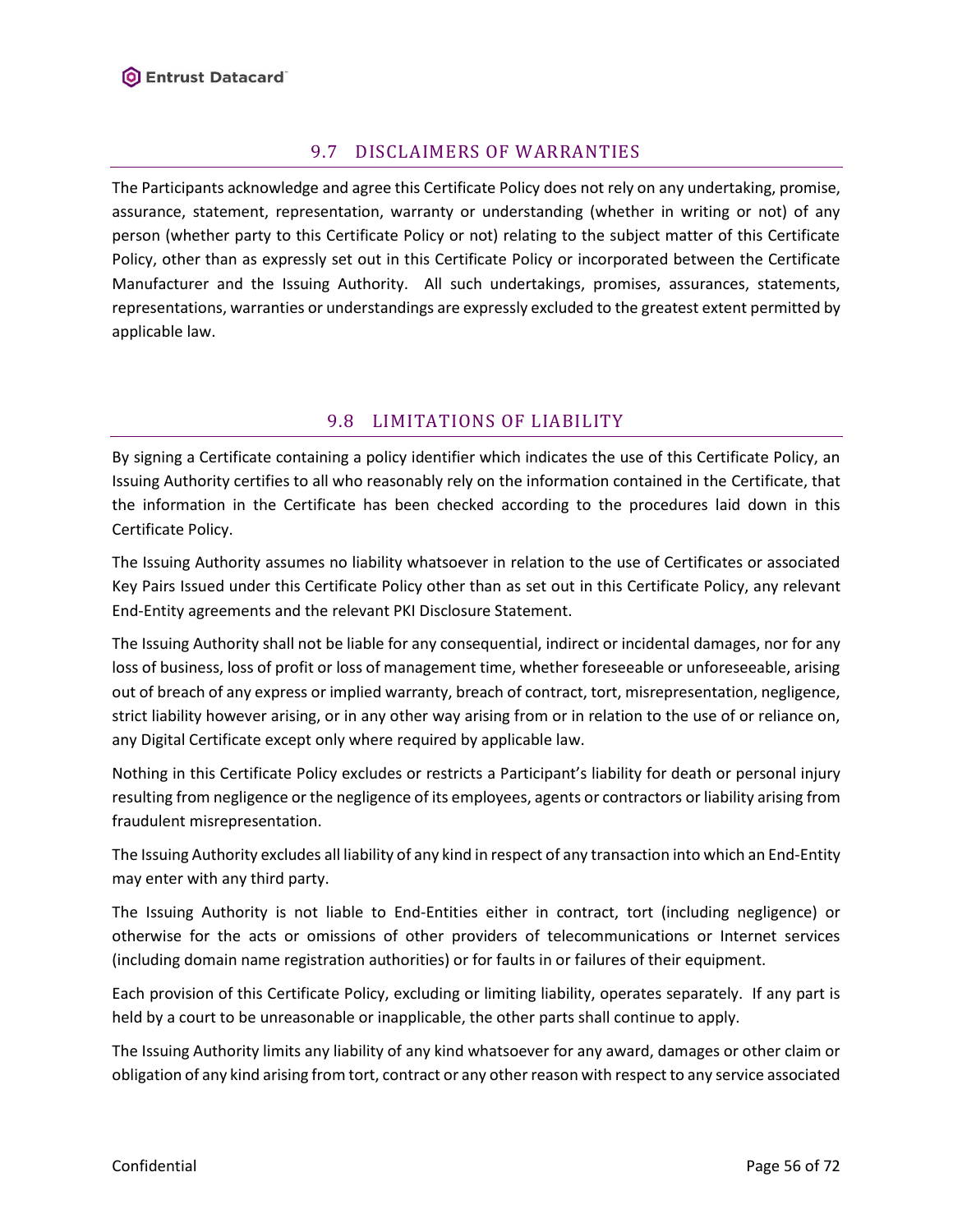with the Issuance, use of, or reliance upon Certificates or associated Key Pairs Issued under this Certificate Policy, in excess of that specified in Section 6 of the relevant PKI Disclosure Statement.

## 9.9 INDEMNITIES

Subscribers will immediately indemnify and keep indemnified the Issuing Authority from and against all costs, claims, demands, liabilities, expenses, damages or losses (including without limitation any direct or indirect consequential losses, loss of profit and loss of reputation, and all interest, penalties and legal and other professional costs and expenses) arising out of or in connection with:

- Use of Certificates and/or Key Pairs Issued under this Certificate Policy in a manner that is not in accordance with this Certificate Policy; and
- Subscribers' negligence, default or breach of this Certificate Policy in any other manner.

If the Subscriber(s) becomes aware that a third party may make a claim against, or notifies an intention to make a claim against, the Issuing Authority which may reasonably be considered as likely to give rise to a liability, the Subscriber(s) shall:

- As soon as reasonably practicable give written notice of that matter to the Issuing Authority specifying in reasonable detail the nature of the relevant claim;
- Not make any admission of liability, agreement or compromise in relation to the relevant claim without the prior written consent of the Issuing Authority (such consent not to be unreasonably conditioned, withheld or delayed); and
- Give the Issuing Authority and its professional advisers reasonable access to the premises and personnel of the Subscriber(s) and to any relevant assets, accounts, documents and records within the power or control of the Subscriber(s) so as to enable the Issuing Authority and its professional advisers to examine such premises, assets, accounts, documents and records, and to take copies at their own expense for the purpose of assessing the merits of the relevant claim.

# 9.10 TERM AND TERMINATION

# 9.10.1 TERM

This Certificate Policy is extant from the date of publication and shall remain in force until otherwise terminated in accordance with Section 9.10.2, replaced or withdrawn by notice provided by the Issuing Authority, or is explicitly identified to be terminated.

### 9.10.2 TERMINATION

Without prejudice to any other rights to which it may be entitled, the Issuing Authority may give notice in writing to the Subscriber(s) terminating their respective Subscriber Agreements with immediate effect if: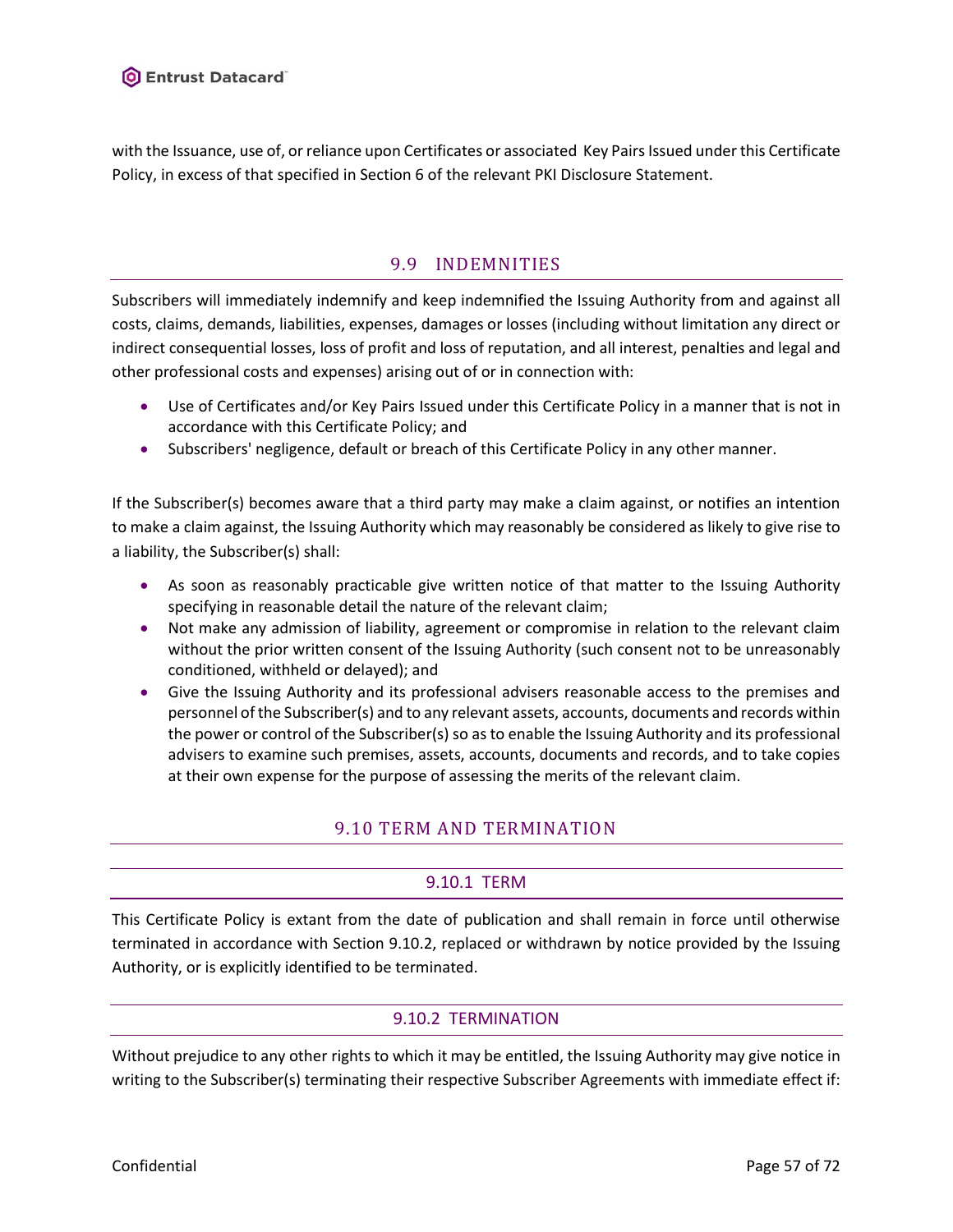- The Subscriber(s) commits a material breach of any of the terms of this Certificate Policy or the Subscriber Agreement and (if such a breach is remediable) fails to remedy that breach within 30 days of being notified in writing of the breach;
- An order is made or a resolution is passed for the winding up of the Subscriber(s) or circumstances arise which entitle a court of competent jurisdiction to make a winding-up order of the Subscriber(s)
- An order is made for the appointment of an administrator to manage the affairs, business and property of the Subscriber(s) or documents are filed with a court of competent jurisdiction for the appointment of an administrator of the Subscriber(s) or notice of intention to appoint an administrator is given by the Subscriber(s) or its directors or by a qualifying floating charge holder);
- A receiver is appointed of any of the Subscriber(s) assets or undertaking or if circumstances arise which entitle a court of competent jurisdiction or a creditor to appoint a receiver or manager of the Subscriber(s) or if any other person takes possession of or sells the other party's assets;
- The Subscriber makes any arrangement or composition with its creditors or makes an application to a court of competent jurisdiction for the protection of its creditors in any way;
- The Subscriber(s) ceases to trade or threatens to cease trade;
- There is a change of control of the Subscriber(s);
- The Subscriber(s) takes or suffers any similar or analogous action in any jurisdiction in consequence of debt.

<span id="page-57-0"></span>Should this Certificate Policy be terminated prior to all extant Certificate Authorities, Issued Certificates shall be Revoked as part of the termination procedure (see Section [5.8\)](#page-39-1).

### 9.10.3 EFFECT OF TERMINATION AND SURVIVAL

Upon termination of this Certificate Policy, the Participants are nevertheless bound by its terms for all Certificates issued for the remainder of the validity periods of such Certificates and this Section [9.10.3](#page-57-0) shall survive termination.

# <span id="page-57-1"></span>9.11 INDIVIDUAL NOTICES AND COMMUNICATIONS WITH PARTICIPANTS

### 9.11.1 PARTICIPANTS (OTHER THAN THE ISSUING AUTHORITY)

Whenever any Participant hereto desires or is required to give any notice, demand, or request with respect to this Certificate Policy, such communication shall be made either by using digitally signed messages consistent with the requirements of this Certificate Policy, or by paper-based communications. Electronic communications shall be effective upon the sender receiving a valid, digitally signed acknowledgment of receipt from recipient. Such acknowledgement must be received within five working (5) days, or else notice must then be given by paper-based communications. Such paper-based communications must be delivered by a service that confirms delivery in writing or via certified or registered mail, postage prepaid, addressed to the Issuing Authority as detailed in Section 1 of the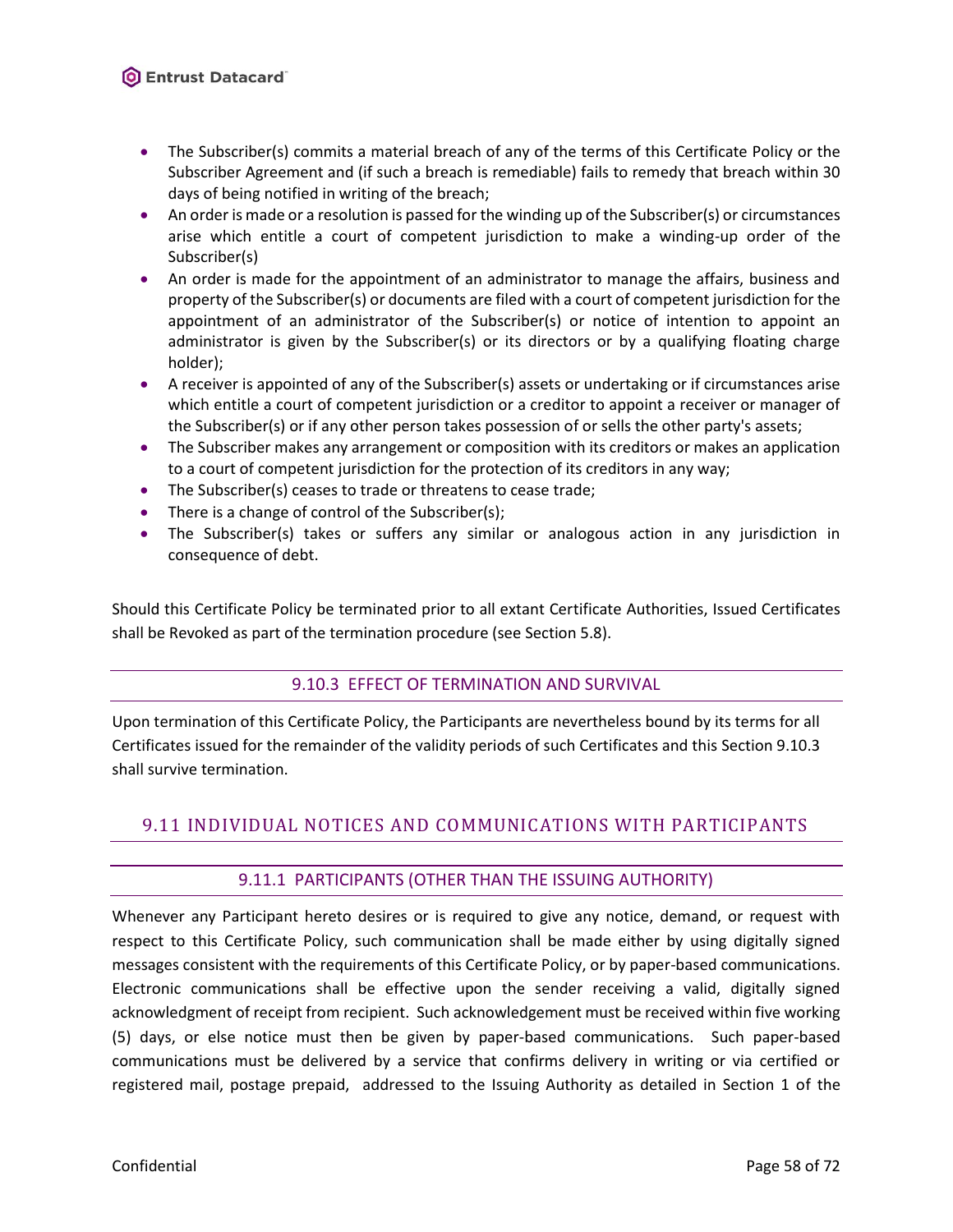relevant PKI Disclosure Statement under Issuing Authority. All such communications shall be effective upon receipt including as against the addressee of the communication.

A Participant requiring receipt of notice under this Certificate Policy is required to provide notice of:

- Changes in address including postal and e-mail addresses
- Changes in financial or other status, which would change the basis upon which the Certificate has been granted
- <span id="page-58-1"></span>• Any other notice pertinent to the maintenance of the provisions of this Certificate Policy.

#### 9.11.2 ISSUING AUTHORITY

All notices by the Issuing Authority (irrespective of the capacity in which it is issuing the notice) shall be provided by digitally signed or unsigned messages, or by making such notice accessible online in a similar manner as that used for the publication of this Certificate Policy.

Notice requirements with regard to termination of Issuing Authority operations are specified in Section [5.8.](#page-39-1)

Notice requirements with regard to changes in this Certificate Policy are specified in Sectio[n 9.12.2.](#page-58-0)

### 9.11.3 NOTIFICATION

Any notices given pursuant to Section [9.11.2](#page-58-1) shall be deemed served effective upon dispatch.

### 9.12 AMENDMENTS

#### 9.12.1 PROCEDURE FOR AMENDMENT

Amendments to this Certificate Policy fall into three categories:

- Editorial or typographical corrections, or changes to the contact details which may be made without notification or awaiting comments.
- Changes which, in the judgement of the Policy Authority, will not materially impact a substantial majority of the End-Entities.
- Changes which, in the judgement of the Policy Authority, are likely to have a material impact upon a significant number of End-Entities.

<span id="page-58-0"></span>Where the amendments are likely to have a major impact on the majority of End-Entities then it must be replaced by a new document (ref. Section [9.12.3\)](#page-59-0).

#### 9.12.2 NOTIFICATION MECHANISM AND PERIOD

All proposed changes that may materially impact End-Entities will be notified in accordance with Section [9.11](#page-57-1) of this Certificate Policy by the Issuing Authority registered with the Policy Authority, and will be prominently posted on the World Wide Web site of the Issuing Authority which shall ensure that notice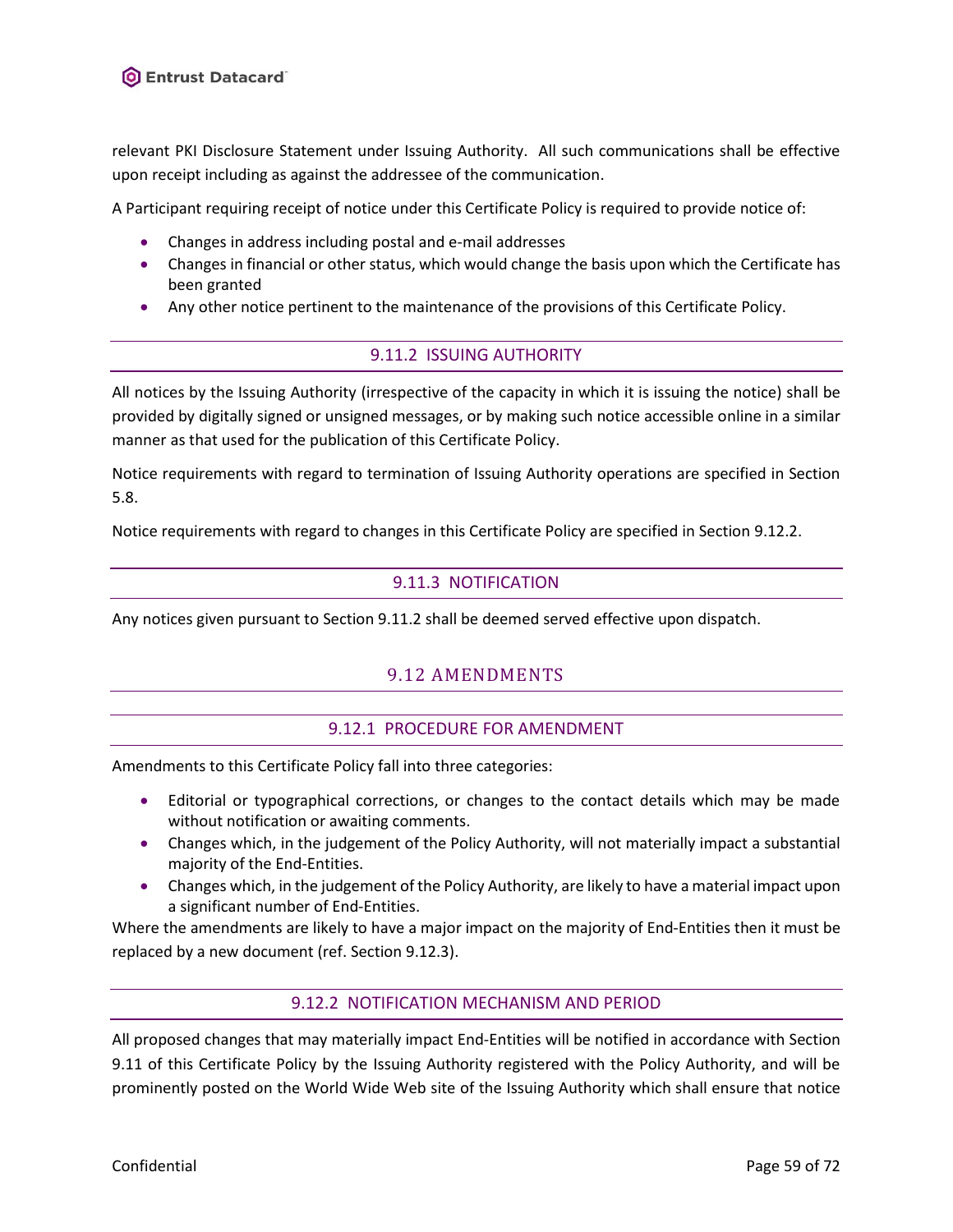of such proposed changes is posted in the Repository and shall make commercially reasonable efforts to advise End-Entities of such proposed changes.

Impacted Participants may file comments through the relevant Issuing Authority or directly with the Policy Authority, the period for comment will be as follows:

- For changes which, in the judgement of the Policy Authority, will not materially impact a substantial majority of End-Entities, comments shall be received within 5 days of original notice.
- Changes which, in the judgement of the Policy Authority, are likely to have a material impact upon a significant number of End-Entities, comments shall be received within 15 days of original notice.

Any action taken as a result of comments filed in accordance with the above is wholly at the discretion of the Policy Authority.

If the proposed change is modified as a result of comments received, notice of the modified proposed change shall be given at least 30 days prior to the change taking effect.

<span id="page-59-0"></span>Approval for incorporation of any changes to this Certificate Policy is wholly at the discretion of the Policy Authority.

#### 9.12.3 CIRCUMSTANCES UNDER WHICH OID MUST BE CHANGED

If amendments to this Certificate Policy are determined by the Policy Authority to be sufficiently significant, the Policy Authority reserves the right to assign a new Object Identifier (OID) to the modified Certificate Policy.

### 9.13 DISPUTE RESOLUTION PROVISIONS

<span id="page-59-1"></span>The Issuing Authority shall deal with such disputes in accordance with its dispute resolution process specified in Section 10 of the relevant PKI Disclosure Statement.

### 9.14 GOVERNING LAW

This Certificate Policy shall be governed by the law of Ireland and the parties submit to the exclusive jurisdiction of the courts of Ireland. In the event of any dispute (other than one relating to the infringement of intellectual property rights, for which an injunction would be the appropriate remedy) arising from or concerning this Certificate Policy, then such matter shall be settled between the parties according to Section [9.13.](#page-59-1)

### 9.15 COMPLIANCE WITH APPLICABLE LAW

All Participants will comply with all applicable law and regulations, for example those relating to cryptographic hardware and software that may be subject to the export control laws of a given jurisdiction.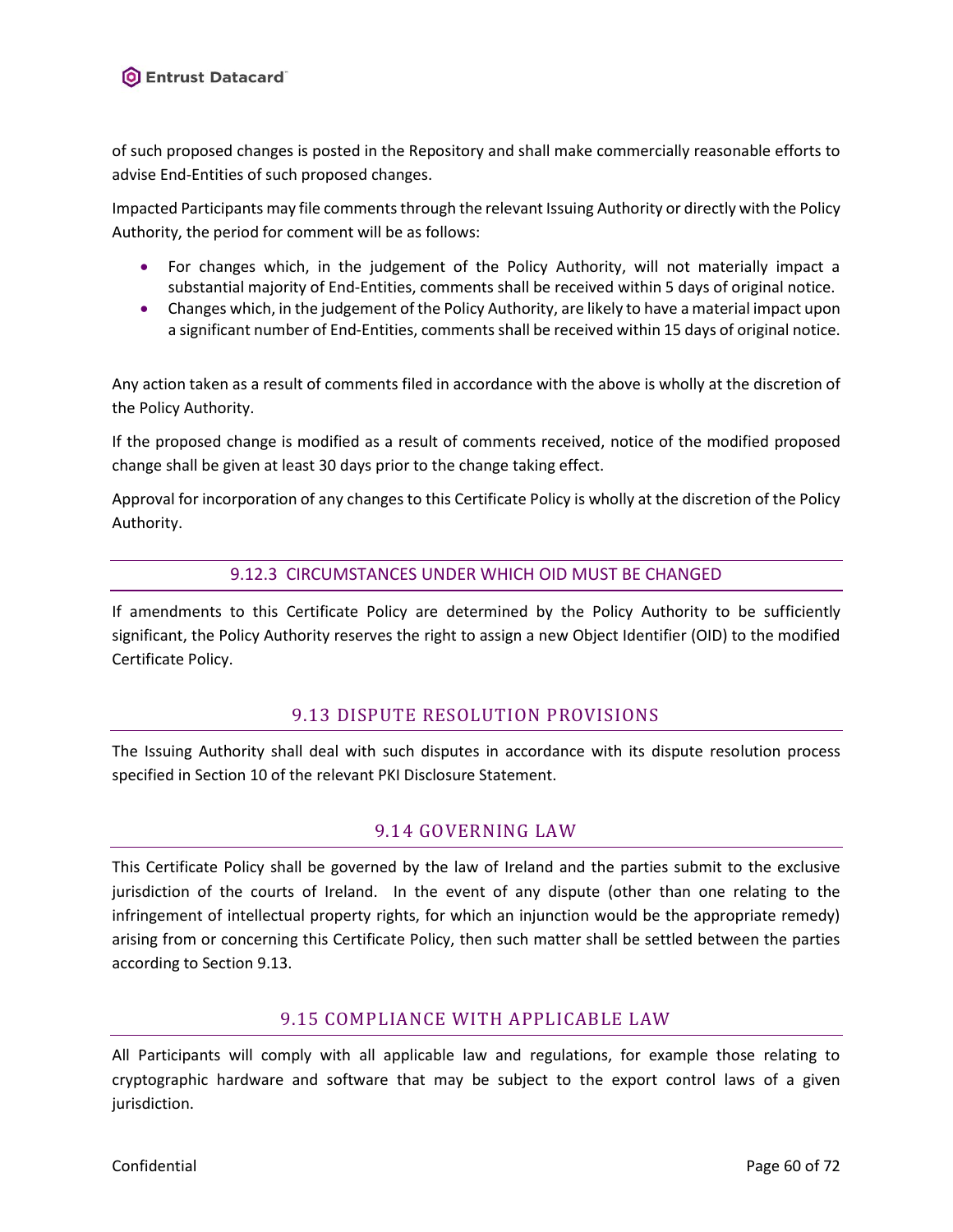# 9.16 MISCELLANEOUS PROVISIONS

### 9.16.1 ENTIRE AGREEMENT

The Participants acknowledge that, except for documents expressly referred to or incorporated by reference herein, this Certificate Policy constitutes the entire agreement and understanding of the Participants and supersedes any previous agreement (save to the extent referenced herein) between the Participants (or any of them) relating to the subject matter of this Certificate Policy. For the purposes of this clause, such documents shall include, with regard to the End-Entities:

- The relevant PKI Disclosure Statement
- The Relying Party Agreement (as relevant)
- The Subscriber Agreement (as relevant)
- The Glossary of Terms

In the event of any ambiguity, inconsistent or incompatible provisions, this Certificate Policy shall take precedence, followed by the provisions of the relevant PKI Disclosure Statement, then Subscriber Agreement, then Relying Party Agreement.

# 9.16.2 ASSIGNMENT

This Certificate Policy shall be binding upon, and inure to the benefit of all Participants. The rights and obligations detailed in this Certificate Policy are not assignable by the Participants and any purported assignment without such consent shall be void.

#### 9.16.3 SEVERABILITY

In the event that any one or more of the provisions of this Certificate Policy shall for any reason be held to be invalid, illegal, or unenforceable at law, such unenforceability shall not affect any other provision, but this Certificate Policy shall then be construed as if such unenforceable provision or provisions had never been contained herein, and insofar as possible, construed to maintain the original intent of the Certificate Policy.

### 9.16.4 ENFORCEMENT (ATTORNEYS' FEES AND WAIVER OF RIGHTS)

No delay, neglect or forbearance on the part of one Participant in enforcing against any other Participant any term or condition of this Certificate Policy shall either be or be deemed to be a waiver or in any way prejudice any right of that Participant under this Certificate Policy. No right, power or remedy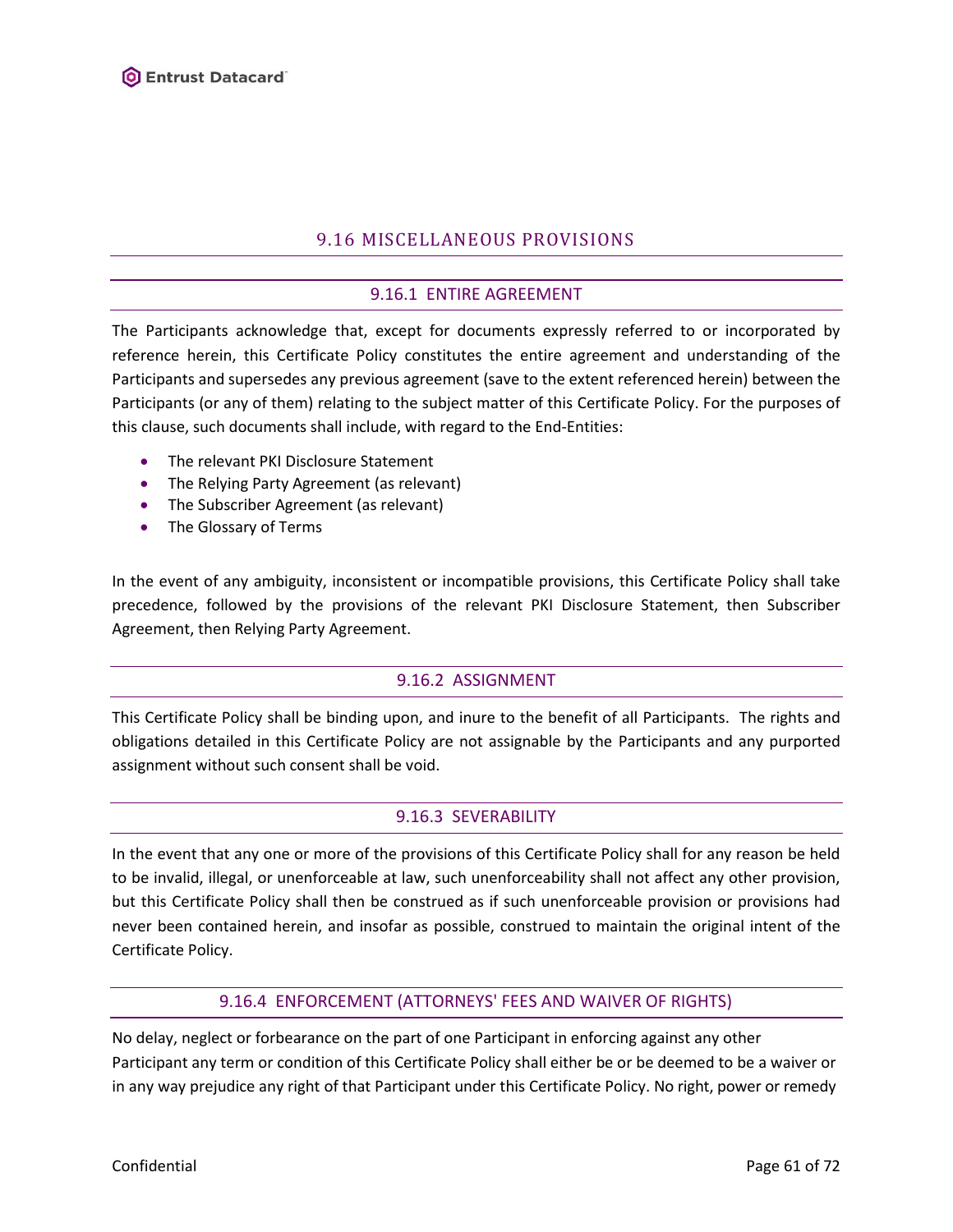in this Certificate Policy conferred upon or reserved for a Participant is exclusive of any other right, power or remedy available to that Participant. Each Participant shall bear its own legal costs and other costs and expenses arising out of or in connection with this Certificate Policy.

# 9.16.5 FORCE MAJEURE

The Issuing Authority shall have no liability to the Participants under this Certificate Policy if it is prevented from or delayed in performing its obligations under this Certificate Policy or from carrying on its business, by acts, events, omissions or accidents beyond its reasonable control, as set out in any relevant End-Entity agreements and the relevant PKI Disclosure Statement.

If any force majeure affecting the availability of or access by a Relying Party to Certificate Status Information continuesfor a continuous period of more than 72 hours, the Issuing Authority may terminate this Certificate Policy by written notice to the other Participants.

# 9.17 OTHER PROVISIONS

# 9.17.1 CERTIFICATE POLICY CONTENT

Section and paragraph headings shall not affect the interpretation of this Certificate Policy and the content of Sectio[n 1.3](#page-9-0) is descriptive only for reference purposes and such section shall be interpreted accordingly.

### 9.17.2 THIRD PARTY RIGHTS

Save as expressly provided for below, no term of this Certificate Policy shall be enforceable by any third party. The parties who have direct rights are the Participants.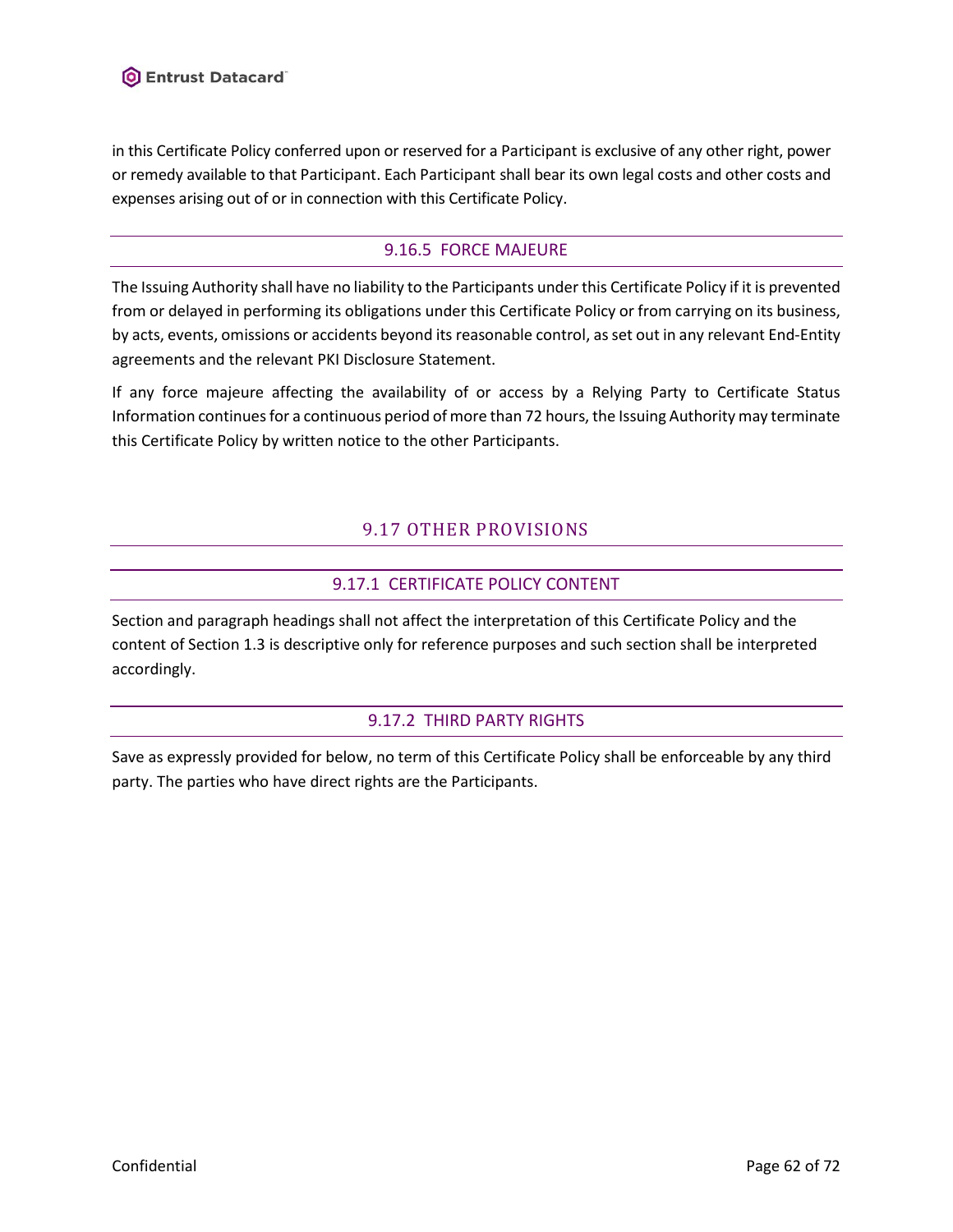

# APPENDIX 1 - GLOSSARY

Terms used in this Certificate Policy are defined in the Glossary of Terms as set out below.

| <b>Activation Data</b>            | Private data, other than Keys, that are required to<br>access cryptographic modules, including information<br>such as passwords, passphrases, PINs, Private Keys or<br>other shared secrets.                                                                                                                                                                   |
|-----------------------------------|----------------------------------------------------------------------------------------------------------------------------------------------------------------------------------------------------------------------------------------------------------------------------------------------------------------------------------------------------------------|
| Asymmetric Cryptosystem           | A system which generates and employs a secure key<br>consisting of a Private Key for creating a Digital<br>Signature and a Public Key to verify a Digital Signature.<br>Also known as Public Key Cryptography.                                                                                                                                                 |
| Authentication                    | The process of establishing that individuals,<br>organisations, or devices are who or what they claim to<br>be. In the context of a PKI, Authentication can be the<br>process of establishing that an individual or organisation<br>applying for or seeking access to something under a<br>certain name is, in fact, the proper individual or<br>organisation. |
|                                   | Authentication can also refer to a security service that<br>provides assurances that individuals, organisations, or<br>things are who or what they claim to be or that a<br>Message or other data originated from a specific<br>individual, organisation, or device. Thus, a Digital<br>Signature of a Message Authenticates the Message's<br>sender.          |
| Certificate                       | A collection of data that at a minimum:<br>Identifies the Issuing Authority<br>1.<br>Names or identifies its Subject<br>2.<br>Contains the Subject's Public Key<br>3.<br>Identifies the Operational Period of Certificate<br>4.<br>Bears the Digital Signature of the Issuing Authority<br>5.<br>Also known as Digital Certificate.                            |
| Certificate Authority (CA) System | The software and hardware system used by the Issuing<br>Authority or its designated Certificate Manufacturer to<br>issue and manage the full lifecycle of Certificates.                                                                                                                                                                                        |
| Certificate Authority Certificate | See Issuing Authority Certificate.                                                                                                                                                                                                                                                                                                                             |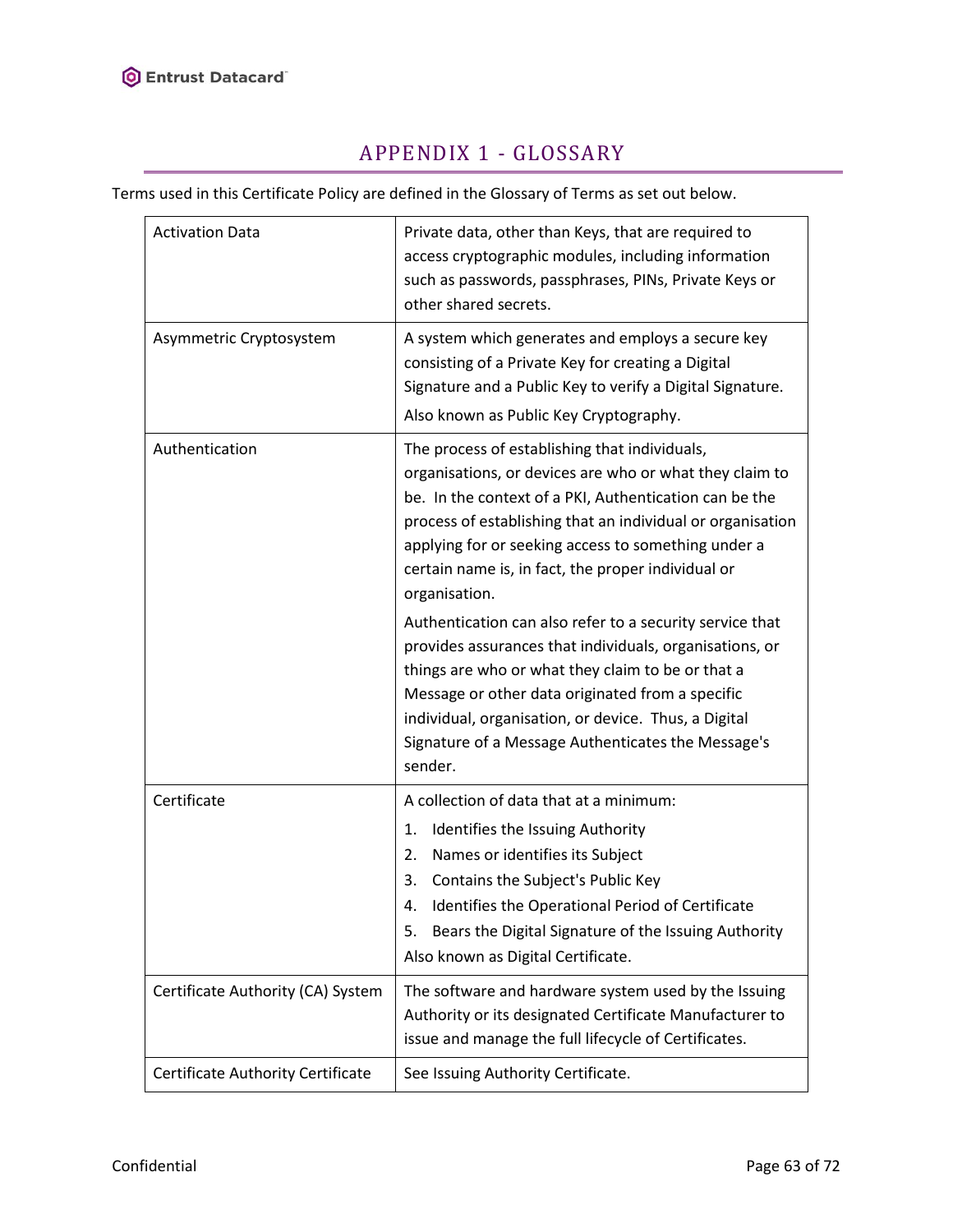| (CA-Certificate)                       |                                                                                                                                                                                                                                                                                                                                                                     |
|----------------------------------------|---------------------------------------------------------------------------------------------------------------------------------------------------------------------------------------------------------------------------------------------------------------------------------------------------------------------------------------------------------------------|
| Certificate Authority Key (CA-<br>Key) | The Private Key used by the Issuing Authority for signing<br>Certificates and other objects.                                                                                                                                                                                                                                                                        |
| Certificate Discovery                  | The process of obtaining a Subscriber's Certificate.<br>Typically from a directory or database.                                                                                                                                                                                                                                                                     |
| Certificate Manufacturer               | The entity providing Certificate management services<br>and facilities for an Issuing Authority.                                                                                                                                                                                                                                                                    |
| Certificate Policy (CP)                | A named set of rules that indicate the applicability of a<br>Certificate to a particular community and/or class of<br>application with common security requirements. A<br>Certificate Policy may be employed by a Relying Party to<br>help in deciding whether a Certificate (and the binding<br>therein), is sufficiently trustworthy for a particular<br>purpose. |
|                                        | A CP may be supported by one or more Certification<br><b>Practice Statements.</b>                                                                                                                                                                                                                                                                                   |
| Certificate Profile                    | Defines the usage of the Certificate and is formally<br>approved by the Policy Authority and the Issuing<br>Authority.                                                                                                                                                                                                                                              |
| Certificate Revocation List (CRL)      | A list maintained by, or on behalf of, an Issuing<br>Authority of the Certificates that it has issued, that have<br>been Revoked or Suspended before the expiry stated in<br>the Certificate.                                                                                                                                                                       |
| Certificate Status Checking            | The process of ascertaining the Certificate Status<br>Information of a Certificate. Typically via a controlled<br>mechanism from a Repository.<br>Also known as Certificate Status Discovery.                                                                                                                                                                       |
| <b>Certificate Status Information</b>  | Information that indicates whether Certificates have<br>been Revoked or Suspended; commonly provided via<br>Certificate Revocation Lists, or individually through<br>specific online enquiries (e.g. OCSP).                                                                                                                                                         |
| Certificate Service Provider (CSP)     | See also Participant. Also known as a Trust Service<br>Provider. The term CSP is used in connection with the<br><b>EU Electronic Identification and Trust Services</b><br>Regulation and supporting ETSI Standards.                                                                                                                                                 |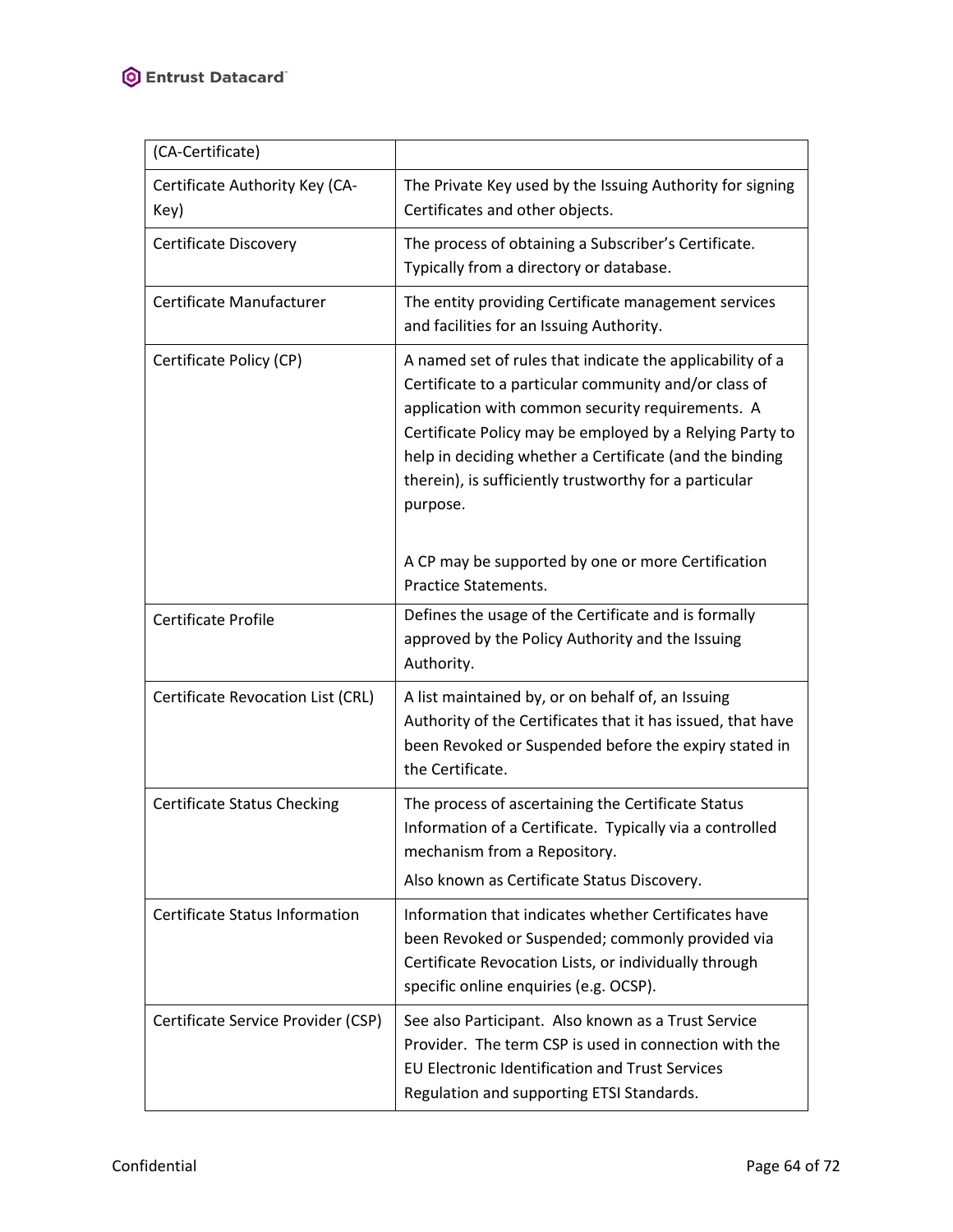| Certificate User                                 | See Relying Party.                                                                                                                                                                                                                                                                                                                                                               |
|--------------------------------------------------|----------------------------------------------------------------------------------------------------------------------------------------------------------------------------------------------------------------------------------------------------------------------------------------------------------------------------------------------------------------------------------|
| Certificate Authority                            | See Issuing Authority.                                                                                                                                                                                                                                                                                                                                                           |
| <b>Certification Path</b>                        | A logical and ordered sequence of Certificates which,<br>together with the Public Key of the initial object in the<br>Certification Path, can be processed to obtain that of the<br>final object in the Certification Path.                                                                                                                                                      |
| <b>Certification Practice Statement</b><br>(CPS) | A statement of the procedures and practices employed<br>in the issuing, managing, revoking, and renewing of<br>Certificates. A CPS may support one or more Certificate<br>Policies.                                                                                                                                                                                              |
| Confirm                                          | Ascertain through appropriate inquiry and investigation.                                                                                                                                                                                                                                                                                                                         |
| <b>Content Commitment</b>                        | An action whereby a Signer of a message commits to the<br>content being signed by them.<br>This term is sometimes used synonymously with Non-<br>Repudiation; however, in any specific context the<br>detailed definition may result in its legal standing<br>differing from that of Non-Repudiation.<br>See also Non-Repudiation.                                               |
| Corresponding Private Key                        | Given a Public Key taken from a Key Pair, the                                                                                                                                                                                                                                                                                                                                    |
| Corresponding Public Key                         | corresponding Private Key is the Private Key from that<br>same Key Pair, (and vice-versa for Corresponding Public<br>Key).                                                                                                                                                                                                                                                       |
| Cross-certificate                                | A Certificate used to establish a trust relationship<br>between two Issuing Authorities.                                                                                                                                                                                                                                                                                         |
| Digital Certificate                              |                                                                                                                                                                                                                                                                                                                                                                                  |
|                                                  | See Certificate.                                                                                                                                                                                                                                                                                                                                                                 |
| Digital Signature                                | The result of a transformation of a Message by means of<br>a cryptographic system and a Hash Function, using Key<br>Pairs such that a person who has the initial Message can<br>determine:<br>1. Whether the transformation was created using the<br>Private Key that corresponds to the Signer's Public<br>Key, and<br>Whether the initial Message has been altered since<br>2. |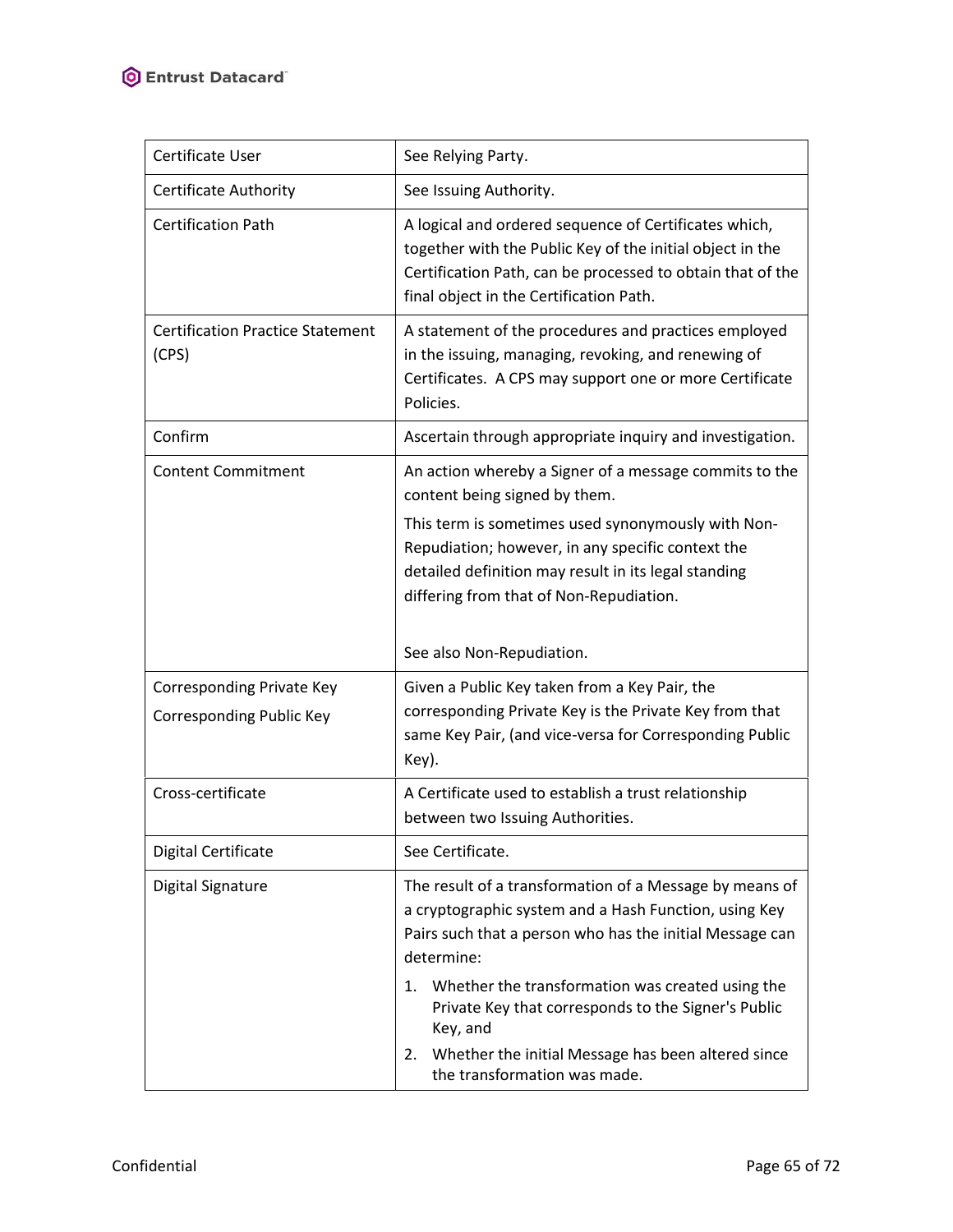| End-Entity                | Those using Digital Certificates. See Subscriber and<br>Relying Party.                                                                                                                                                                                                                                                                                                                                                                                                                                                              |
|---------------------------|-------------------------------------------------------------------------------------------------------------------------------------------------------------------------------------------------------------------------------------------------------------------------------------------------------------------------------------------------------------------------------------------------------------------------------------------------------------------------------------------------------------------------------------|
| Hash Function             | An algorithm mapping or translating one sequence of<br>bits into another, generally smaller, set (the Hash or<br>Message Digest) such that:                                                                                                                                                                                                                                                                                                                                                                                         |
|                           | 1. A Message yields the same Hash result every time<br>the algorithm is executed using the same Message<br>as input;                                                                                                                                                                                                                                                                                                                                                                                                                |
|                           | It is computationally infeasible that a Message can<br>2.<br>be derived or reconstituted from the Hash result<br>provided by the algorithm; and                                                                                                                                                                                                                                                                                                                                                                                     |
|                           | It is computationally infeasible that two Messages<br>3.<br>can be found that produce the same hash result<br>using the algorithm.                                                                                                                                                                                                                                                                                                                                                                                                  |
| Hash                      | The output produced by a Hash Function upon<br>processing a Message (see also Message Digest).                                                                                                                                                                                                                                                                                                                                                                                                                                      |
| <b>High Security Zone</b> | An area to which access is controlled through an entry<br>point and is limited to authorised, appropriately<br>screened personnel and properly escorted visitors. High<br>Security Zones should be accessible only from Security<br>Zones, and are separated from Security Zones and<br>Operations Zones by a perimeter built to the<br>specifications recommended in a threat risk assessment.<br>High-Security Zones are monitored 24 hours a day and 7<br>days a week by security staff, other personnel or<br>electronic means. |
| Hold a Private Key        | To use or to be able to use a Private Key.                                                                                                                                                                                                                                                                                                                                                                                                                                                                                          |
| Incorporate by Reference  | Make one Message a part of another Message by:-<br>Identifying the Message to be incorporated;<br>1.<br>2.<br>Providing information which enables the receiving<br>party to access and obtain the incorporated<br>Message in its entirety; and<br>Expressing the intention that it be part of the<br>3.<br>incorporating Message.<br>The incorporated Message shall have the same effect as<br>if it had been fully stated in the incorporating Message<br>to the extent permitted by law.                                          |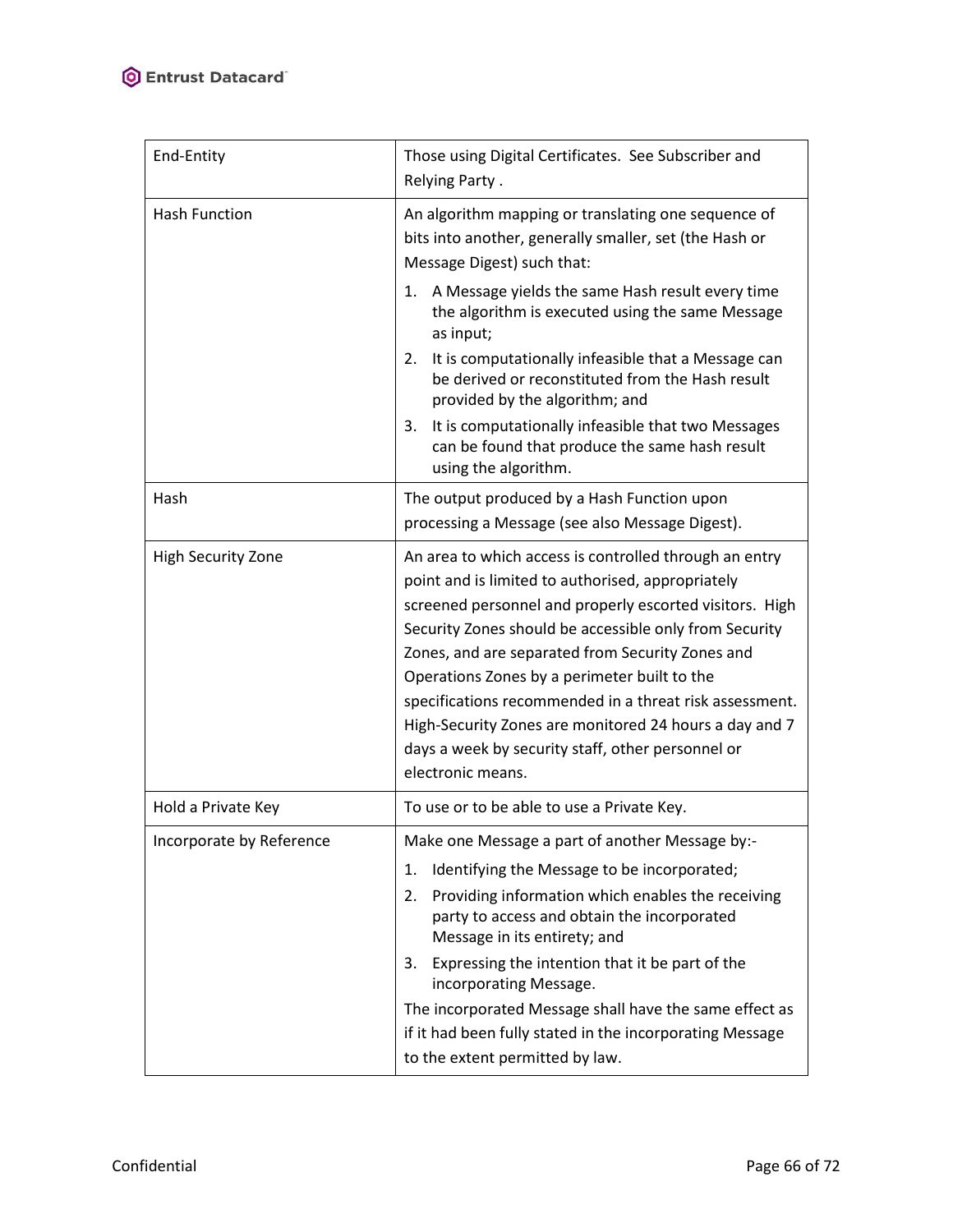| Issuance (Issue a Certificate)                      | The acts of an Issuing Authority in creating a Certificate<br>which is bound to a Subscriber. The process requires<br>Authentication of the Subscriber and/or Subject.                                                                                                                                                                                                                                          |
|-----------------------------------------------------|-----------------------------------------------------------------------------------------------------------------------------------------------------------------------------------------------------------------------------------------------------------------------------------------------------------------------------------------------------------------------------------------------------------------|
| <b>Issuing Authority</b>                            | By definition, an Issuing Authority is the entity listed in<br>the issuer field of a Digital Certificate. The Issuing<br>Authority may obtain benefit in return for taking on the<br>risks associated with transactions secured by Digital<br>Certificates, for example, risk of fraud. The Issuing<br>Authority has the responsibility for deciding who may be<br>issued with a Certificate carrying its name. |
| Issuing Authority Certificate                       | A Certificate for an Issuing Authority's Public Key, and<br>for use in signing Certificates created by certificate<br>authority software under its control.                                                                                                                                                                                                                                                     |
| <b>Key Pair</b>                                     | In an Asymmetric Cryptosystem - a Private Key and its<br>mathematically related Public Key having the property<br>that the Public Key can verify a Digital Signature that the<br>Private Key creates.                                                                                                                                                                                                           |
| Local Registration Authority (LRA)                  | See Registration Authority.                                                                                                                                                                                                                                                                                                                                                                                     |
| Message                                             | A digital representation of information.                                                                                                                                                                                                                                                                                                                                                                        |
| <b>Message Digest</b>                               | The output produced by a Hash Function upon<br>processing a Message. See also Hash.                                                                                                                                                                                                                                                                                                                             |
| Message Integrity                                   | The assurance of the unaltered status of a Message.                                                                                                                                                                                                                                                                                                                                                             |
| Non-Repudiation                                     | Strong and substantial evidence of the identity of the<br>Signer of a Message and of Message Integrity, sufficient<br>to prevent a party from successfully denying the original<br>submission or delivery of the Message and the Message<br>Integrity.<br>See also Content Commitment.                                                                                                                          |
| Notify                                              | Communicate or make available information to another<br>person as required under the circumstances.                                                                                                                                                                                                                                                                                                             |
| <b>Online Certificate Status Protocol</b><br>(OCSP) | A network protocol used to ascertain the current validity<br>status of a Certificate.                                                                                                                                                                                                                                                                                                                           |
| <b>Operational Period of Certificate</b>            | The Operational Period of a Certificate begins on the<br>date and time it is issued by an Issuing Authority (or on a<br>later date and time if stated in the Certificate), and ends                                                                                                                                                                                                                             |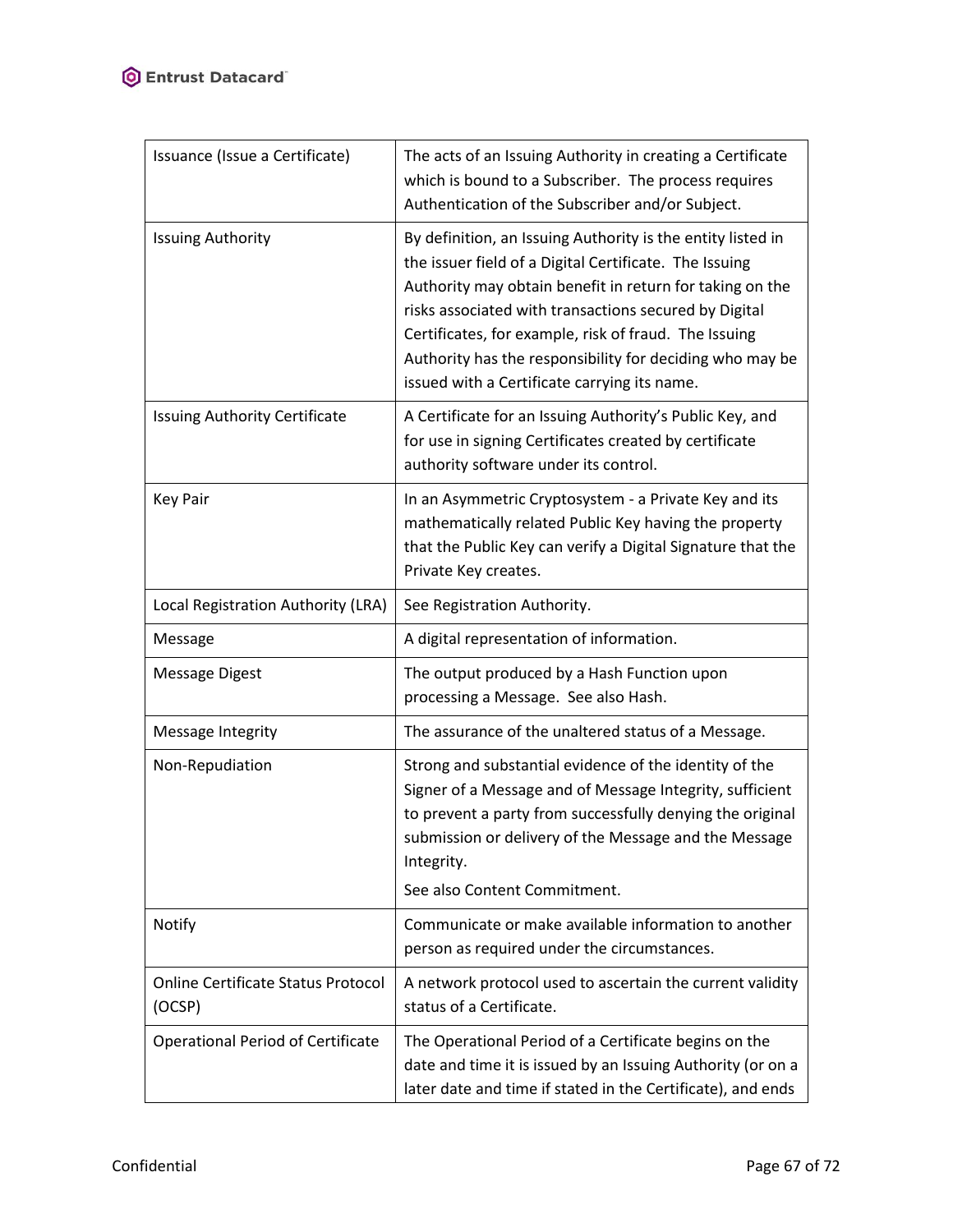|                                 | at the completion of its Validity Period unless it is earlier<br>Revoked or Suspended.                                                                                                                                                                                                                                       |
|---------------------------------|------------------------------------------------------------------------------------------------------------------------------------------------------------------------------------------------------------------------------------------------------------------------------------------------------------------------------|
| Participant                     | An individual or organisation that plays a role within a<br>given PKI, typically as a Subscriber, Relying Party, CA, RA<br>or Certificate Manufacturer.                                                                                                                                                                      |
|                                 | Participants other than Subscribers, Subjects and Relying<br>Parties (i.e. not End-Entities) may also be known as a<br>Trust Service Provider (TSP) or a Certificate Service<br>Provider (CSP).                                                                                                                              |
| Public Key Infrastructure (PKI) | A system of Digital Certificates, Certificate Authorities,<br>and other components that verify and authenticate the<br>validity of parties involved in electronic transactions.                                                                                                                                              |
| PKI Disclosure Statement (PDS)  | An instrument that supplements a CP or CPS by<br>disclosing critical information about the policies and<br>practices of a CA/PKI.                                                                                                                                                                                            |
|                                 | A PDS is a vehicle for disclosing, summarising and<br>emphasizing information normally covered in detail by<br>associated CP and/or CPS documents. A PDS is not<br>intended to replace a CP or CPS.                                                                                                                          |
| <b>Policy Authority</b>         | The entity that has ultimate responsibility for<br>governance and control over the issuance, management<br>and usage of a specified set of Digital Certificates. It<br>uses a Certificate Policy as the mechanism to exercise<br>control over all Participants in a PKI.<br>Also known as Policy Management Authority (PMA). |
| <b>Policy Qualifier</b>         | Policy dependent information that may accompany a CP<br>identifier in an X.509 certificate.                                                                                                                                                                                                                                  |
| Private Key                     | The private part of an asymmetric Key Pair used for<br>public key encryption techniques. The Private Key is<br>typically used for signing Digital Signatures or for<br>decrypting Messages.                                                                                                                                  |
| Public Key                      | The public part of an asymmetric Key Pair used for<br>public key encryption techniques. The Public Key is<br>typically used for verifying Digital Signatures or to<br>encrypt Messages to the owner of the Private Key.                                                                                                      |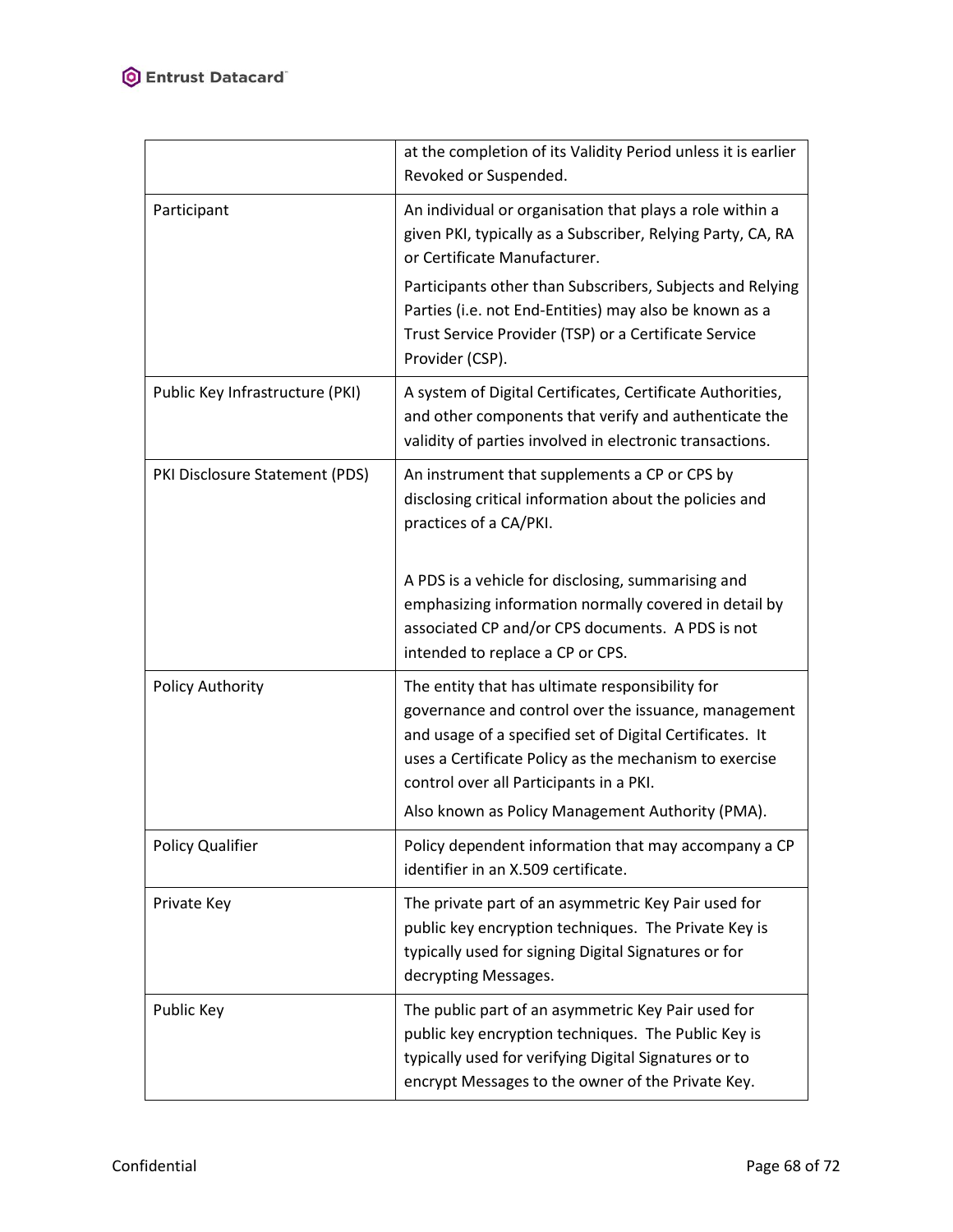| Public Key Cryptography                         | See Asymmetric Cryptosystem.                                                                                                                                                                                                                                                                                                                                                                                                                                                                                                                                                                                                                                                                                               |
|-------------------------------------------------|----------------------------------------------------------------------------------------------------------------------------------------------------------------------------------------------------------------------------------------------------------------------------------------------------------------------------------------------------------------------------------------------------------------------------------------------------------------------------------------------------------------------------------------------------------------------------------------------------------------------------------------------------------------------------------------------------------------------------|
| <b>Registration Authority (RA)</b>              | An entity that is authorised or licensed by an Issuing<br>Authority to carry out the practices and procedures for<br>one or more of the following functions:<br>the identification and Authentication of Certificate<br>1.<br>applicants;<br>2.<br>the approval or rejection of Certificate applications;<br>initiating Revocations or Suspensions under certain<br>3.<br>circumstances;<br>processing requests for Revocation or Suspension of<br>4.<br>Certificates;<br>approving or rejecting requests by for the Renewal<br>5.<br>or Re-Key of Certificates.<br>Process refunds where applicable<br>6.<br>An RA does not have responsibility for signing or issuing<br>Certificates or Certificate Status Information. |
| <b>Registration Authority Operator</b><br>(RAO) | Registration Authority staff member with approvals to<br>conduct a full set of Certificate management functions.                                                                                                                                                                                                                                                                                                                                                                                                                                                                                                                                                                                                           |
| <b>Relying Party</b>                            | A recipient of a Certificate who acts in reliance on that<br>Certificate and/or any Digital Signatures verified using<br>that Certificate and as extended by the relevant PKI<br>Relying Party Agreement.                                                                                                                                                                                                                                                                                                                                                                                                                                                                                                                  |
| Relying Party Agreement (RPA)                   | An agreement between an Issuing Authority and a<br>Relying Party that typically establishes the rights and<br>obligations between those parties regarding the<br>verification of Digital Signatures or other uses of<br>Certificates.<br>Also known as Relying Party Charter.                                                                                                                                                                                                                                                                                                                                                                                                                                              |
| Repository                                      | The entity providing community-wide accessible<br>mechanisms by which Participants can obtain<br>Certificates or Certificate Status information to validate<br>Certificates, and obtain Certificate Policy and other<br>controlling information for the PKI.                                                                                                                                                                                                                                                                                                                                                                                                                                                               |
| Re-Key a Certificate                            | The process by which an existing Certificate has its<br>Public Key value changed by issuing a new Certificate<br>with a different (usually new) Public Key.                                                                                                                                                                                                                                                                                                                                                                                                                                                                                                                                                                |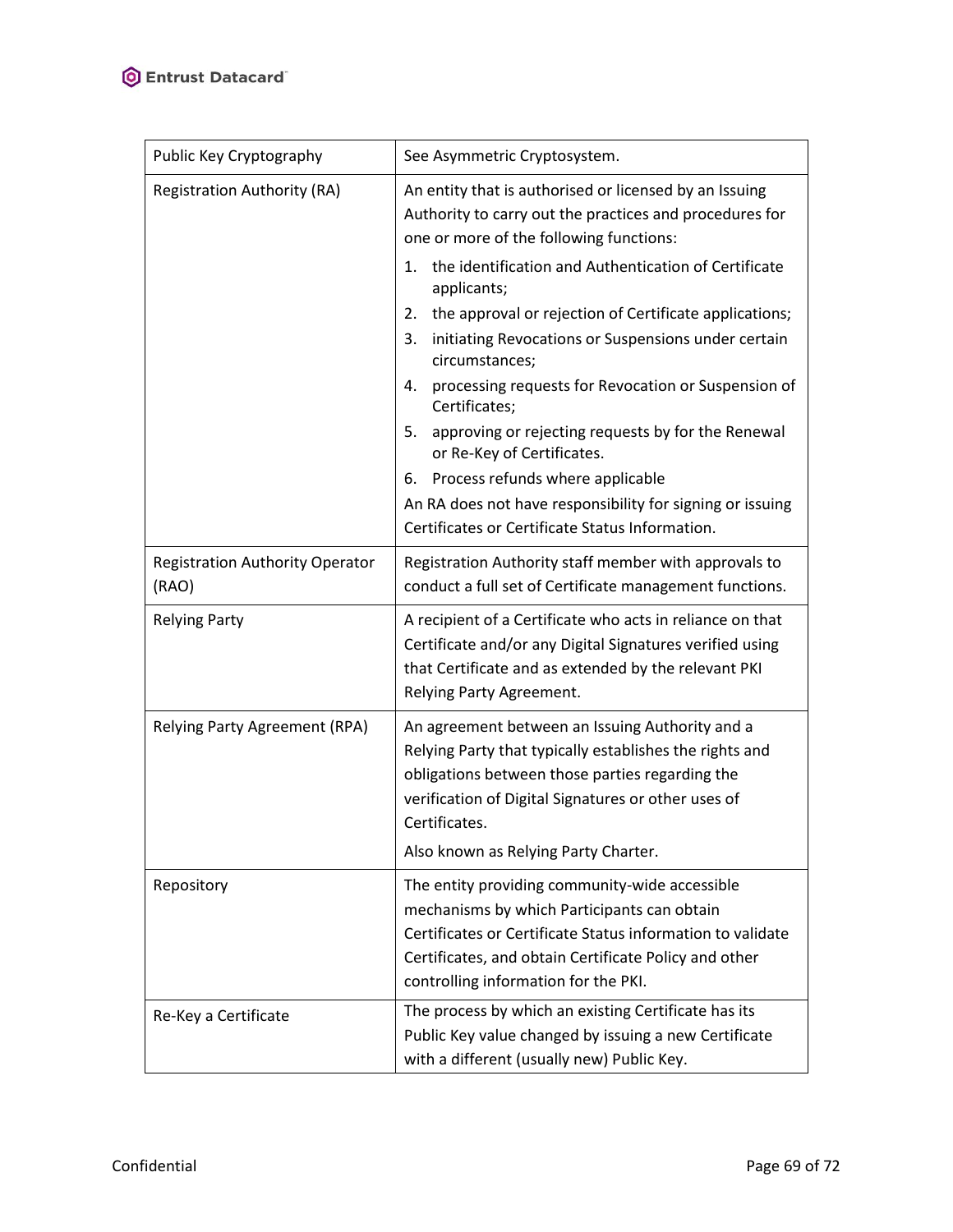|                                                                | Notably all characteristics relating to the Subject of the<br>Certificate remain unchanged unless Re-Key is combined<br>with a Renewal or Issuance of a new Certificate.                                                                                                                                                                                                                                                                                    |
|----------------------------------------------------------------|-------------------------------------------------------------------------------------------------------------------------------------------------------------------------------------------------------------------------------------------------------------------------------------------------------------------------------------------------------------------------------------------------------------------------------------------------------------|
| Renewal (Renew a Certificate)                                  | The process by which an existing Certificate that is<br>bound to a Subscriber is replaced by issuing a new<br>Certificate to that Subscriber. Typically this is based<br>upon the validity of the existing Certificate. This process<br>normally involves a Re-Key.                                                                                                                                                                                         |
| Revocation (Revoke a Certificate)                              | Permanently end the Operational Period of Certificate<br>from a specified time.                                                                                                                                                                                                                                                                                                                                                                             |
| <b>Revocation Information</b><br><b>Suspension Information</b> | Information required before enacting a Certificate<br>Revocation (or Suspension, as relevant). It must include<br>evidence of the authenticity of the requestor.                                                                                                                                                                                                                                                                                            |
| Signer                                                         | A person who creates a Digital Signature for a Message.                                                                                                                                                                                                                                                                                                                                                                                                     |
| Subject                                                        | The individual, corporate entity, organisation or device<br>named or identified in a certificate issued to a<br>Subscriber, and who Holds a Private Key corresponding<br>to the Public Key listed in the Certificate. A Subject may<br>also be a Subscriber.<br>A Subject must always be either:<br>a Subscriber or an individual acting on behalf of a<br>1.<br>Subscriber; or<br>2. formally bound under the jurisdiction and control of<br>a Subscriber. |
| Subscriber                                                     | A person, corporate entity or organisation that contracts<br>with an Issuing Authority for the issuance of Certificates.<br>The Subscriber bears ultimate responsibility for the use<br>of the Private Key associated with the Certificate. The<br>Subscriber may be a Subject acting on their own behalf.                                                                                                                                                  |
| Subscriber Agreement                                           | An agreement between an Issuing Authority and a<br>Subscriber (or a Subject authorised to act for a<br>Subscriber) that establishes the rights and<br>responsibilities of the parties regarding the issuance and<br>management of Certificates and associated Private Keys.                                                                                                                                                                                 |
| Suspension (Suspend a<br>Certificate)                          | Temporarily make a Certificate non-operational by<br>suspending the Operational Period of Certificate from a                                                                                                                                                                                                                                                                                                                                                |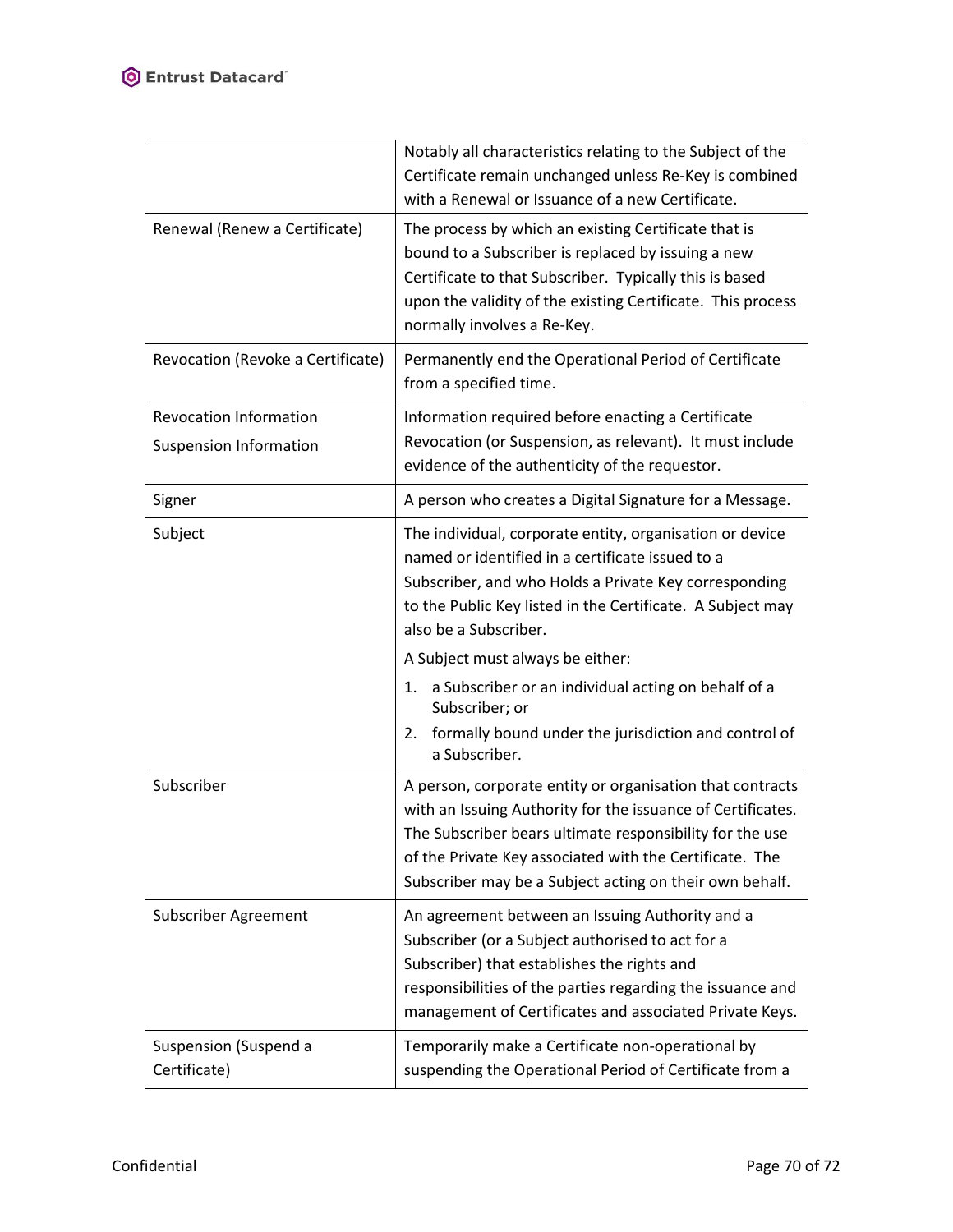|                                | specified time for a period up to the end of its Validity<br>Period.                                                                                                                                                                                                                                                                      |
|--------------------------------|-------------------------------------------------------------------------------------------------------------------------------------------------------------------------------------------------------------------------------------------------------------------------------------------------------------------------------------------|
| Time-stamp<br>Time-stamping    | To create a notation that indicates, at a minimum, the<br>correct date and time of an action or activity and the<br>identity of the Participant that created the notation; or<br>such a notation as is appended, attached or referenced<br>as a part of a data structure.                                                                 |
|                                | Time-stamps may, but do not require derivation of<br>chronological data from a secure time source and/or use<br>cryptographic techniques to preserve the integrity of the<br>Time-stamp.                                                                                                                                                  |
| <b>Time-stamping Authority</b> | The Trust Service Provider operating, controlling and<br>issuing Time-stamps for use by other entities.                                                                                                                                                                                                                                   |
| <b>Trusted Role</b>            | A function in the operation of a Trust Service, CA, RA or<br>PKI that:<br>Can influence the status of issued Digital<br>1.<br>Certificates.<br>Is able to affect the security or functionality of<br>2.<br>components that enforce security of the Trust<br>Service.                                                                      |
| <b>Trust Infrastructure</b>    | See Public Key Infrastructure.                                                                                                                                                                                                                                                                                                            |
| <b>Trust Service</b>           | A trust-enhancing service offered or performed by a<br>1.<br>Trust Service Provider that supports the assurance,<br>integrity or security of electronically executed<br>activities, (e.g. Time-stamping, notarisation,<br>watermarking, etc.)                                                                                             |
|                                | The service offered or performed by an Issuing<br>2.<br>Authority, Registration Authority, Certificate<br>Manufacturer or other trusted intermediary relating<br>to the issuance and control of Digital Certificates,<br>(e.g. manufacture, Issuance, Revocation,<br>publication, registration, validity-checking or<br>defining policy). |
| Trust Service Provider (TSP)   | An entity that acts as a supplier of Trust Services.                                                                                                                                                                                                                                                                                      |
|                                | Also known as Certificate Service Provider (CSP).                                                                                                                                                                                                                                                                                         |
| <b>Trusted System</b>          | Computer hardware, software and procedures that:<br>Are adequately secure from intrusion and misuse;<br>1.                                                                                                                                                                                                                                |